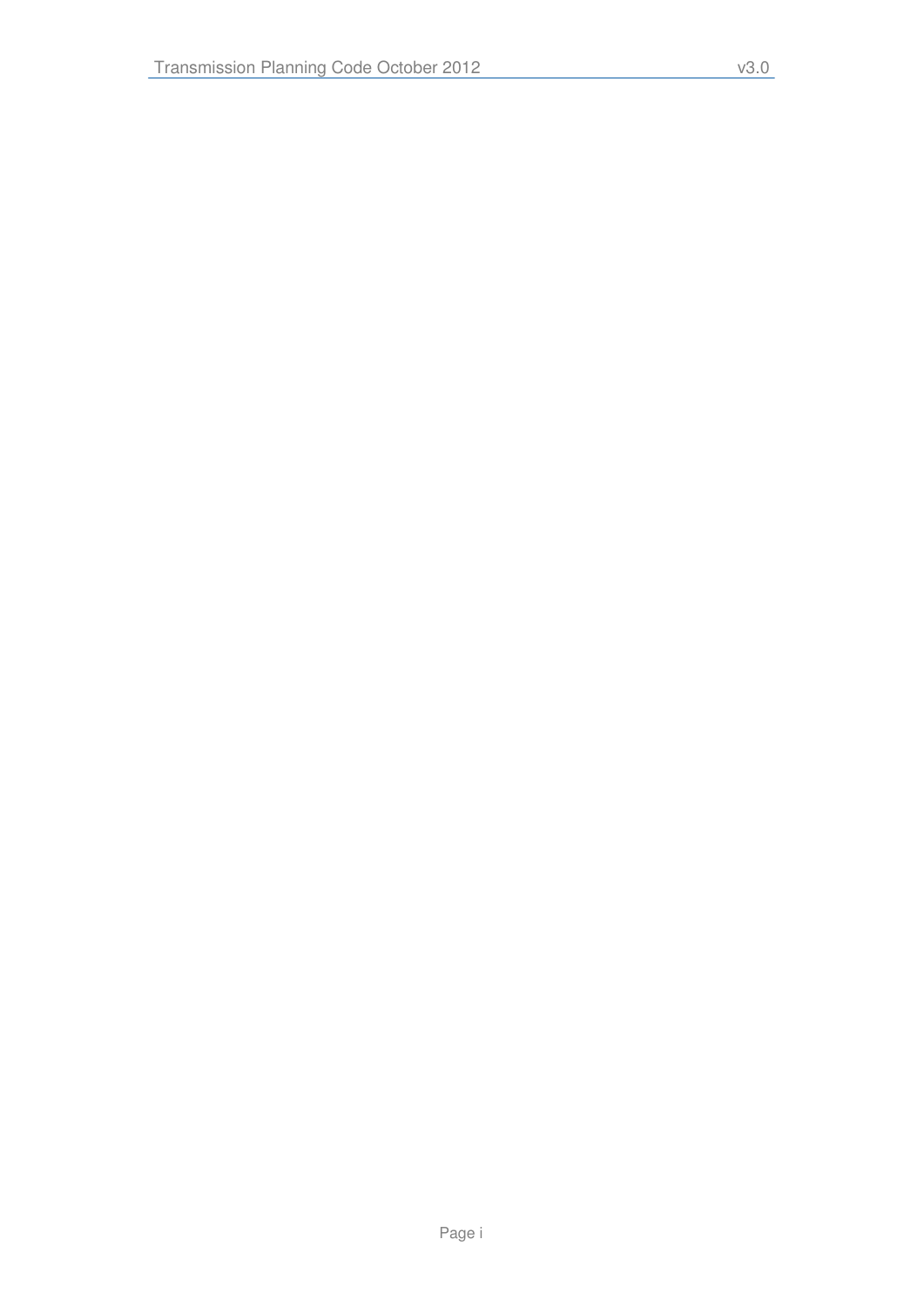# **About this document**

National Grid owns and operates the National Transmission System (NTS), the high pressure natural gas transportation system in Great Britain. It has a duty to plan and develop the system in an economic and efficient manner. This document describes how long term supply and demand scenarios are used to develop the investment proposals published in National Grid's Ten Year Statement.

This document is part of a suite of documents that describe how the NTS is planned and developed over the long term and how capacity is released to users of the system. These documents may be obtained from National Grid NTS at our website<sup>1</sup>.

This statement of the Transmission Planning Code is effective from 1<sup>st</sup> October 2012.

Further information about the information contained in this document may be obtained from our Network Design team at:

National Grid Transmission Asset Management National Grid House Warwick Technology Park Gallows Hill **Warwick** CV34 6DA

Or by e-mail at: ntsinvestment@nationalgrid.com

-

<sup>1</sup> http://www.nationalgrid.com/uk/Gas/TYS/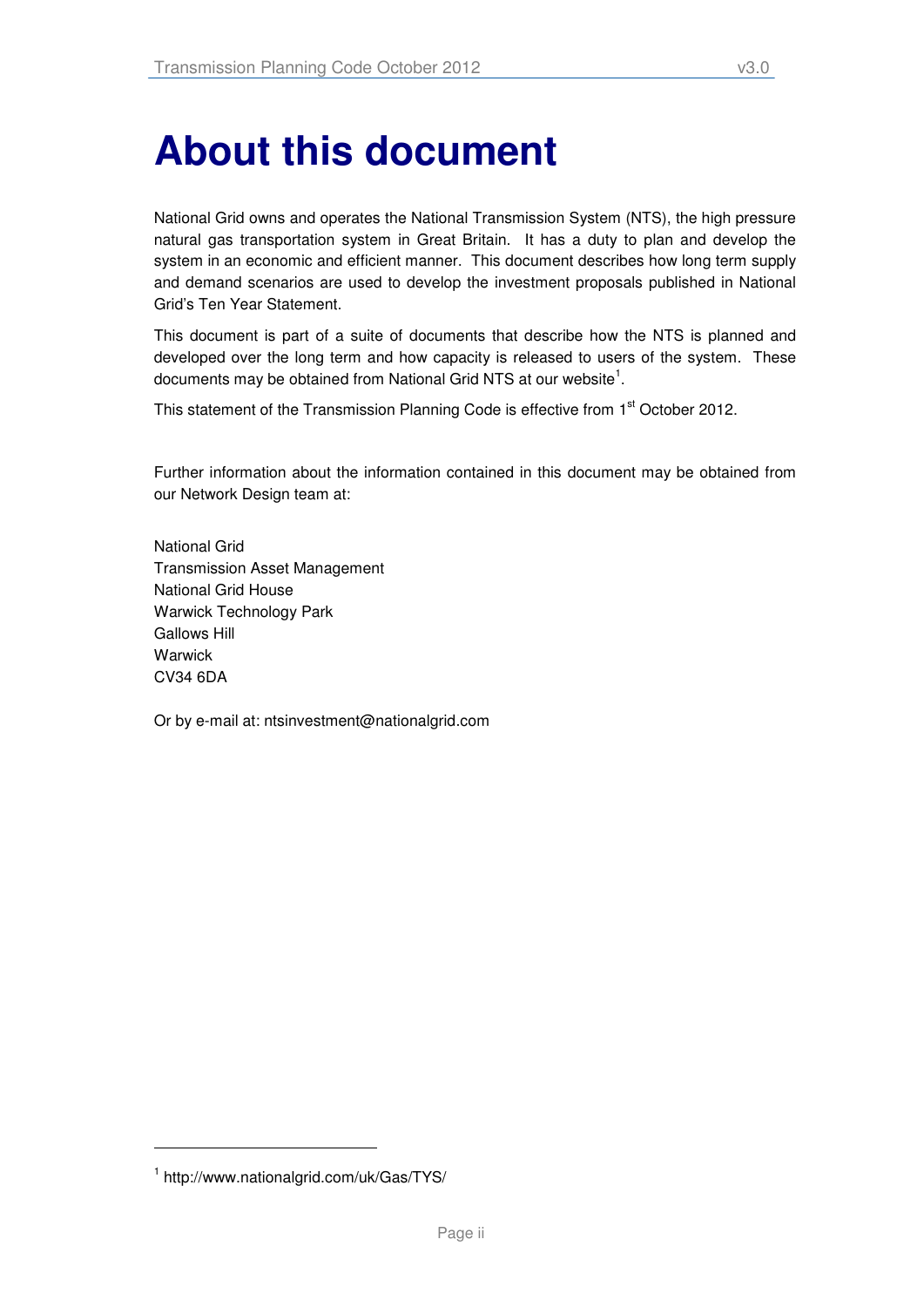# **Contents**

| $1 -$          |                                                                  |  |
|----------------|------------------------------------------------------------------|--|
| 1.1            |                                                                  |  |
| 1.2            |                                                                  |  |
| $\overline{2}$ |                                                                  |  |
| 2.1            |                                                                  |  |
| 2.2            | National Grid's Gas Transporter Licence in respect of the NTS  2 |  |
| 2.3            |                                                                  |  |
| 2.4            |                                                                  |  |
| 2.5            |                                                                  |  |
| 2.6            |                                                                  |  |
| 2.7            |                                                                  |  |
| 2.8            |                                                                  |  |
| 2.9            | Large Combustion Plant Directive (LCPD) 2001  11                 |  |
| 2.10           |                                                                  |  |
| 2.11           |                                                                  |  |
| 3              | Policy and Guidelines for NTS Planning  16                       |  |
| 3.1            |                                                                  |  |
| 3.2            |                                                                  |  |
| $\overline{4}$ |                                                                  |  |
| 4.1            |                                                                  |  |
| 4.2            |                                                                  |  |
| 4.3            |                                                                  |  |
| 4.4            |                                                                  |  |
| 4.5            |                                                                  |  |
| 5              |                                                                  |  |
| 5.1            |                                                                  |  |
| 5.2            |                                                                  |  |
| 6              |                                                                  |  |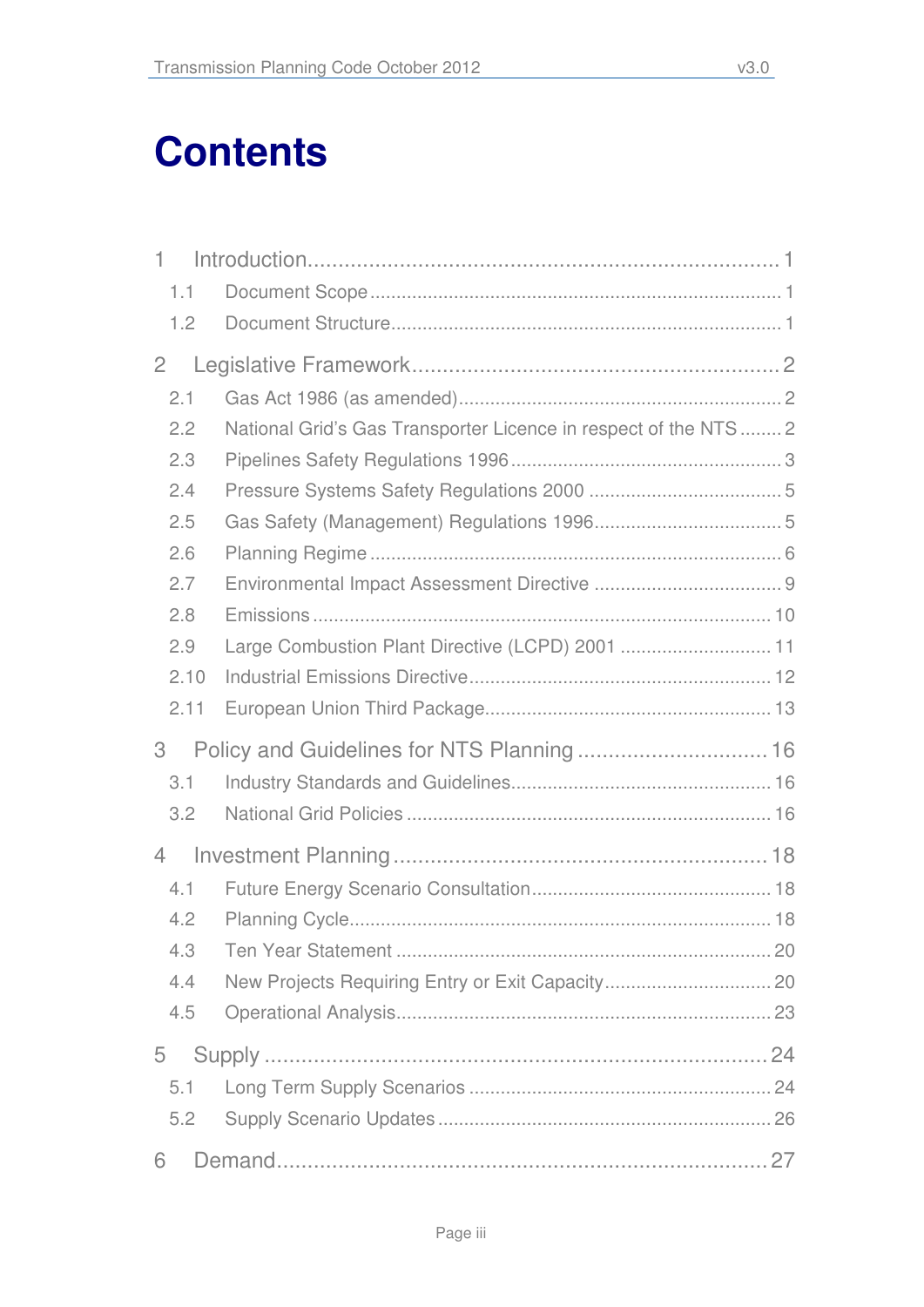| 6.1  |                                                                   |
|------|-------------------------------------------------------------------|
| 6.2  |                                                                   |
| 6.3  | Offtake Capacity Statements, Offtake Pressure Statements and Long |
| 7    |                                                                   |
| 7.1  |                                                                   |
| 7.2  | Development of Supply and Demand Scenarios  29                    |
| 7.3  | Network Capability Analysis for Entry Capacity 29                 |
| 7.4  | Investment Planning Analysis for Entry Capacity 30                |
| 7.5  | Analysis of Long Term System Entry Capacity Auction Signals30     |
| 8    |                                                                   |
| 8.1  |                                                                   |
| 8.2  | Development of Supply and Demand Scenarios  33                    |
| 8.3  | Network Capability Analysis for Exit Capacity  34                 |
| 8.4  | Investment Planning Analysis for Exit Capacity34                  |
| 9    |                                                                   |
| 9.1  |                                                                   |
| 9.2  |                                                                   |
| 9.3  |                                                                   |
| 9.4  |                                                                   |
| 9.5  |                                                                   |
| 9.6  |                                                                   |
| 9.7  |                                                                   |
| 9.8  |                                                                   |
| 9.9  |                                                                   |
| 9.10 |                                                                   |
| 9.11 |                                                                   |
| 9.12 |                                                                   |
| 9.13 |                                                                   |
| 9.14 |                                                                   |
| 9.15 |                                                                   |
| 9.16 |                                                                   |
| 9.17 |                                                                   |
| 9.18 |                                                                   |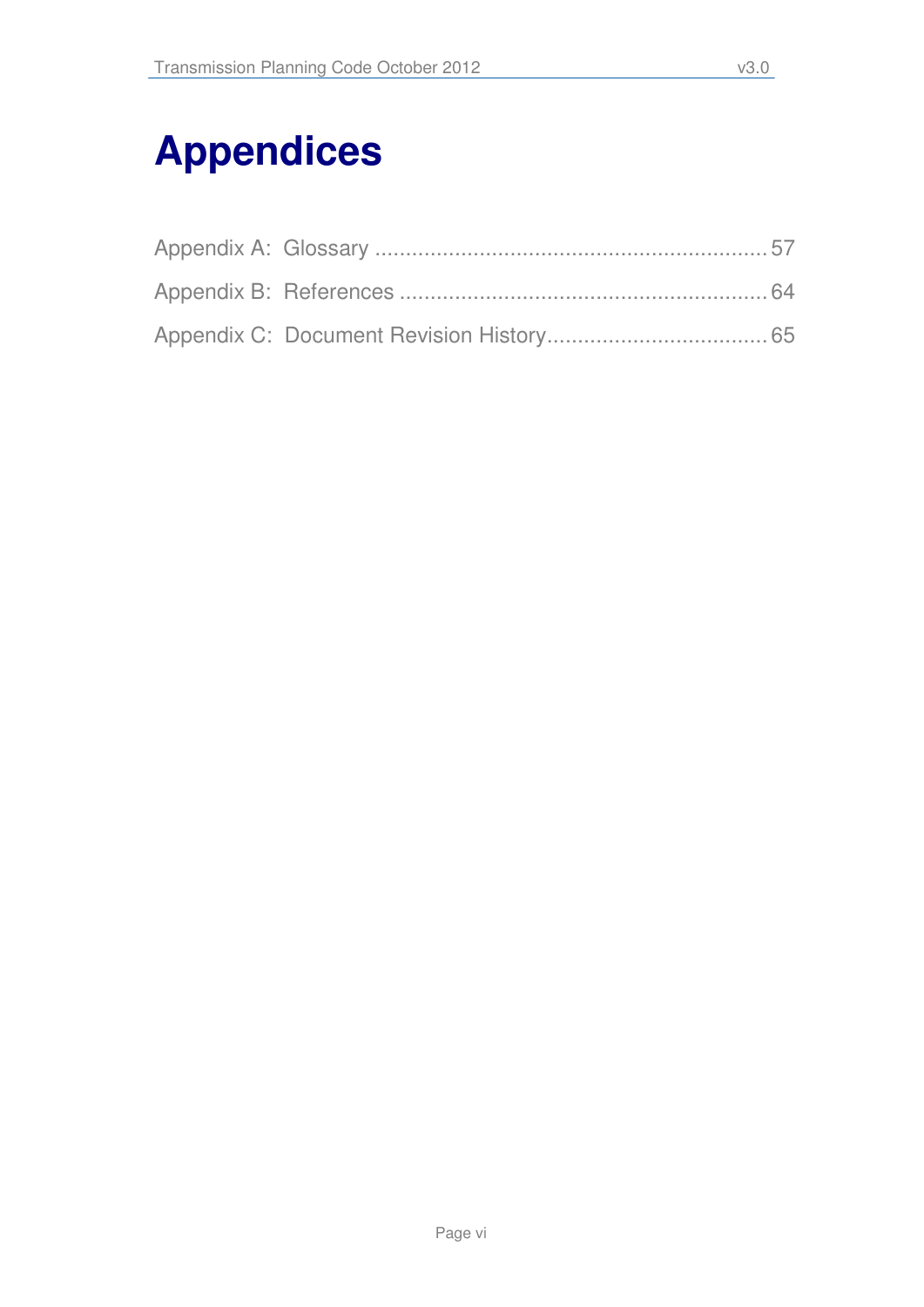# **Chapter One**

## Introduction

## 1.1 Document Scope

The National Transmission System (NTS) is the high pressure natural gas transportation system in Great Britain designed to operate at pressures of up to 94 bar(g). Gas is transported through steel pipelines from coastal reception terminals and storage facilities to large consumers (such as power stations and industrial sites), storage facilities and distribution networks connected to the system.

National Grid owns and operates the NTS. It has a duty to plan and develop the system in an economic and efficient manner. This document describes National Grid's approach to planning and developing the NTS in accordance with its duties as a Gas Transporter and other statutory obligations relating to safety and environmental matters, and is published in accordance with Special Condition C11 of National Grid's Gas Transporter Licence in respect of the NTS.

Special Condition C11 requires that National Grid maintains a Transmission Planning Code that describes the methodology used to determine the physical capability of the system, to inform parties, wishing to connect to and use the NTS, of the key factors affecting the planning and development of the system.

National Grid must comply with the Transmission Planning Code in planning and developing the NTS. National Grid must also review the Transmission Planning Code at least every two years, after consultation with the gas industry. Modifications to this code must be approved by the Gas and Electricity Markets Authority (GEMA) before they may be implemented.

## 1.2 Document Structure

This document is structured in several chapters as explained below:

Chapters 2 and 3 describe the legislative framework, policies and guidelines in place that have a direct bearing on the planning of the NTS and lead times for investment.

Chapter 4 provides a high level overview of the Planning Cycle.

Chapters 5 and 6 describe the supply and demand assumptions used for planning.

Chapters 7 and 8 describe the commercial entry and exit capacity release processes and their effect on investment planning decisions.

Chapter 9 describes the assumptions used for planning analysis.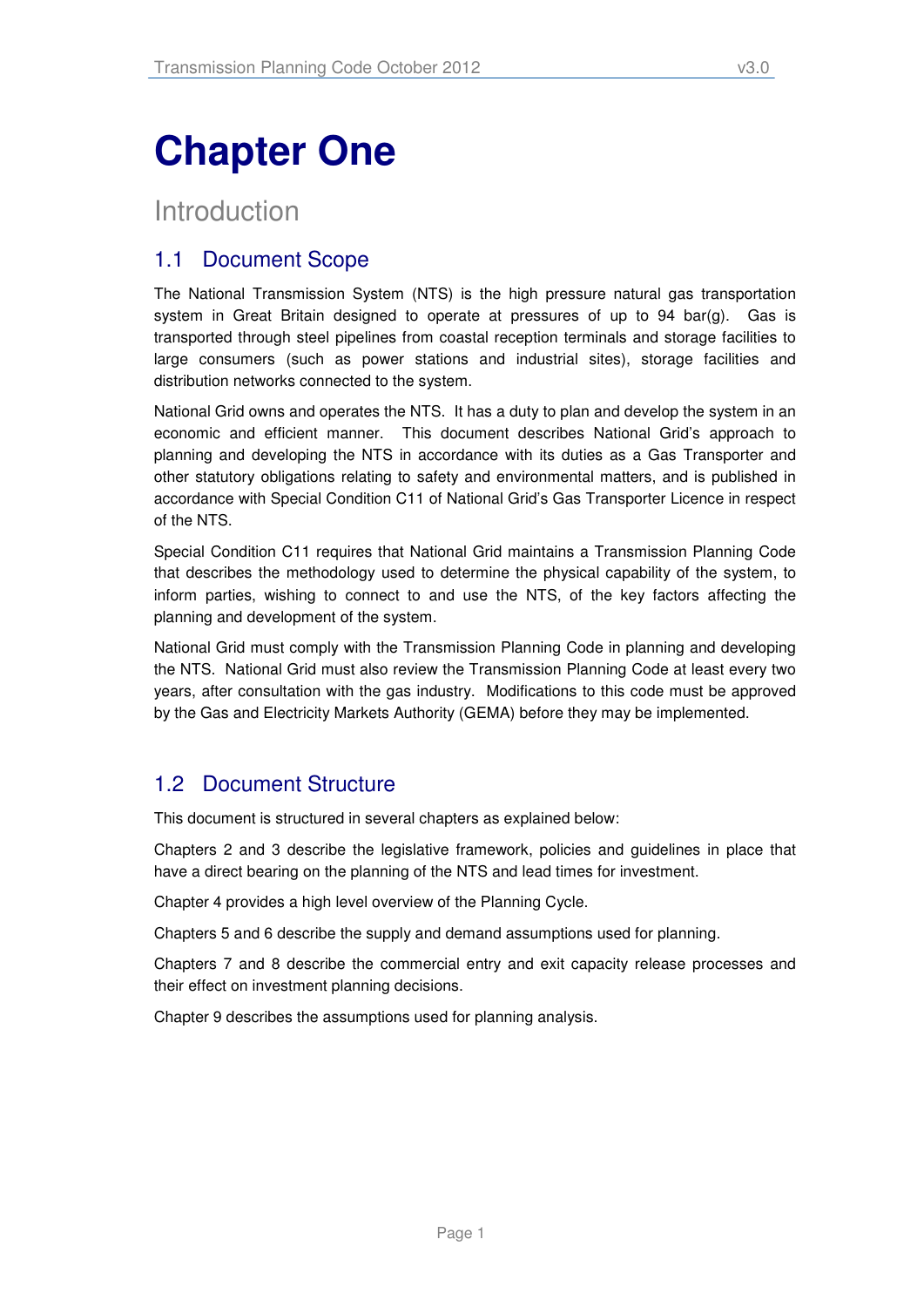## **Chapter Two**

## Legislative Framework

National Grid is required to comply with certain legal requirements in the planning and development of the National Transmission System (NTS) in Great Britain. The key legislation affecting network planning and lead times for investment is described below. For clarity, "National Grid NTS" is used where National Grid is undertaking its duties in respect of the NTS.

### 2.1 Gas Act 1986 (as amended)

The Gas Act is the primary UK legislation that governs the transport and supply of natural gas within Great Britain. National Grid holds Gas Transporter Licences in respect of its gas transportation activities for the NTS and the four retained distribution network businesses. These licences are granted and administered by the Gas and Electricity Markets Authority ("the Authority"), established by the Utilities Act 2000.

Section 9 of the Gas Act states a Gas Transporter has general duties in the planning and development of their system, which are:

- " (a) To develop and maintain an efficient and economical pipe-line system for the conveyance of gas; and
	- (b) Subject to paragraph (a) above, to comply, so far as it is economical to do so, with any reasonable request for him –

(i) To connect to that system, and convey gas by means of that system to, any premises, or

(ii) To connect to that system a pipe-line system operated by an authorised transporter."

### 2.2 National Grid's Gas Transporter Licence in respect of the NTS

National Grid is bound by the terms of its Gas Transporter Licence ("the Licence") in respect of the NTS. This contains a number of Standard, Standard Special and Special Conditions that National Grid must abide by in developing and operating the network and in conducting its transportation business. The licence obligations that are relevant to the planning and development of the NTS are described below.

#### 2.2.1 Standard Special Condition A9: Pipe-Line System Security Standards

This condition sets out the security standard for the NTS. It requires that National Grid NTS plan the system to meet the 1-in-20 peak aggregate daily demand, including but not limited to, within day gas flow variations on that day.

The condition states that the 1-in-20 peak demand level should be calculated to include the load reduction through interruption or for contractual reasons and requires that historic data from at least the 50 previous years should be used when identifying the 1-in-20 peak day.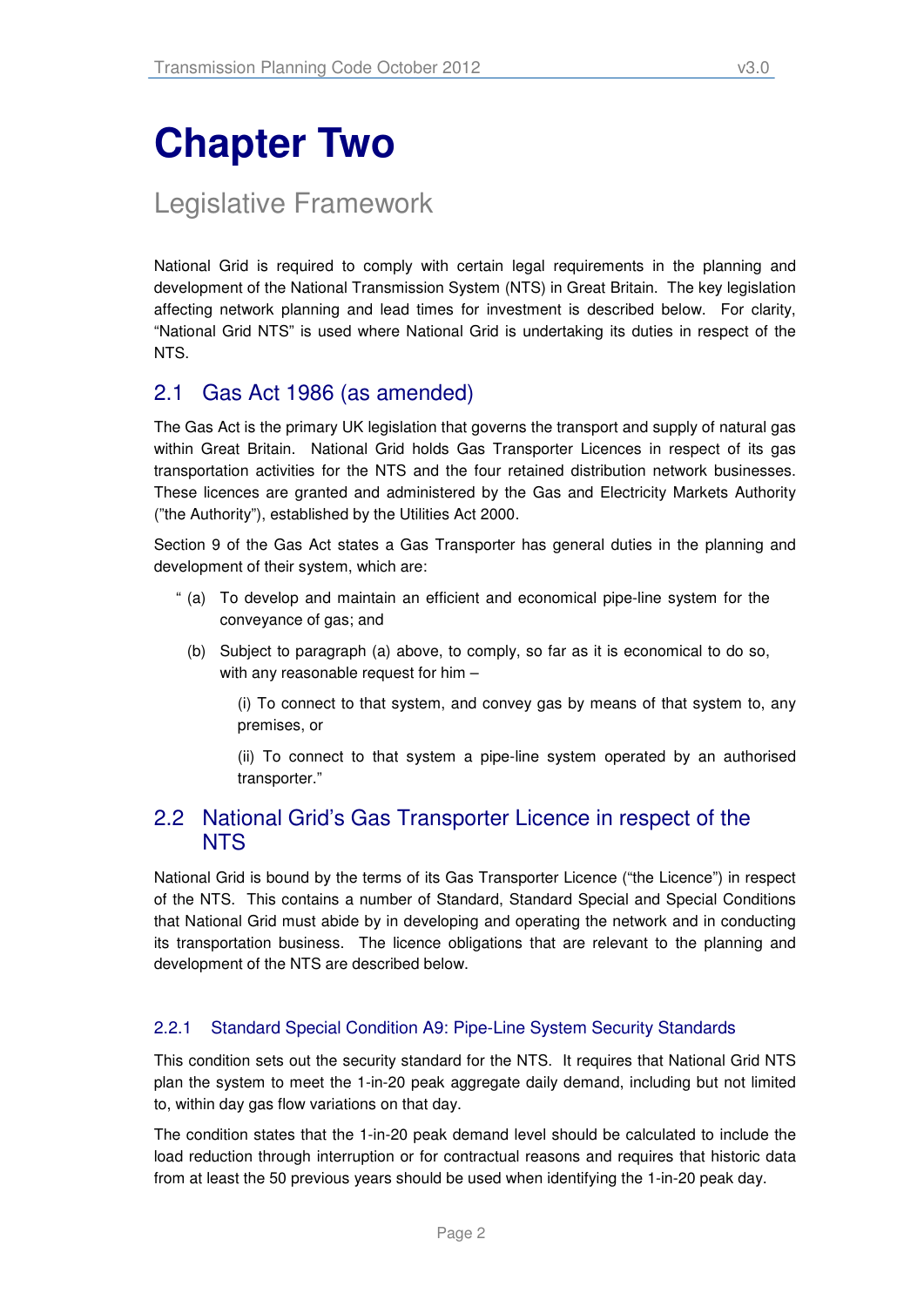#### 2.2.2 Special Condition C2: Long Term Development Statement

Under this obligation, National Grid must publish an annual Long Term Development Statement for the NTS that sets out the likely use of the NTS, and the likely developments of the NTS, any other facilities or pipeline systems that may affect the connection charging and transportation charging arrangements over the next ten years. National Grid NTS publishes the Ten Year Statement (TYS) each year in accordance with this condition and the Uniform Network Code Transportation Principal Document (UNC TPD) Section O after consultation with the gas industry through the Transporting Britain's Energy process.

#### 2.2.3 Special Condition C8D: NTS gas entry incentives, costs and revenues

The NTS entry condition sets out the entry capacity incentive arrangements that National Grid NTS operate under, the obligations on National Grid NTS to offer entry capacity for sale, the levels of entry capacity that must be offered for sale, and the process for increasing the levels of entry capacity that must be offered for sale.

The details of the Entry Capacity release process are set out in Section B of the UNC and the Incremental Entry Capacity Release (IECR) Methodology Statement. National Grid can only permanently increase the level of entry capacity at an Aggregated System Entry Point (ASEP) having first assessed how much entry capacity may be substituted to meet the increase as a result of applying its Entry Capacity Substitution Methodology.

The condition describes two incentive mechanisms that incentivise National Grid NTS to manage its lead times for releasing additional entry capacity.

#### 2.2.4 Special Condition C8E: NTS gas exit incentives, costs and revenues

The NTS exit condition sets out similar requirements to that for entry capacity. Under the enduring exit arrangements there is an incentive for National Grid NTS to manage its lead times for releasing additional exit capacity.

The details of the Exit Capacity release process are set out in Section B of the UNC and the NTS Exit Capacity Release Methodology Statement. National Grid NTS can only permanently increase the level of exit capacity at an Exit Point having first assessed how much exit capacity may be substituted to meet the increase as a result of applying its Exit Capacity Substitution Methodology.

### 2.3 Pipelines Safety Regulations 1996

The Pipelines Safety Regulations (PSR) 1996 were made under the Health and Safety at Work Act 1974. These Regulations are the principal health and safety legislation in the UK concerning the safety and integrity of pipelines, and are regulated by the Health and Safety Executive (HSE). They apply to all relevant onshore UK pipelines to ensure that these pipelines are designed, constructed, operated, maintained and decommissioned safely. In particular they class certain pipelines that transport certain "dangerous fluids" as Major Accident Hazard Pipelines (MAHPs). All natural gas pipelines operating above 7 bar(g) fall into this category.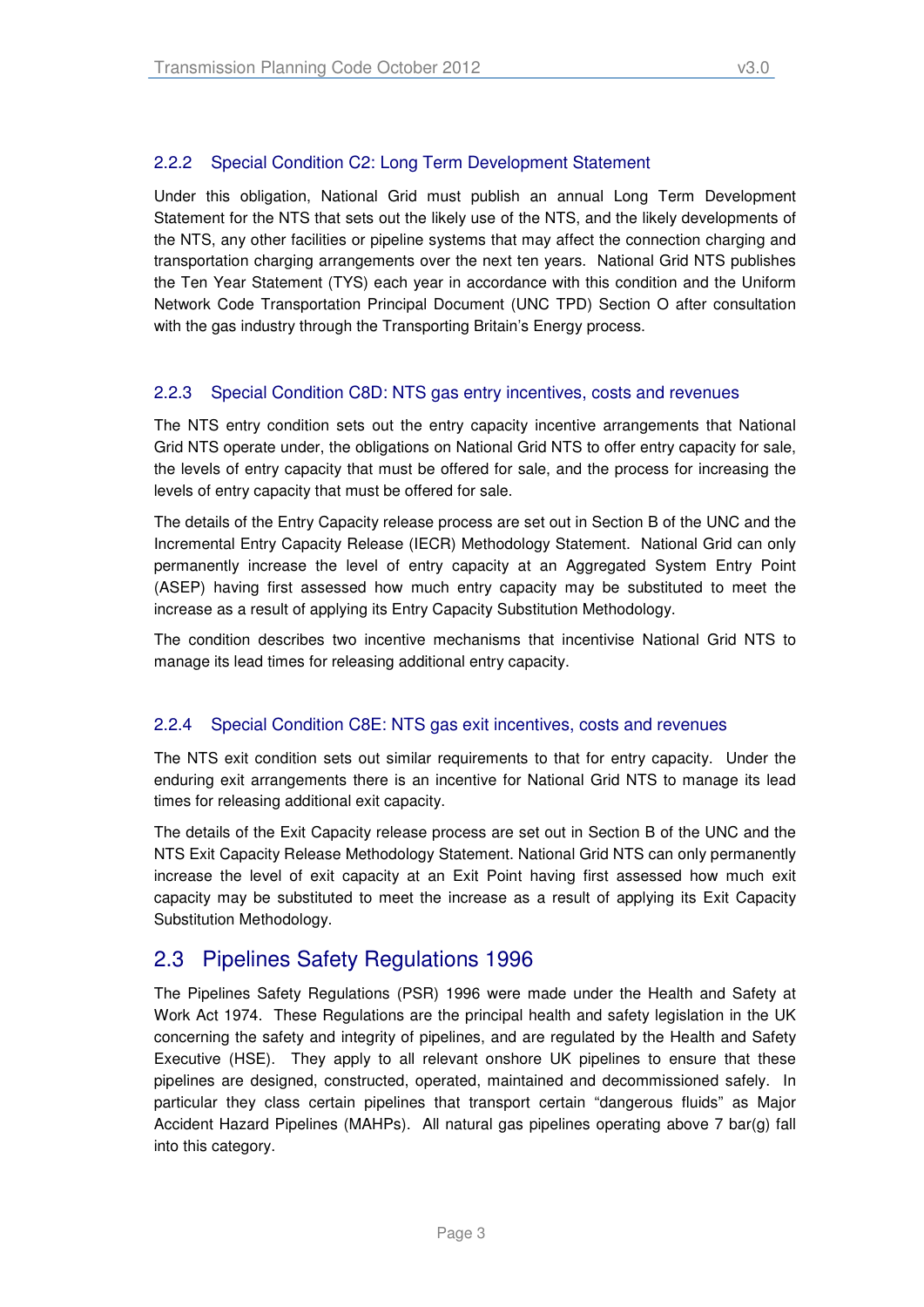PSR covers four areas:

- 1. Pipeline design
- 2. Pipeline safety systems
- 3. Pipeline construction and installation
- 4. Examination and maintenance

Operators of MAHPs are required to notify the HSE before construction, use and modification of the pipelines.

The Regulations require that construction of a new MAHP must not start until the operator has notified HSE at least six months prior to the start of construction (of the first stage of construction), although in practice the HSE are involved in discussions on the design and routeing of the pipeline ahead of this notification period. Notification of at least 3 months is also required in other cases, for example in advance of

- Major modifications or remedial work to the pipeline.
- Changes in safe operating limits e.g. pressure uprating
- Changes in fluid composition or type as this may have an effect on pipeline integrity
- End of use of a pipeline (decommissioning and dismantling)
- Changes in pipeline materials and equipment
- Re-routeing of pipelines

PSR further require that a pipeline operator has adequate arrangements in place to deal with an accidental loss of fluid from a pipeline, defects and damage to a pipeline or any other emergency affecting the pipeline. Operators of MAHPs must also have adequate emergency procedures, an appropriate organisation and effective arrangements in place to deal with an emergency involving a MAHP. Since pipelines may typically span large areas of the country, this requires the pipeline operator to liaise with local authorities along the route of the pipeline to ensure that they also have suitable emergency procedures in place to meet their obligations under PSR.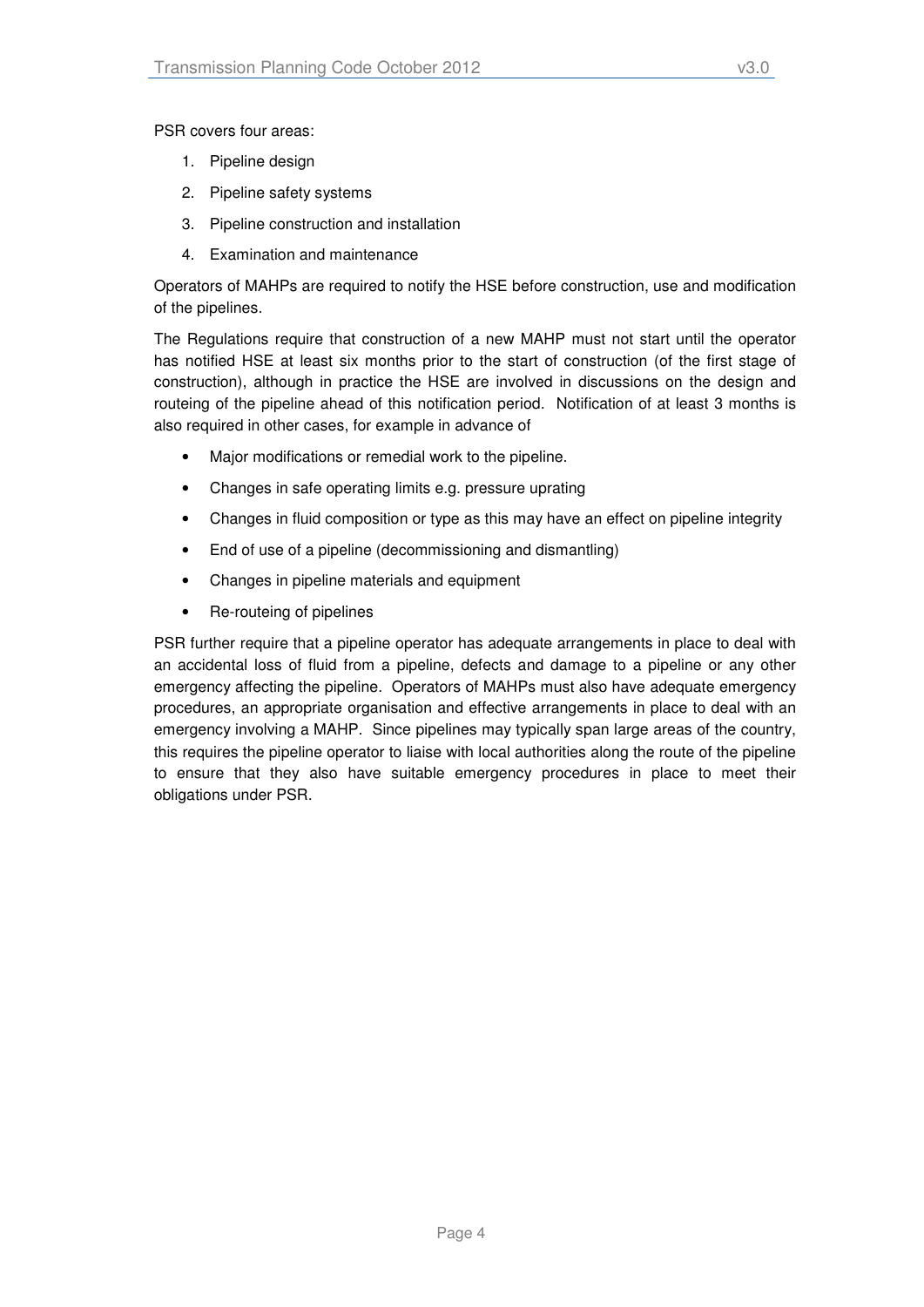### 2.4 Pressure Systems Safety Regulations 2000

The Pressure Systems Safety Regulations (PSSR) 2000 aim to prevent serious injury from the hazard of stored energy as a result of the failure of a pressure system or one of its component parts.

The Regulations require owners of pressure systems to demonstrate that they:

- Have designed and constructed the pressure system to be safe with the appropriate protective devices where required;
- Have established the safe operating limits of pressure systems;
- Have a written scheme of examination in place prior to the use of the system; and
- Maintain and repair the system to meet the required safety standards.

The written scheme of examination certifies the pressure system (including all protective devices, pressure vessels and pipework) for use and must be approved by a competent (independent) person. Examinations must be carried out by a competent person and must be reviewed at regular intervals as defined by the written scheme. The system must also be maintained properly to ensure that it is safe.

The main protective devices for the NTS are compressor stations, pressure reduction installations and boundary control systems.

## 2.5 Gas Safety (Management) Regulations 1996

The Gas Safety (Management) Regulations (GSMR) 1996 require each Gas Transporter to prepare a Safety Case document that sets out in detail the arrangements in place in four main areas:

- 1. The safe management of gas flows through the network, particularly those parts of the network supplying domestic consumers
- 2. The management of gas supply emergencies<sup>2</sup>, including those measures in place to minimise the risk of a gas supply emergency occurring
- 3. The management of reported gas escapes and gas incidents

l

4. The management of gas quality and composition within safe parameters

Schedule 1 of GSMR describes the scope of the Safety Case. In particular, Schedule 1 states that the Safety Case must contain

"**17.** Particulars to demonstrate that the duty holder has established adequate arrangements to ensure that the gas he conveys will be at an adequate pressure when it leaves the part of the network used by him."

 $2$  The Gas Safety (Management) Regulations 1996 define a gas supply emergency as being an 'emergency endangering persons and arising from the loss of pressure in a network...'. The definition of danger is limited to risks from the gas itself.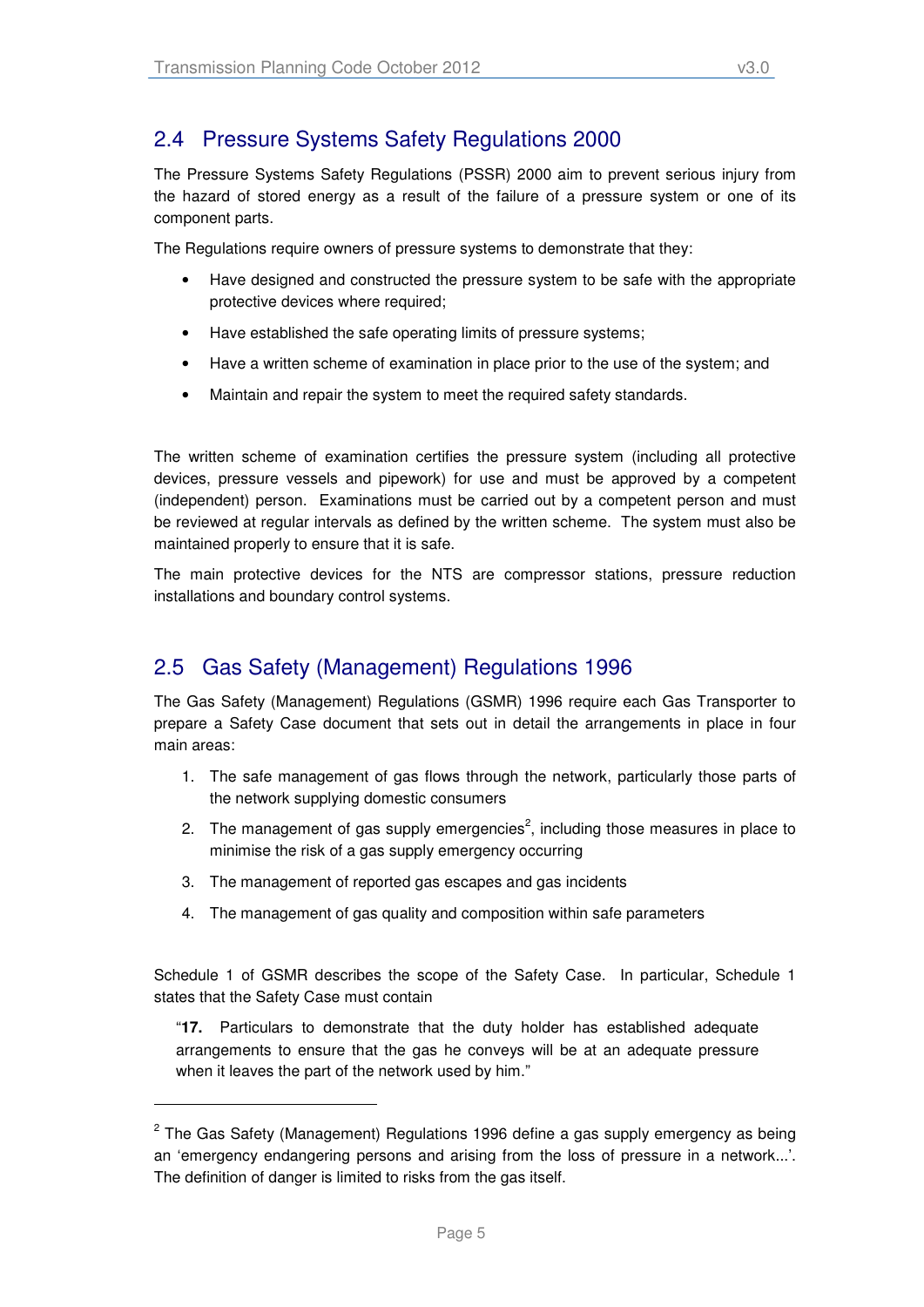The Safety Case must be formally accepted by the HSE. Once accepted, there is a legal obligation on the Gas Transporter to comply with its Safety Case. Any changes to safety management systems, key technical policies and procedures concerning gas supply emergencies, staff resource levels, system operation changes, organisational changes or changes to commercial arrangements may require a material Safety Case revision. Such revisions will need approval by the HSE before they may be implemented.

National Grid Gas's Safety Case contains a section (Section 17: Adequate Network Pressure) that is relevant to the planning and development of the NTS to ensure that adequate pressure is maintained within the network under a range of operating conditions. This section of the Safety Case outlines the guidance documents used in the planning of the NTS (which are also described later in this document) and the use of validated network analysis models for planning (which is expanded upon in this document).

## 2.6 Planning Regime

National Grid has legislative obligations relating to consent authorisations required when developing elements of the NTS in the form of:

- Planning Act 2008
- Town and Country Planning Act 1990

Generally speaking the Planning Act 2008 will apply to the construction of NTS pipelines whereas the Town and Country Planning Act 1990 will apply to the provision of fixed assets such as Compressor Stations and Pressure Reduction Installations.

#### 2.6.1 Planning Act 2008

The Planning Act 2008 (as amended) introduced changes to streamline the planning system by establishing a single consenting regime. Following changes introduced through the Localism Act 2011, the Planning Inspectorate replaced the Infrastructure Planning Commission (IPC), with Nationally Significant Infrastructure Project (NSIP) applications being determined by the relevant Secretary of State. Six energy related National Policy Statements (NPSs) have been produced by the Department of Energy and Climate Change, which were designated in July 2011. They set out the national policy framework for the development of energy infrastructure, and provide the primary basis for decision making.

The Planning Act does not apply in Scotland, and does not apply to gas transporter pipelines in Wales. In these Countries gas transporter pipelines are installed under permitted development rights by virtue of the Gas Act 1995 (as amended). In response to the requirements of the Planning Act and the impending review of planning requirements in Wales, National Grid NTS has developed a consistent approach for developing major infrastructure projects to be applied consistently across England, Wales and Scotland.

#### 2.6.2 Nationally Significant Infrastructure Projects

The construction of a gas transporter pipeline is considered to be a NSIP when each of the following conditions are met:

1. The pipeline must be wholly or partly in England and either: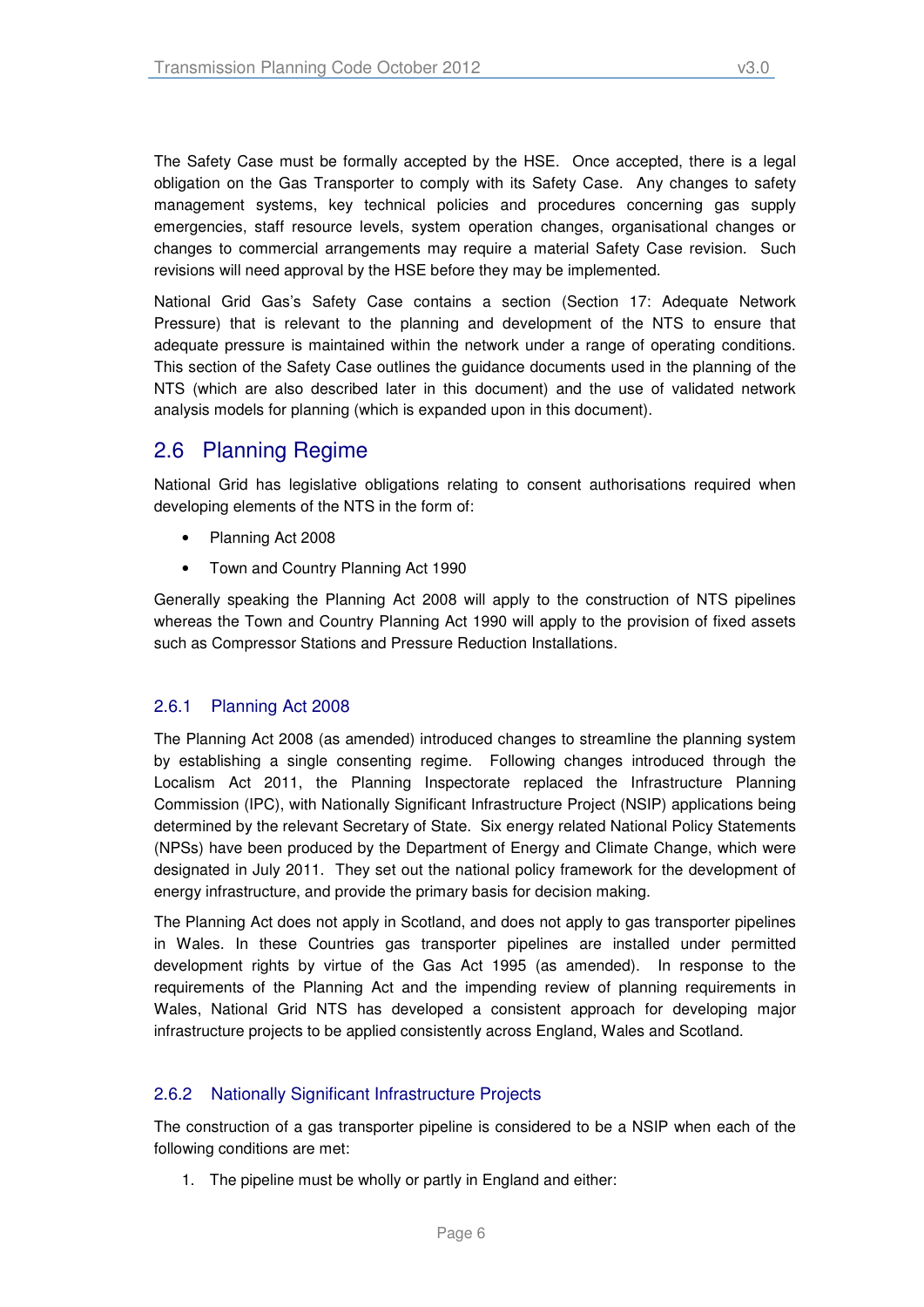- a. the pipeline must be more than 800mm in diameter and more than 40km in length, or
- b. the construction of the pipeline must be likely to have a significant effect on the environment; and
- 2. The pipeline must have a design operating pressure of more than 7 bar gauge; and
- 3. The pipeline must convey gas for supply (directly or indirectly) to at least 50,000 customers, or potential customers, or one or more gas suppliers.

Gas transporter pipelines (including new pipelines and diversions) that are less than 800mm in diameter and 40km in length are only considered NSIP developments if the construction is likely to have a significant effect on the environment. The Infrastructure Planning (Environmental Impact Assessment) Regulations 2009 (see below) provide a 'screening' mechanism to establish whether the proposed works are likely to have a significant effect on the environment.

In England, works associated with a NSIP may be included within the Development Consent Order (DCO) application to be determined by the Secretary of State for Energy and Climate Change.

#### 2.6.3 Impact of the Planning Act

l

The Planning Act requires pre-application consultation and engagement with affected and interested parties during the development of the project. As previously mentioned, in response to these requirements, National Grid has developed an approach $3$  for developing major infrastructure projects which sets out in a transparent way the stages of project development and when during the process relevant stakeholders are consulted. National Grid NTS has developed a generic timeline to illustrate the various stages in the project development process (see diagram below).

This approach includes greater documentation of network analysis, project optioneering, engineering design activity and wider consultation with stakeholders than in previous planning regimes. This increases the time required to complete the overall process, but means that stakeholders' views are incorporated earlier, improving the certainty of the outcome. However, this new regime does not affect the actual build time to deliver new infrastructure, which will remain largely unchanged (subject to consent conditions, terrain and weather).

<sup>&</sup>lt;sup>3</sup> National Grid's approach for electricity projects is set out in the link below. A similar document is being prepared for gas projects.

http://www.nationalgrid.com/uk/Electricity/UndergroundingConsultation/ApproachToDesignAndRouteingOfNewLines/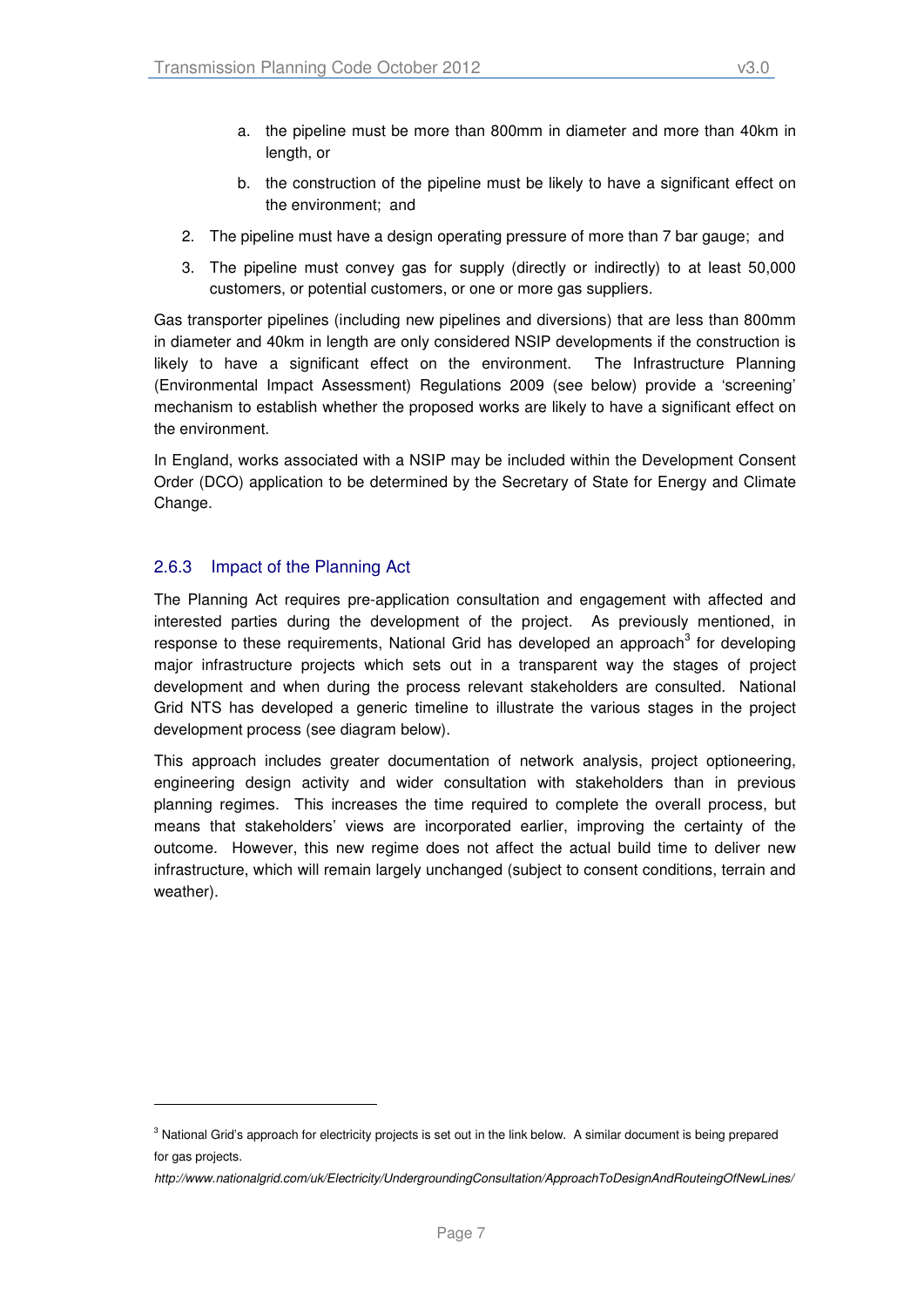

As illustrated in the diagram above, the overall planning process is anticipated to take up to 7 years (84 months). The current default lead time, from the receipt of a formal capacity signal to the release of incremental entry capacity, is defined in National Grid's Gas Transporters Licence and as this is shorter than the Planning Act timeline, a significant quantity of the preapplication phase works and stakeholder consultation would need to be completed ahead of a formal signal for capacity in order that system reinforcement can be delivered in time for the release of the capacity<sup>4</sup>.

As National Grid NTS currently has limited experience of progressing gas pipeline projects through the new planning regime, the timeline quoted above is considered to be generic. It is based on experience from other applications under the Planning Act, guidance on the Government's expectations on pre-application consultation and extensive discussions with a wide range of relevant stakeholders. We consider it to be representative of the timeline for a typical major linear infrastructure project however, this timeline is not fixed and will vary on a case by case basis according to each project's individual requirements. We recognise that there are concerns amongst some industry participants regarding these timescales and we are working with the Department of Energy and Climate Change (DECC) and the Department for Communities and Local Government (DCLG) to understand the full implications - as are other industry stakeholders. Notwithstanding the outcome of these on-going discussions, National Grid NTS will endeavour to improve upon these timescales wherever it is possible to do so and by learning lessons from other major projects under the Planning Act whilst maintaining the required quality of consultation and engagement necessary to ensure compliance with the Planning Act.

#### 2.6.4 Town and Country Planning Act 1990

-

The Town and Country Planning Act 1990 is the land use planning system framework used to maintain a balance between economic development and environmental quality. Each country in the United Kingdom has its own distinct planning system with responsibility for town and country planning devolved to the Welsh Assembly and the Scottish Parliament.

Due cognisance has to be given to the Town and Country Planning Act for the provision of fixed assets such as Compressor Stations and Pressure Reduction Installations. So in order to develop a fixed asset, National Grid is required to apply for planning permission from the relevant local planning authority. Timescales for gaining planning approval for a development vary depending on the type, size, location and sensitivity of a particular development.

<sup>4</sup> Regulatory changes through RIIO and commercial changes through UNC are being progressed to address this issue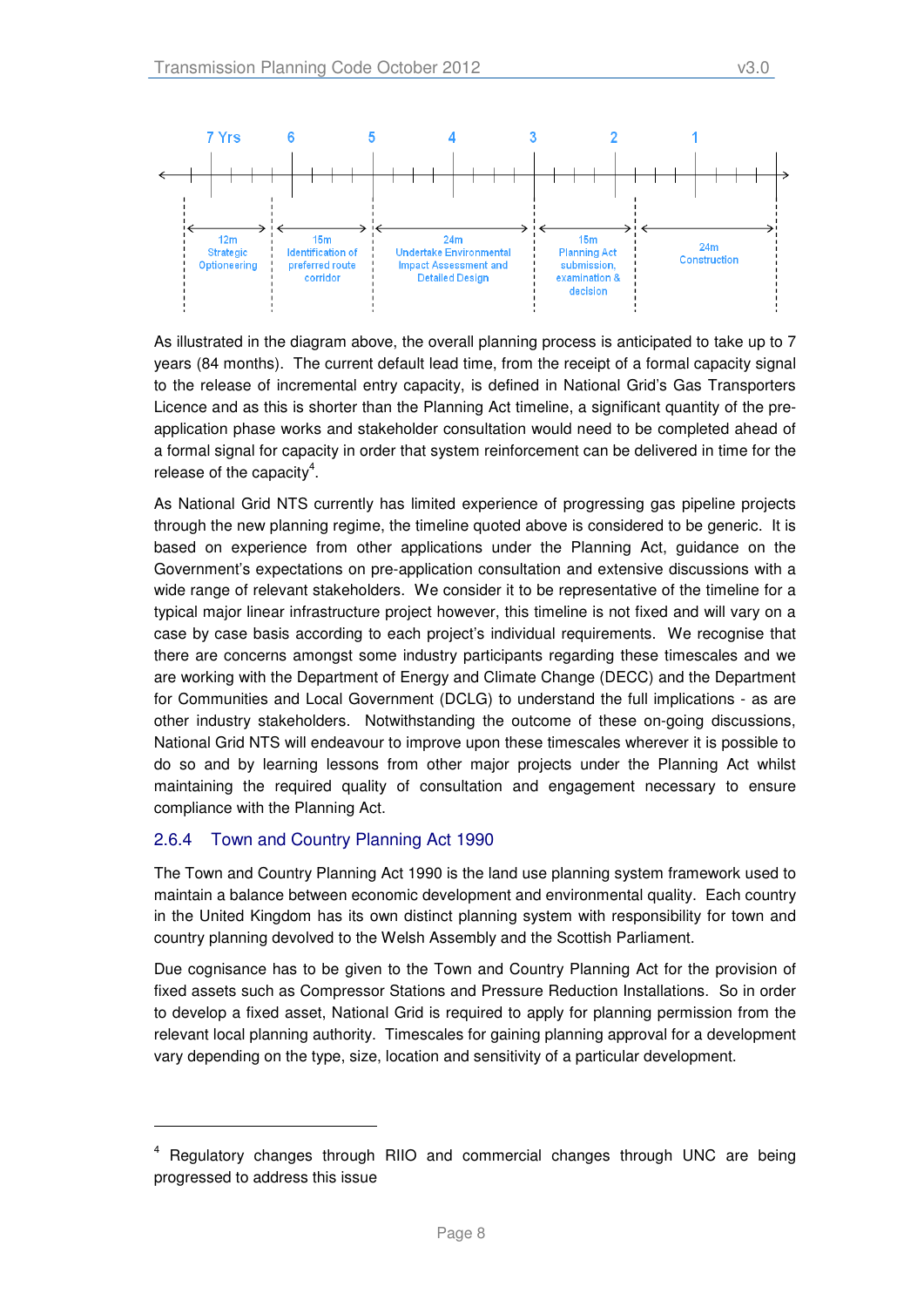In the event that planning permission is refused, an appeal can be submitted within 6 months to the Secretary of State for Communities and Local Government in England and Wales, or the First Minister in Scotland. A Planning Inspector or Scottish Reporter would be appointed to hear the appeal, which may be in the form or written representations, hearing or inquiry. The time from submission of appeal to receipt of a decision depends on the size, scale and complexity of the project and the reasons for refusal, and the type of appeal held. For more complex appeals an inquiry may be held, with approximately half of decisions reached within 26 weeks. $^{\rm 5}$ 

### 2.7 Environmental Impact Assessment Directive

The Environment Impact Assessment Directive (2011/92/EU) requires Environmental Impact Assessments to be conducted before development consent is granted, for certain types of major public and private projects which are judged likely to have significant environmental effects.

An Environmental Impact Assessment examines in a comprehensive, detailed and systematic manner, the existing environment (natural, physical and built) and the proposed pipeline development. This typically requires the completion of a wide range of searches, studies and surveys over four seasons which takes a minimum of 12 months to complete. The Environmental Statement is the culmination of this assessment, and sets out the environmental baseline, the likely significant environmental effects, proposed mitigation measures and any residual effects from the proposed development. The Environmental Statement will also include National Grid's commitments<sup>6</sup> to minimising the effects on the environment..

#### 2.7.1 Infrastructure Planning (Environmental Impact Assessment) Regulations 2009

In England, gas transporter pipeline works that fall within Annex I, or Annex II of the Directive by virtue of their likely significant environmental effects, require an Environmental Statement to accompany an application for development consent to the Secretary of State for Energy and Climate Change under the Planning Act 2008. These works are classed as NSIPs. From submission of the application to the Planning Inspectorate to obtaining a decision from the Secretary of State may take up to 15 months.

#### 2.7.2 The Public Gas Transporter Pipe-line Works (Environmental Impact Assessment) Regulations 1999

These Regulations apply to gas transporter pipeline works in Wales, Scotland and England. In Wales and Scotland, pipeline works in Annex I of the Directive require an Environmental

l

<sup>&</sup>lt;sup>5</sup> Planning Portal: appeal handling times:

http://www.planningportal.gov.uk/planning/appeals/guidance/handlingtimes

<sup>&</sup>lt;sup>6</sup> National Grid's Stakeholder, Community and Amenity Policy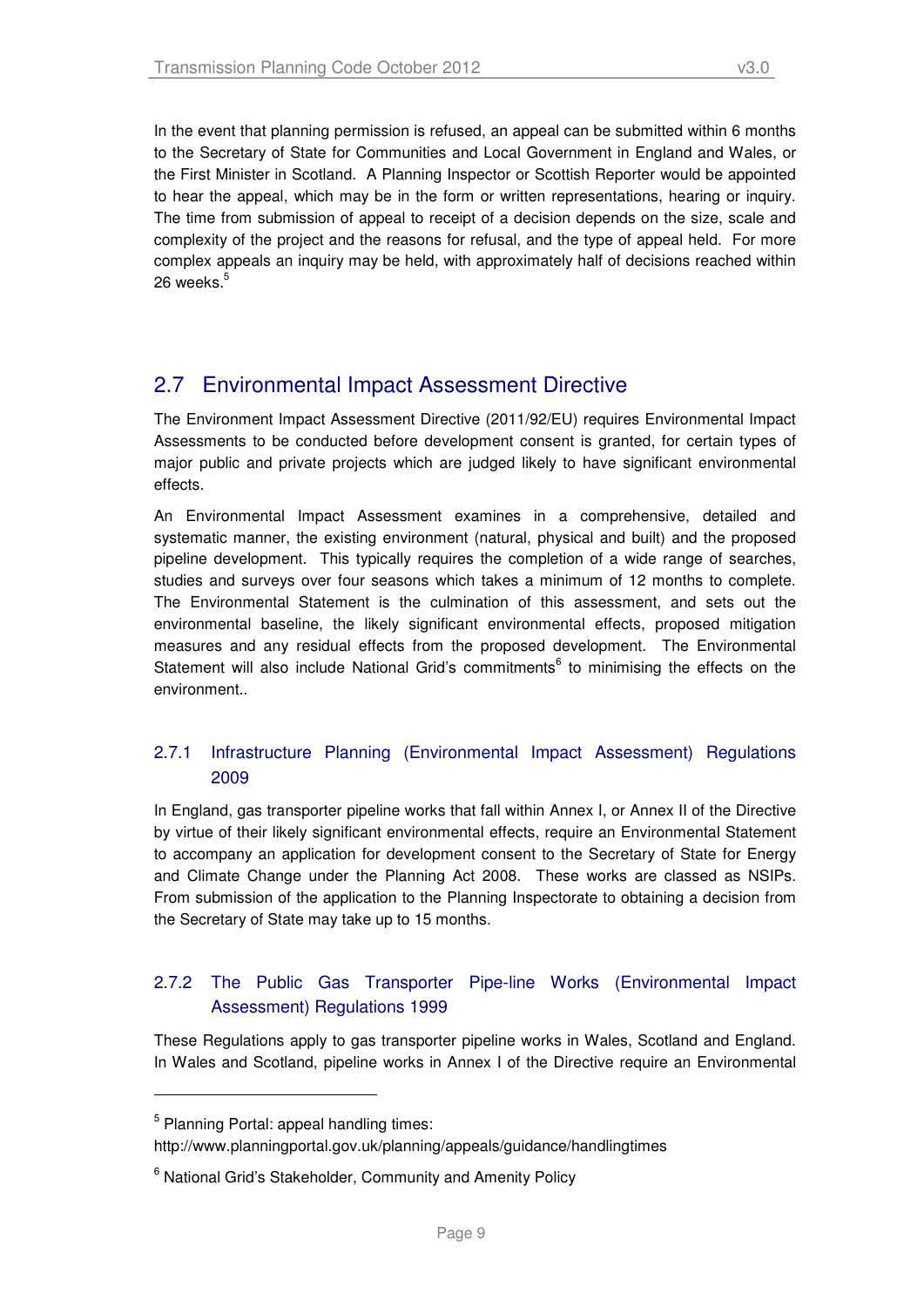Statement to be submitted to the Secretary of Statement for Energy and Climate Change (DECC). For pipeline works in Annex II of the Directive 'the works' may be subject to an Environmental Impact Assessment if they have a design operating pressure exceeding 7 bar(g) or either wholly or in part cross a sensitive or scheduled area. In these circumstances, the Gas Transporter must, before commencing construction, either obtain determination from the Secretary of State that an Environmental Statement is not required, or give notice that it intends to produce an Environmental Statement. The Regulations also provide for the Secretary of State to require an Environmental Statement where proposed works in Wales and Scotland do not meet these criteria but nevertheless it is considered that there are likely to be significant environmental effects. The completed Environmental Statement is submitted to the Department for Energy and Climate Change (DECC). It normally takes DECC between 9 to 12 months to review the Environmental Statement, complete the consultations required with all appropriate statutory and non statutory parties and grant the development consent required.

In England, gas transporter pipelines works that fall within Annex I or II would require an Environmental Statement to be produced and would be an NSIP project requiring development consent under the Planning Act. Pipelines that do not fall within Annex I or II would not require an Environmental Statement.

### 2.8 Emissions

National Grid has regulatory obligations relating to emissions placed upon it by the Environment Agency (EA) in England and Wales, and the Scottish Environment Protection Agency (SEPA) in the form of:

- The Pollution Prevention Control (PPC) regime (Scotland);
- The Environmental Permitting regime (England and Wales);
- The Large Combustion Plant Directive (LCPD);
- The Industrial Emissions Directive (IED);
- The European Union Emissions Trading Regulations (EU ETS) within the UK.

#### 2.8.1 Integrated Pollution Prevention and Control Directive

Emissions reduction investment on the NTS is driven by the Environment Permitting Regulations (2010) in England and Wales and by the Pollution Prevention Control (PPC) regime in Scotland; these regulations are in place to comply with the European Integrated Pollution Prevention and Control Directive (IPPC Directive) 1999 and for ease, the two UK regulations are now referred to together as the IPPC Directive throughout this document. The IPPC Directive is enforced by the competent authority in England and Wales by the Environment Agency (EA) and the Pollution Prevention and Control Regulations (2000) are enforced in Scotland by the Scottish Environment Protection Agency (SEPA).

The IPPC Directive aims to achieve a high level of environmental protection through integrated prevention and control of the pollution arising from a wide range of industrial and agricultural activities. This legislation was designed to prevent/reduce emissions to air, land and water; noise, odour and vibration; production of waste and environmental incidents. Also, energy should be conserved and allowance made for site remediation as necessary.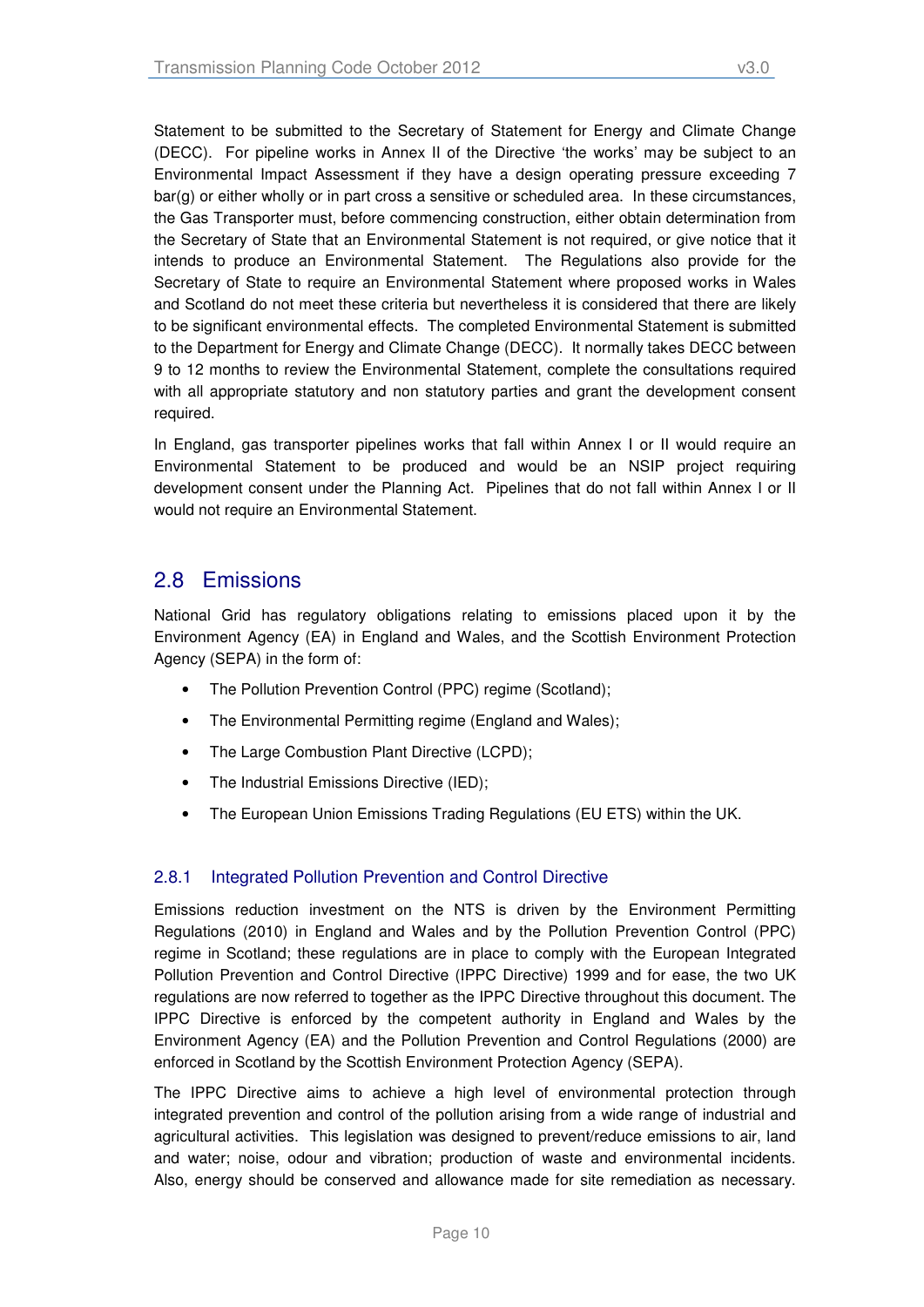This was to help resolve environmental problems, such as pollution of air and water, climate change, soil contamination and negative impacts of waste and move the EU closer to sustainable patterns of production.

National Grid NTS's compressor stations are currently permitted and regulated, on an individual basis, under the IPPC Directive. Permits must be obtained for required installations and operation of the installations must comply with these permits, including compliant emissions with the Emission Limit Values<sup>7</sup> (ELVs) based on Best Available Techniques (BAT).

The competent authorities which issue the permits (EA and SEPA) have extensive powers to take enforcement action if conditions of the permits are breached. Enforcement action can range from issuing a letter with an improvement notice to, in extreme circumstances, fines and prosecution.

The permits do not prescribe the use of any techniques or specific technology and they can take into account the technical characteristics of the installation concerned, its geographical location and the local environmental conditions.

In the determination of BAT, the competent authorities that issue permits have to take into account the BAT Reference Documents (BREFs). BAT are applied to achieve a high level of environmental protection, taking into account both the benefits that can be achieved against the associated costs:

- Best: the most effective to give a high level of protection to the environment;
- Available: economically and technically viable;

l

• Techniques: the technology used and the way in which an installation is designed, built, maintained, operated and decommissioned.

## 2.9 Large Combustion Plant Directive (LCPD) 2001

The LCPD was introduced by the European Parliament and Council to introduce measures to control the emissions to air of oxides of nitrogen (NOx), sulphur dioxide (SOx) and particulates from large combustion plants (i.e. plant with a rated thermal input of equal to or greater than 50 megawatt thermal). The specific aim of this Directive is to take steps to reduce the emissions to air of these pollutants as they are known to damage human health and contribute to acid rain.

The emission limits as defined in this Directive for NOx & SOx were not directly applied to the National Grid NTS's combustion plant by virtue of their age, however, the Industrial Emissions Directive has subsequently removed this age related exemption (see later). These limits were however taken to show 'indicative BAT' as plant was available on the market that could meet the limits.

 $7$  Subsequently, the Industrial Emissions Directive (see later) led to more stringent Emission Limit Values for the emissions of oxides of Nitrogen (NOx) for all National Grid operated Large Combustion plant (gas turbines >50MW thermal input)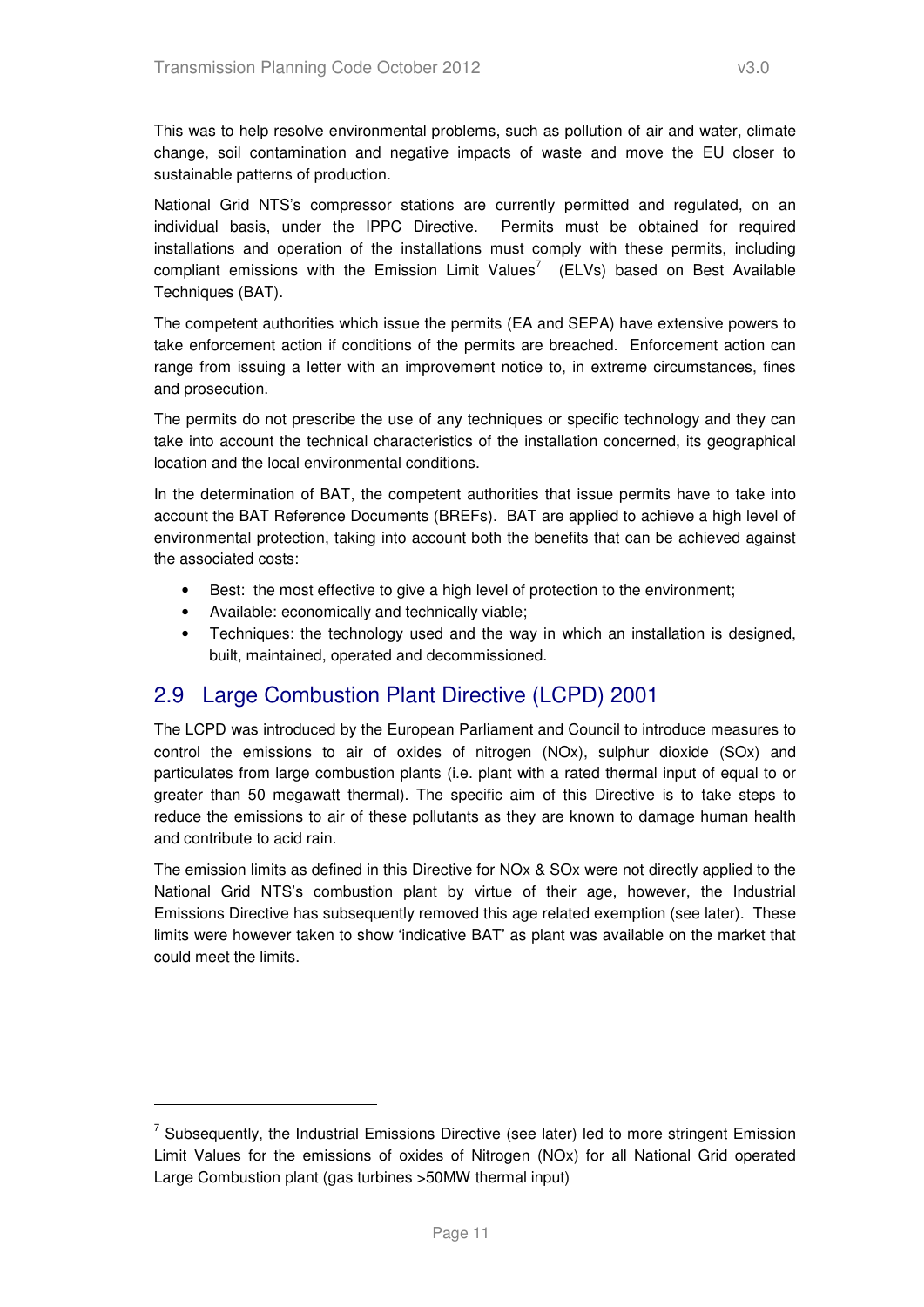## 2.10 Industrial Emissions Directive

The Industrial Emissions Directive (2010/75/EU) (IED) came into force on 6th January 2011. IED recasts seven existing Directives related to industrial emissions into a single clear, coherent legislative instrument. The recast includes IPPC, LCPD, the Waste Incineration Directive, the Solvents Emissions Directive and three Directives on Titanium Dioxide.

The timeline for implementation of certain provisions of IED follows the dates below:

- Transposition into UK law by 6th January 2013;
- Implementation from 6th January 2013 in respect of any new installation after that date (i.e. applies to all new plant in operation after the 6th January 2013 regardless of thermal input);
- Implementation by 6th January 2014 in respect of installations already in existence before 6th January 2013 (except large combustion plant) (i.e. will apply to all existing combustion plant <50MW thermal input from 6th January 2014);
- Implementation from 1st January 2016 in respect of large combustion plant already in existence before 6th January 2013. (i.e. applies to all plant >50MW thermal input from 6th January 2016).

The IED contains a provision for a Transitional National Plan (TNP) which allows operators who intend to opt-in enough time to comply with the IED's reduced ELVs. Plants which opt-in to the IED will be required to comply with the new ELVs, however, some flexibility in the early years is allowed through a TNP. The UK Government must submit the plan to the European Commission by 1st January 2013, however, the date by which plant must be nominated for entry into the UK plan is not yet known.

#### 2.10.1 Impact of the Industrial Emissions Directive

The IED will strengthen the principle of applying Best Available Techniques (BAT) to the way in which a compressor installation is designed, built, maintained, operated and decommissioned through the setting of permit conditions:

(a) The directive states that the competent authority (EA or SEPA) shall set ELVs that, under normal operating conditions shall not exceed the permitted levels associated with the BAT conclusions;

(b) In addition to the requirement to apply BAT, the competent authority may set stricter permit conditions than those achievable by the use of BAT.

Derogations can be granted in specific and well justified cases where an assessment shows that the achievement of emission levels associated with the BAT conclusions would lead to disproportionately higher costs compared to the environmental benefits due to the geographical location, the local environmental conditions or the technical characteristics of the installation concerned. The competent authority shall in any case ensure that no significant pollution is caused and that a high level of protection of the environment as a whole is achieved.

The most significant impacts of the IED for National Grid NTS are the setting of a new ELV for Carbon Monoxide (CO) and a more stringent ELV for the emissions of oxides of Nitrogen (NOx) for all operated Large Combustion Plant (gas compressors >50MW thermal input). Previously, Large Combustion Plant on the NTS was exempt from the LCPD ELV for NOx by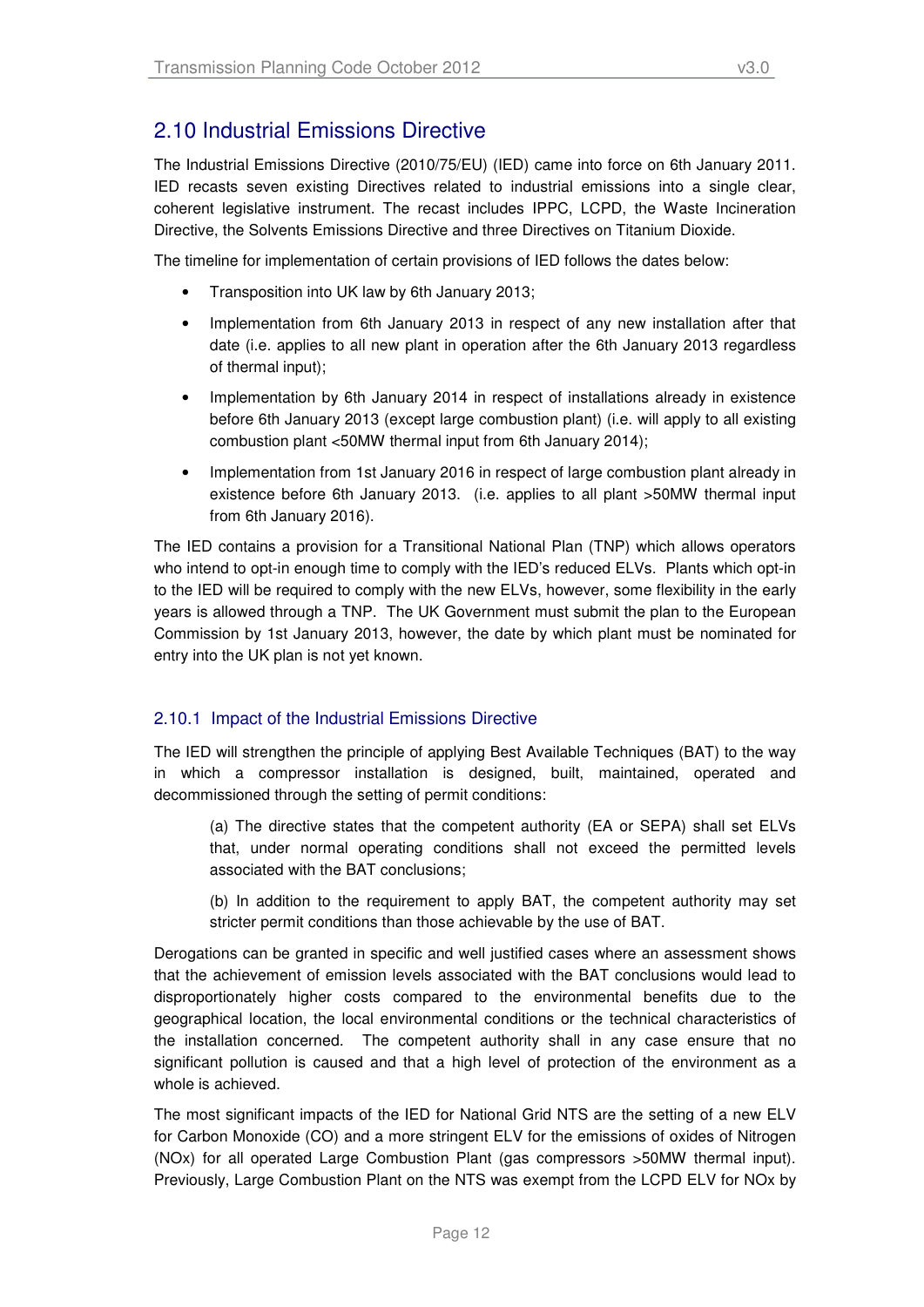virtue of its age. The IED is now, however, removing this age related exemption and the ELV for NOx will now apply to all Large Combustion Plant. Furthermore, the previous LCPD did not include an ELV for Carbon Monoxide.

Large Combustion Plant that cannot meet the new ELVs for NOx and Carbon Monoxide must cease to operate on 31st December 2015 unless certain conditions can be met:

(a) Any non-compliant gas compressors that can be declared as being required for operation for periods of less than 500 hours per annum will be assumed to be for "emergency use" only and the new ELVs will not apply. Operating hours will then be recorded and reported to the Environmental Regulators;

(b) Plant may be entered into the UK TNP which will allow plant to operate within the ELV for NOx until 30th June 2020 provided the plant concerned can meet the new ELVs for Carbon Monoxide;

(c) A written undertaking can be made for individual plant to be able to operate for up to a maximum of 17,500 hours between 1st January 2016 and 31st December 2023. The affected plant must cease operation by 31st December 2023 or when it reaches the 17,500 hour limit, whichever is sooner (ELVs set out in the existing permits as at 31st December 2015 shall apply). It is unclear at this time when this required undertaking has to be made.

Even if these conditions can be met, all Large Combustion Plant operated must be compliant with new ELVs for oxides of Nitrogen and Carbon Monoxide by 31st December 2023.

When the requirement of the directive comes into force emissions from all Large Combustion Plant will be required to be tested on a six monthly basis regardless of the number of hours operated which is currently the case.

It is important to note that the other requirements of the existing Environmental Permitting (England and Wales) and Pollution Prevention & Control Regulations (Scotland) are maintained, i.e. the principles of 'BAT' will still apply to all of the gas compressor stations. Notwithstanding the new impacts arising out of the IED for the larger gas compressors, the drive to reduce emissions of NOx and Carbon Monoxide from the combustion plant with a total rated thermal input of below 50MW remains. The IED applies more stringent ELVs for large combustion plant and also removes the exemption from the Large Combustion Plant Directive previously enjoyed by the NTS compressor fleet.

## 2.11 European Union Third Package

With respect to planning of the NTS this section outlines the applicable European legislation which National Grid NTS complies with, and outlines the progress of legislation and European network codes that may affect Transmission planning into the future.

The European Union (EU) Third Energy Package is a combination of three EU Regulations and two EU Directives (covering gas and electricity) which were ratified in 2009 and became effective from March 2011. The package seeks to achieve three energy policy objectives of increased security supply, development of a single European energy market, and meeting carbon emission targets. The package provides a framework of new institutions to develop the Network Codes to be applied at a European level. These are the European Network of Transmission System Operators for Gas (ENTSO-G) and the Agency for the Cooperation of Energy Regulators (ACER). The three relevant gas regulations and directives are as follows:

• Gas Directive: 2009/72/EC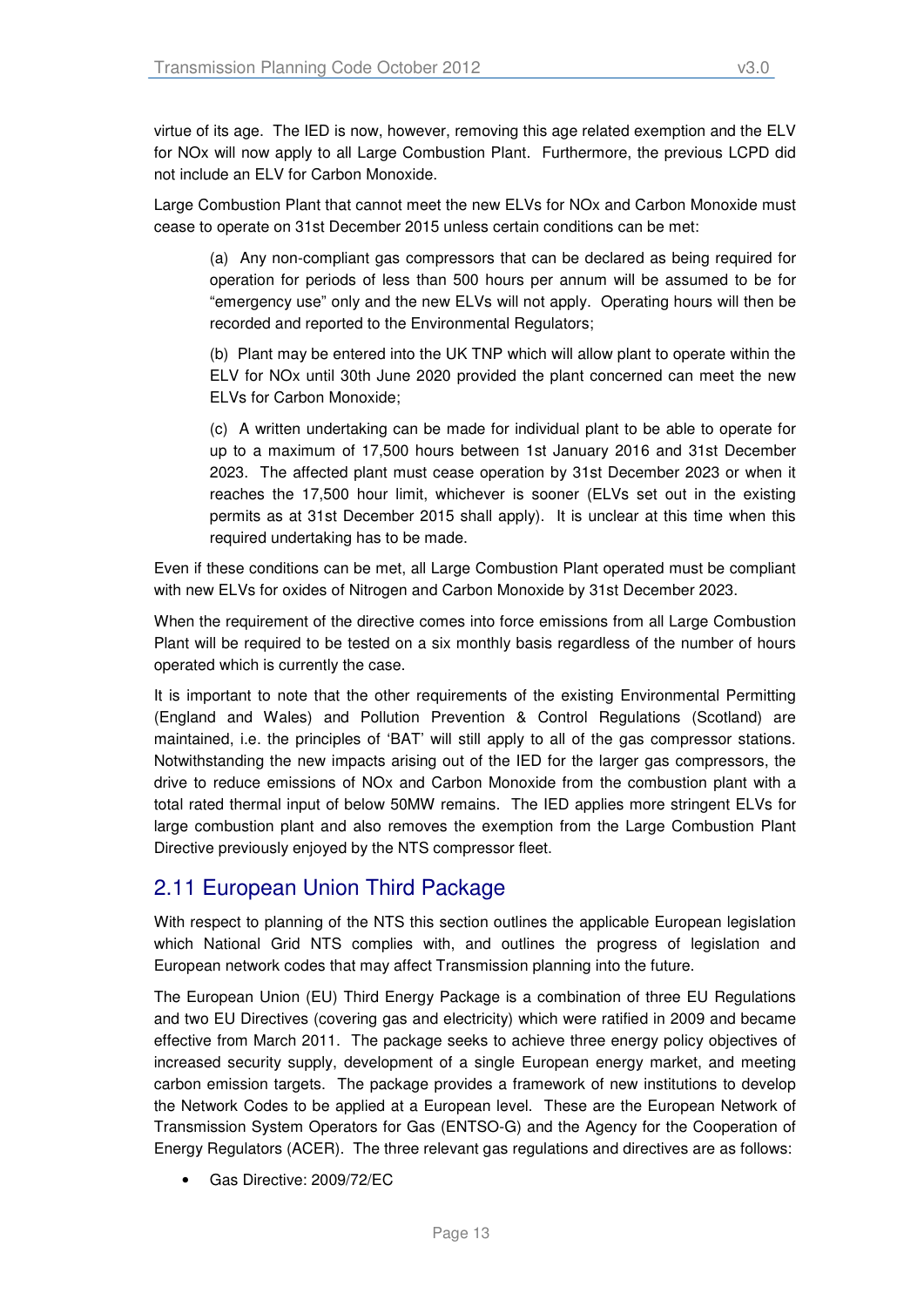- Gas Regulation: (EC) No 715/2009
- ACER Regulation: (EC) No 713/2009

#### 2.11.1 Ten Year Network Development Plan

The EU Third Package established the European Network of Transmission System Operators Gas (ENTSO-G) as a new institution to develop and implement European wide Network Codes and to develop the Ten Year Network Development Plan (TYNDP). The TYNDP is a forward-looking proposal for gas transmission infrastructure investment across over 30 European countries. The requirement for the TYNDP was in Regulation (EC) No 715/2009 which states that a task for ENTSO-G is the creation every two years of a "non-binding Community wide Ten Year Network Development Plan…including a European supply adequacy outlook". The TYNDP provides the following:

- Overview of the European supply and demand situation, through the development of different scenarios;
- Future infrastructure projects, by providing the latest information on potential capacity developments from numerous different types of infrastructure (LNG, Storage, Transmission);
- Models the resilience of the European Network through the development of scenarios by focusing on Market Integration, Supply Potential and Security of Supply.

National Grid NTS has and will continue to play a very active role in the development of the ENTSO-G Ten Year Network Development Plan. National Grid NTS has a legal obligation enshrined in Article 12(1) of Regulation 715/2009 to co-operate with the TSOs of Europe within ENTSOG. National Grid NTS provide both physical resources and data both annually and on a ad-hoc basis to help ensure that the TYNDP not only meets but exceeds the obligation placed upon it by the third energy package.

#### 2.11.2 Security of Supply Regulation

The gas Security of Supply Regulation No. 994/2010 "concerning measures to safeguard security of supply" aims to enhance security of supply by providing common assessment of Member States energy security arrangements. The regulation facilitates the following:

- ensuring member states provide gas to protected customers;
- ensuring a minimum standard of infrastructure resilience;
- ensuring member states make adequate preparations for a gas supply emergency;
- improving coordination between member states;
- ensuring the internal market for gas functions for as long as possible in the event of an emergency.

Infrastructure resilience is measured against an 'N-1' standard i.e. that in the event of a disruption of the single largest infrastructure, the remaining infrastructure has sufficient capacity to satisfy the total demand occurring on a 1 in 20 demand day. Compliance with this standard is calculated by the use of a specified formula which looks at the ratio of total remaining supplies (after removal of the largest infrastructure) over total demand, with any result over 100% being acceptable.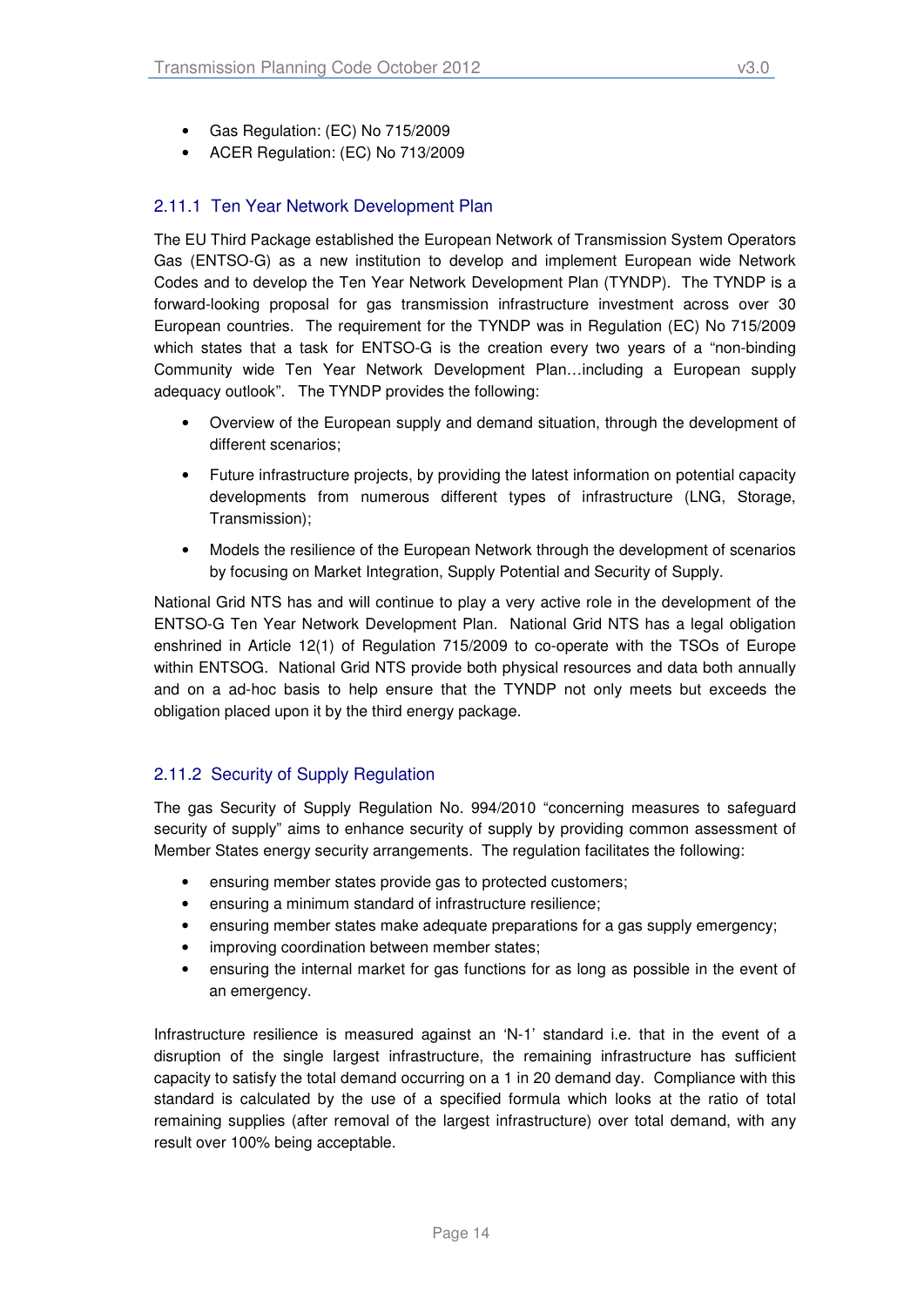The N-1 standard becomes legally binding on 3rd December 2014, existing projections forecast National Grid to meet the required standards, however should this not the be case European Infringement actions would expect to be taken, which could result in significant financial impacts.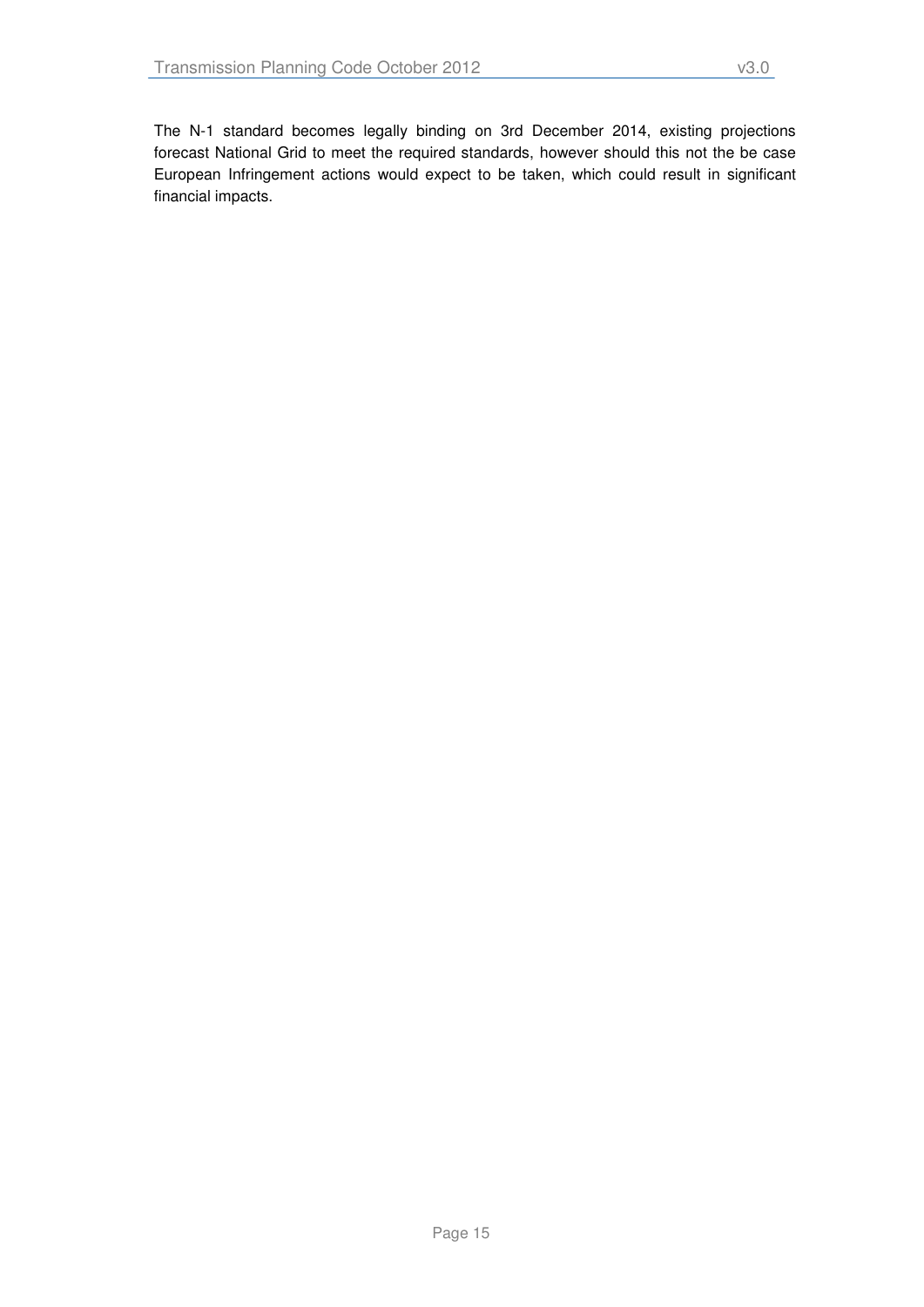# **Chapter Three**

## Policy and Guidelines for NTS Planning

A number of policy and guideline documents are maintained for the purposes of planning and development of the NTS. Some of these are industry guidelines applicable to all high pressure pipelines. Others are maintained and developed by National Grid to ensure compliance with legislation, industry standards and best practice. This section lists the particular industry standards and National Grid NTS policies used for network planning.

### 3.1 Industry Standards and Guidelines

The guidelines adopted by National Grid are maintained and developed by the Institute of Gas Engineers and Managers (IGEM), which is a recognised authority on technical standards relating to the natural gas industry. These are available from the IGEM website at: http://www.igem.org.uk/.

#### 3.1.1 IGE/TD/1: Steel Pipelines For High Pressure Gas Transmission

This document contains a comprehensive set of guidelines covering the design, construction, inspection, testing, operation and maintenance of high pressure steel pipelines and associated installations used for natural gas transmission, operating between 16 bar(g) and 100 bar(g).

#### 3.1.2 IGE/TD/13 Pressure Regulating Installations for Transmission and Distribution Systems

This document contains a comprehensive set of guidelines covering the design, construction, inspection, testing, operation and maintenance of pressure reduction installations used for natural gas transmission and distribution systems up to 100 bar(g).

#### 3.1.3 IGE/GL/2 Planning of Transmission and Storage Systems Operating at Pressures Exceeding 16 bar

This document contains guidance on the planning of high pressure natural gas networks, including the required agreements and processes between Gas Transporters operating different systems to ensure the continuity of supply across the system boundaries.

### 3.2 National Grid Policies

National Grid ensures that it is compliant with the legislative framework and guidance documents that affect the planning and development of the NTS. Two key policy documents that are directly related to network planning are its policies for Network Planning and Above 7 bar Network Analysis. These apply the recommendations made in the IGEM documents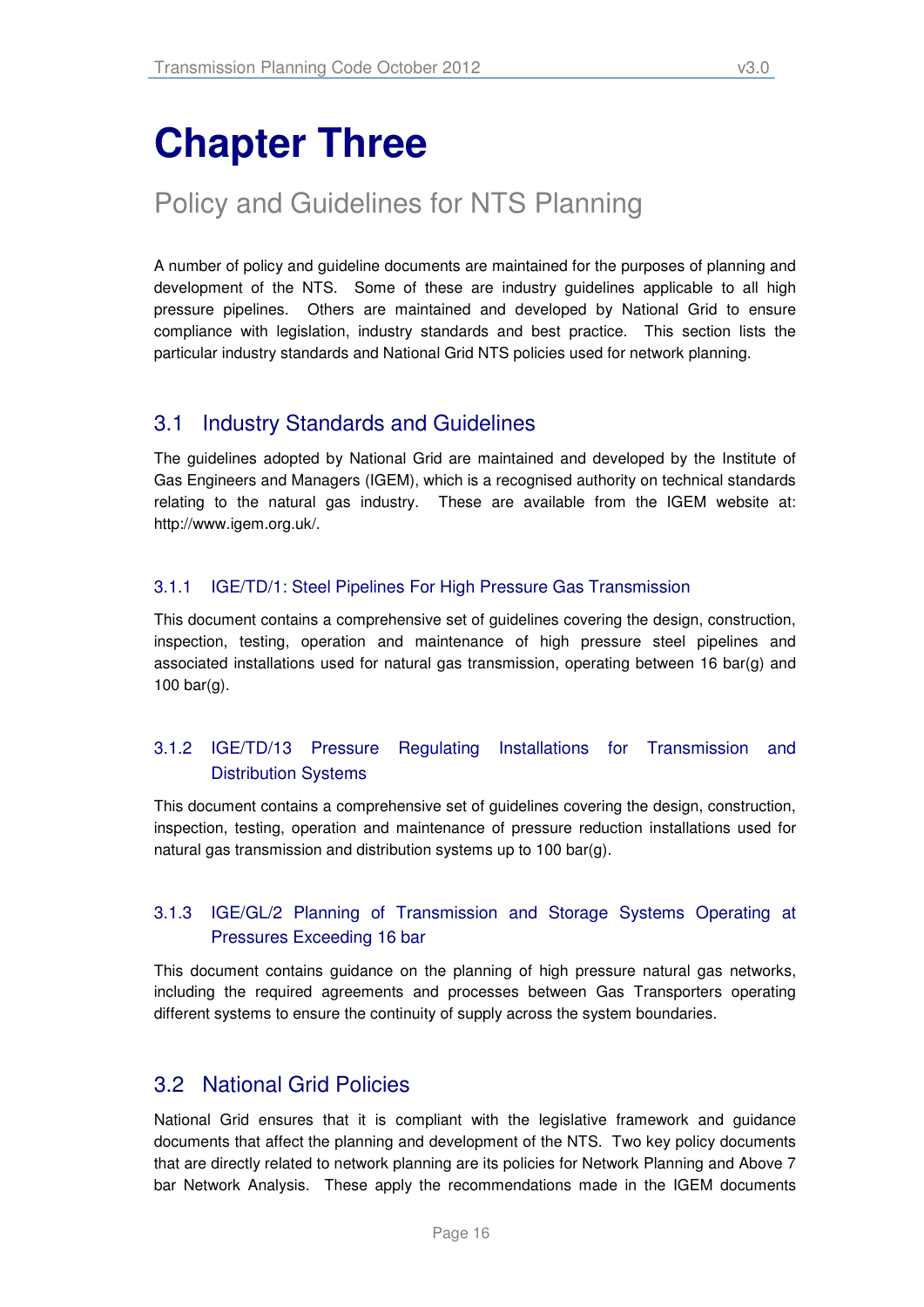#### 3.2.1 T/PL/NP/18 Policy for Network Planning

This document sets out the policy requirements for network planning activities for use with all natural gas systems operating at pressures up to 100 bar(g). Network Planning is the process of ensuring that the network can meet the duty required of it under operational and design conditions up to the planning horizon. The policy covers all distribution and transmission networks operated by National Grid and requires transmission networks to be planned in accordance with IGE/GL/2.

The policy is supported by specific sections in IGE/TD/1 and IGE/TD/13 for the design of specific components.

#### 3.2.2 T/PL/NP/4 Policy for above 16 bar Network Analysis

This is National Grid's policy for undertaking network analysis for all high pressure gas transmission pipelines operating above 16 bar(g) consistent with IGE/GL/2. The document covers system modelling, network analysis processes, record keeping and data security.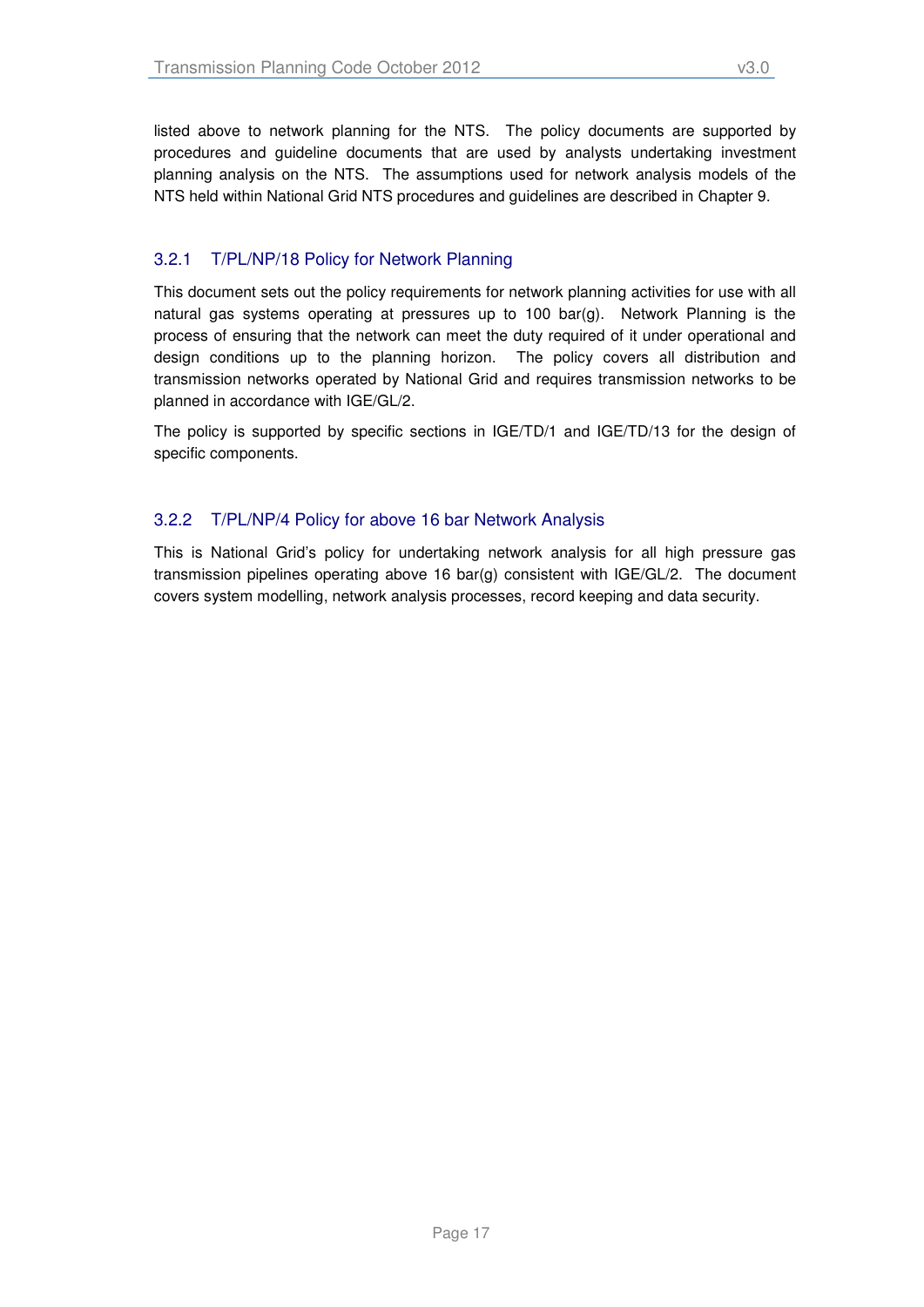# **Chapter Four**

Investment Planning

National Grid undertakes investment planning over a ten-year planning horizon on an annual basis. The investment is developed using long term supply and demand forecast scenarios and other information gathered through commercial processes to book capacity on the system. This Chapter outlines the annual investment planning process.

## 4.1 Future Energy Scenario Consultation

National Grid is committed to stakeholder engagement, listening to our stakeholders and acting on what they tell us. The views of our stakeholders are crucial as we enter a period where the energy industry has to meet the challenges of providing secure and affordable energy, replacing ageing assets and moving to low carbon sources of generation to meet environmental targets.

The annual Future Energy Scenario (FES) Consultation includes the Transporting Britain's Energy (TBE) questionnaires, as well as one to one discussions with stakeholders, industry workshops and presentations to stakeholders.

Our Future Energy Scenarios document describes in detail the assumptions behind the main scenarios used in planning analysis and future energy scenarios. In the past National Grid produced a single forecast of gas and electricity demand. This approach no longer provides a sufficiently rich picture of possible energy futures. National Grid now uses scenarios representing different views of the future. There are many possible futures, with considerable uncertainty regarding future levels of gas and electricity demand, sources of gas supply and levels of renewable generation, as well as many others areas.

TBE Questionnaires are circulated to a range of industry players (Producers, Importers, Shippers, Storage Operators, Delivery Facility Operators, Transporters and Consumers) requesting supply and demand forecast data and inviting views on National Grid NTS's underlying assumptions for supply and demand. Shippers are required to provide this supply and demand information under the UNC TPD Section O. The TBE consultation forms part of the wider Future Energy Scenarios (FES) consultation process, the results of which are published on the National Grid website.

## 4.2 Planning Cycle

National Grid NTS will commence its annual planning cycle after the initial data has been gathered through the FES process and will use this data to compile long term supply and demand scenarios. The process will consider those investments that may be required to respond to entry and exit capacity signals from the market. National Grid NTS will use detailed network models of the NTS under different supply and demand scenarios in order to understand how the system may behave under different conditions over a ten year planning horizon.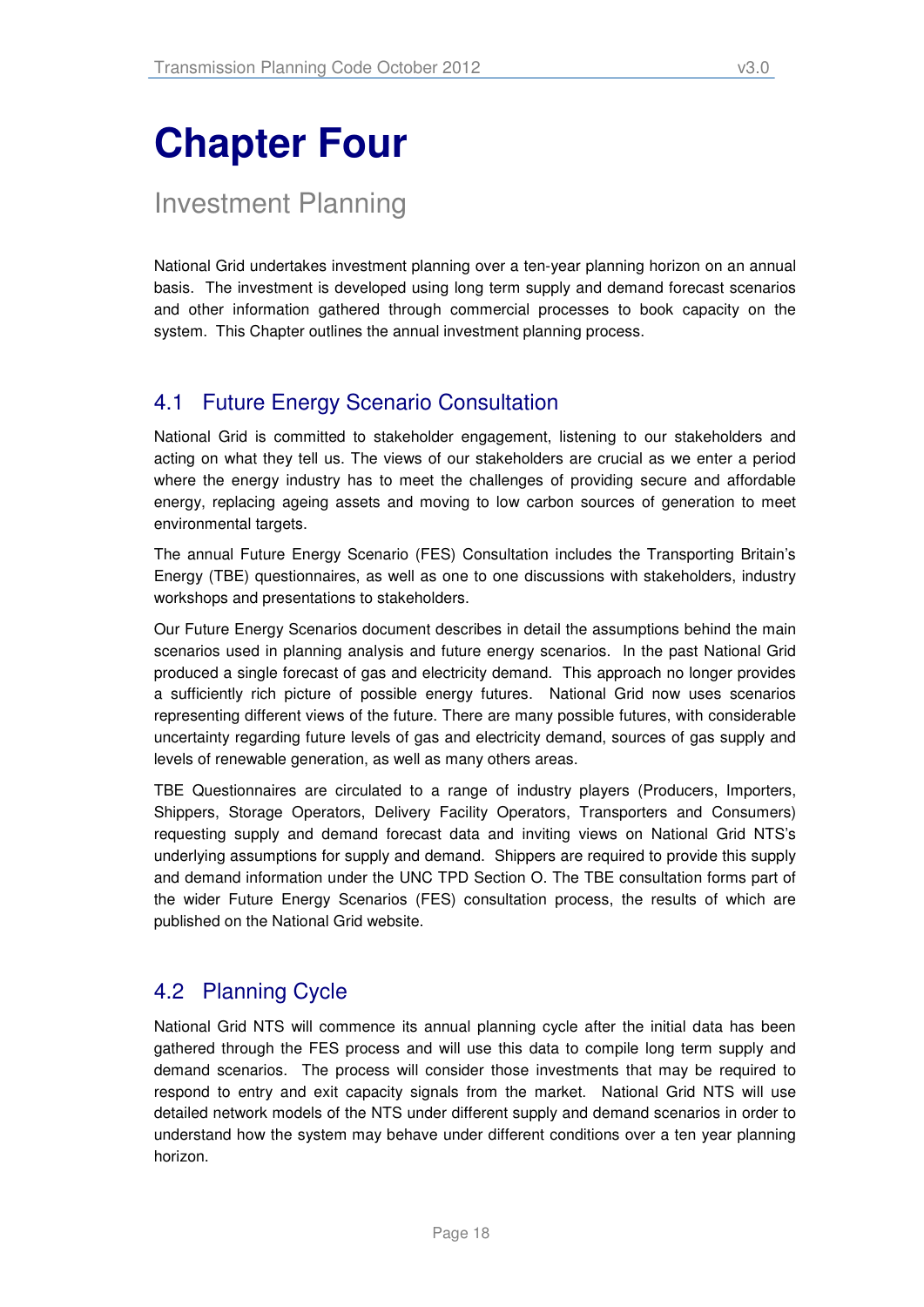During this process, Distribution Network Operators (DNOs) and shippers can apply for exit capacity on the NTS to support their long term needs, and Shippers may signal their requirements in the long term entry capacity auctions under rules set out in the UNC. The information received from these commercial processes will be used to decide the final set of investments that are necessary to develop the system. National Grid NTS will consider long term signals received for additional capacity above the prevailing obligated/contracted capacity levels and long term capacity bookings/reservations within obligated/contracted capacity levels within the same annual planning process, in order to satisfy its wider duties to develop and maintain the system in an economic and efficient manner.

#### 4.2.1 Network Capability Analysis

National Grid NTS will undertake network capability analysis to identify the ability of the NTS to accommodate a given supply and demand pattern, respecting the maximum and minimum pressure requirements of the network, and the efficient and safe operation of the system. Analysis may be undertaken to identify capability for different needs, for example to identify Constrained LNG requirements, the maximum flow that may be supported at an entry or Exit Point, or the level of exit flexibility that exists on the system. The type of analysis (steady state or transient) and supply/demand scenarios will vary according to the study required. However the aim will be to find the point at which the network becomes "constrained" i.e. has reached its limits for the given scenario.

National Grid NTS will use this analysis to inform commercial capacity processes, for example, the level of flow that may be achieved at any network Entry or Exit Point under certain supply/demand conditions compared to the obligations to release capacity to determine a "constraint volume" of gas at that Entry or Exit Point. It should be noted that it is not possible to directly model the concept of capacity in the commercial sense within these physical network models.

#### 4.2.2 Confirmation of Existing Projects

During the planning cycle, National Grid will analyse the first two years of the prevailing Investment Plan to verify whether the projects sanctioned during previous planning cycles are still required. In doing this, Licence requirements to release obligated capacity levels, commitments from capacity sold to Shippers in entry capacity auctions and commitments on exit for flat capacity, flexibility and pressures will be taken into account. National Grid NTS will also maintain a regular dialogue with Shippers, DNOs and Developers to ensure that information on the progression of their projects may also be used to inform National Grid NTS's investment decisions in a timely manner.

If it is found that sanctioned projects are not required as proposed through previous planning cycles (for example, due to changes in the underlying supply and demand forecasts, or as a result of new information provided to National Grid by Shippers or new information made available in the public domain) then analysis will be carried out to determine which year the projects should now be completed for.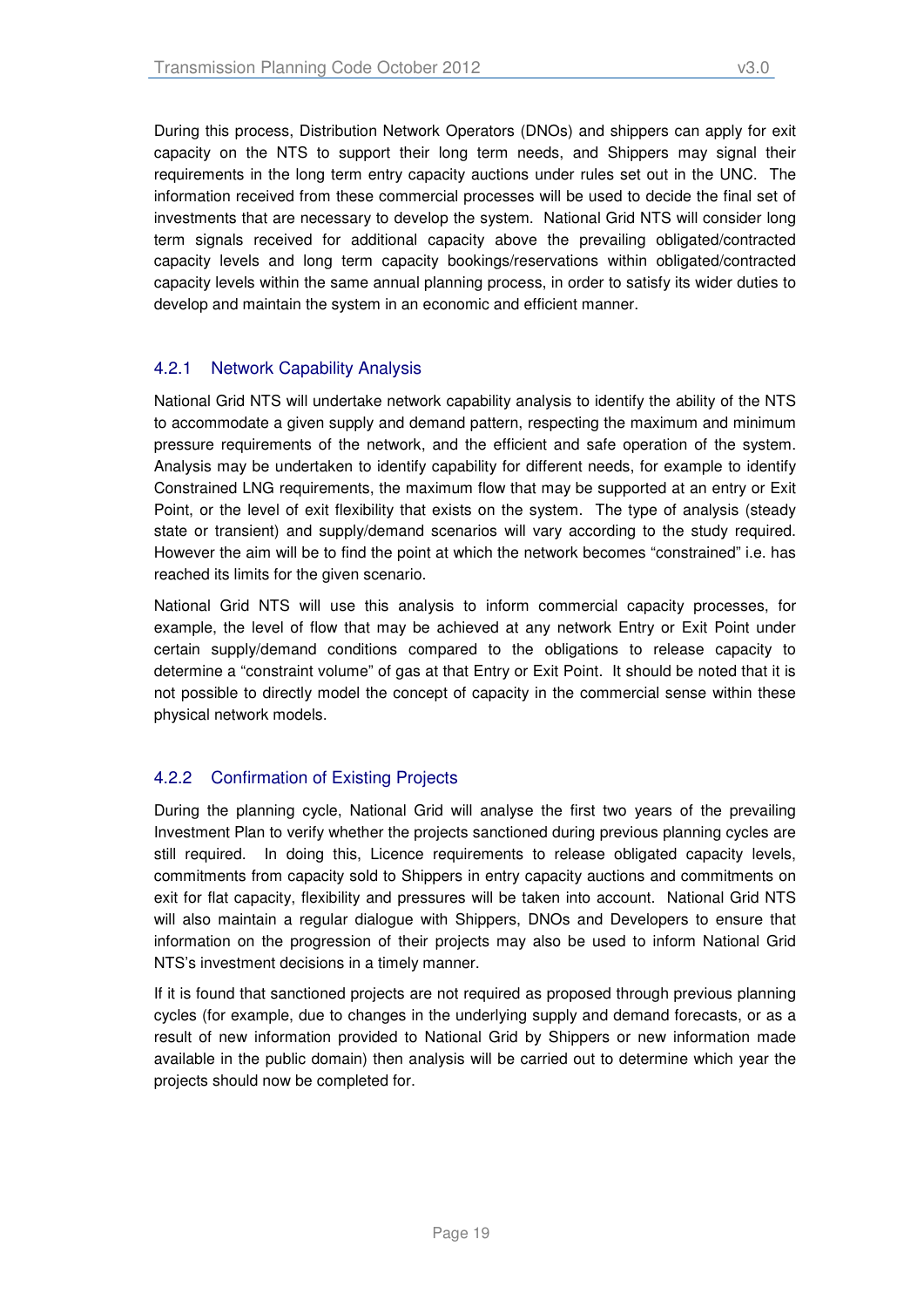#### 4.2.3 Investment Planning Analysis

Investment Planning Analysis is concerned with identifying the possible reinforcements that can be made to the pipelines and plant on the NTS to increase the capability of the system. National Grid NTS will undertake Investment planning analysis to determine the level of investment required to support changes to supplies or demands on the system.

#### 4.2.4 Annual Plan Review

National Grid NTS will check the network models developed during the annual planning cycle to ensure that the correct planning assumptions have been used, that project alternatives have been considered and that there is consistency across the ten-year planning horizon. National Grid NTS will document the audit findings in a plan review report alongside any recommendations for improving the network models and analysis techniques used for future planning cycles. This review document will be used in the next planning cycle to update the network model and analysis assumptions.

#### 4.3 Ten Year Statement

The Ten Year Statement details National Grid NTS's latest supply and demand scenarios, proposed system reinforcement projects and investment plans. It is published at the end of the annual planning process and provides the platform on which the next annual planning process is built. National Grid NTS will describe the projects that are determined to be part of its final Investment Plan in the Ten Year Statement, after consideration of the information received from the long term entry capacity auctions (QSEC auctions) and incremental entry capacity release process, the long term exit capacity bookings made by DNOs and the exit capacity requirements of Shippers.

The Ten Year Statement is published in line with Special Condition C2 of the Licence and Section O of the UNC. Further information on the FES process and the Ten Year Statement is available on our website at: http://www.nationalgrid.com/uk/Gas/TYS/.

### 4.4 New Projects Requiring Entry or Exit Capacity

From time to time, there are enquiries made by customers on new projects designed to deliver additional gas supplies into the UK market or connect new storage facilities, interconnector pipelines or loads to the system.

National Grid NTS will discuss such prospective projects with customers to help them develop viable projects that deliver benefits for the UK security of supply. Both a physical connection and commercial capacity rights are required to physically input gas to, or offtake gas from, the NTS. These are currently acquired through separate processes.

#### 4.4.1 Physical Connection

In order for a customer to connect to the NTS or to modify an existing NTS connection, they must first progress through stages of the formal application process for Connection Offers. This process starts after initial contact with National Grid NTS and varies depending upon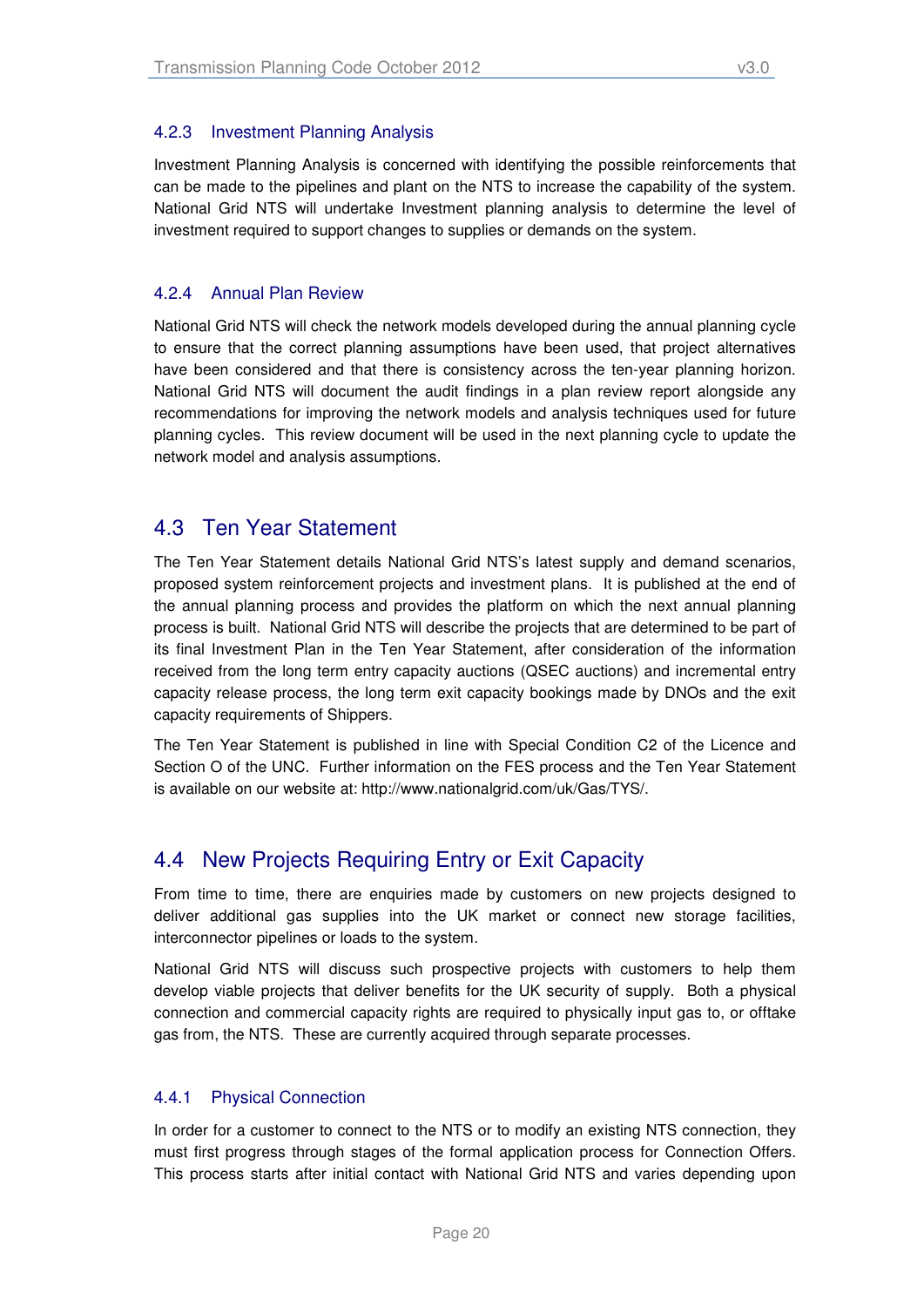what the customer requirements are. For example, initially, the customer can request and pay for National Grid NTS to provide an indicative view of the connection layout, an overview of the engineering/design work which would be required (including any specific studies) and an early estimate of construction costs should they wish to continue along the connections process.

Prior to a detailed design stage and construction of the physical connection, the customer will be required to pay National Grid NTS to provide a formal offer for the connection to specify amongst other things, a connection completion date, a programme of works, delivering any specific design/engineering study reports and a draft construction agreement.

The timescales for National Grid NTS to deliver outputs for each stage of the connections process will depend upon the stage itself and complexity of the project. On completion of each stage of the connections process, the customer has the opportunity to exit the process. The connections process is summarised in the diagrams below:

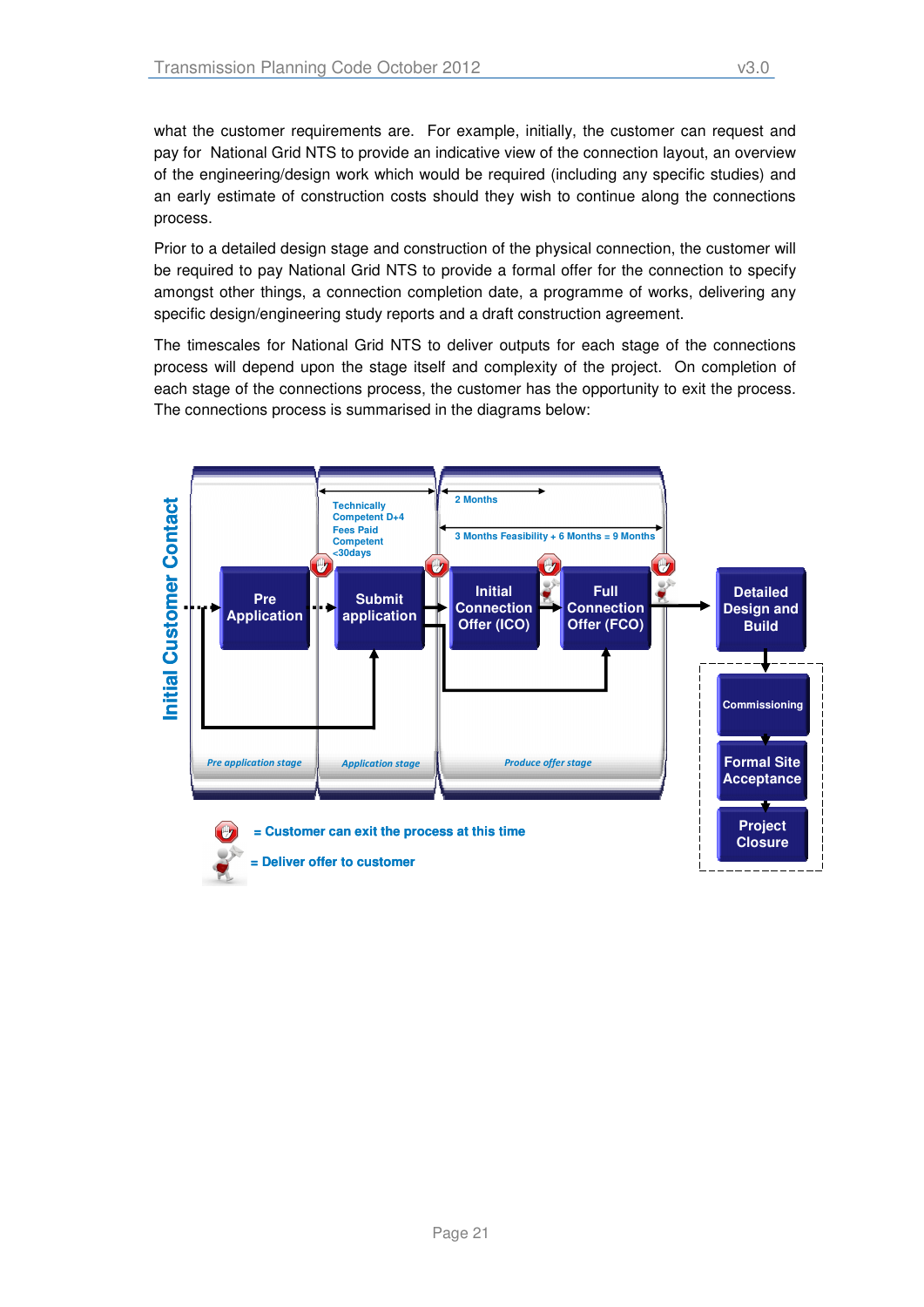

#### 4.4.2 Securing Entry and Exit Capacity

-

Users of the system must obtain entry and/or exit capacity rights on the NTS to flow gas and in order to trigger additional investment that may be required to support their potential gas flows onto and out of the NTS under the prevailing commercial arrangements described in the UNC. Currently, to trigger entry investment, Firm NTS Entry Capacity must be secured through a long term auction process and exit capacity, requiring specific exit reinforcement to the system, maybe secured through an annual application window (held in July of each year), an ad-hoc application (between October and June of the gas year) or through an Advanced Reservation of Capacity Agreement (ARCA) with National Grid.

National Grid NTS is incentivised under its Licence to deliver entry and exit capacity in an efficient and economic manner. The Licence arrangements confirm National Grid NTS's revenue allowances for delivering additional entry or exit capacity. National Grid NTS would expect that such arrangements would be updated to include revenue allowances at new entry or Exit Points before any auction for entry capacity, or commitment to release exit capacity was made at these points.

It should be noted that there may be a lead-time associated with customers obtaining access to the system. Under the requirements of the Planning Act, the anticipated lead time for the delivery of the majority of reinforcement projects is up to 7 years (84 months). Customers are encouraged to enter into discussions with National Grid NTS at an early stage so that they fully understand the processes required to connect and use the system. For information, National Grid NTS's current process involves a bilateral Planning and Consents Agreement  $(PCA)^8$ . This process may change or be developed further as part of the ongoing industry development work which is seeking to formalise this under the UNC.

A PCA is a bilateral agreement that is signed between the NTS User and National Grid that is designed to provide National Grid NTS with the financial security to undertake network

<sup>&</sup>lt;sup>8</sup> This term should not be confused with the Pre-Capacity Agreement (also referred to as a PCA) which was included as part of National Grid NTS's RIIO submission.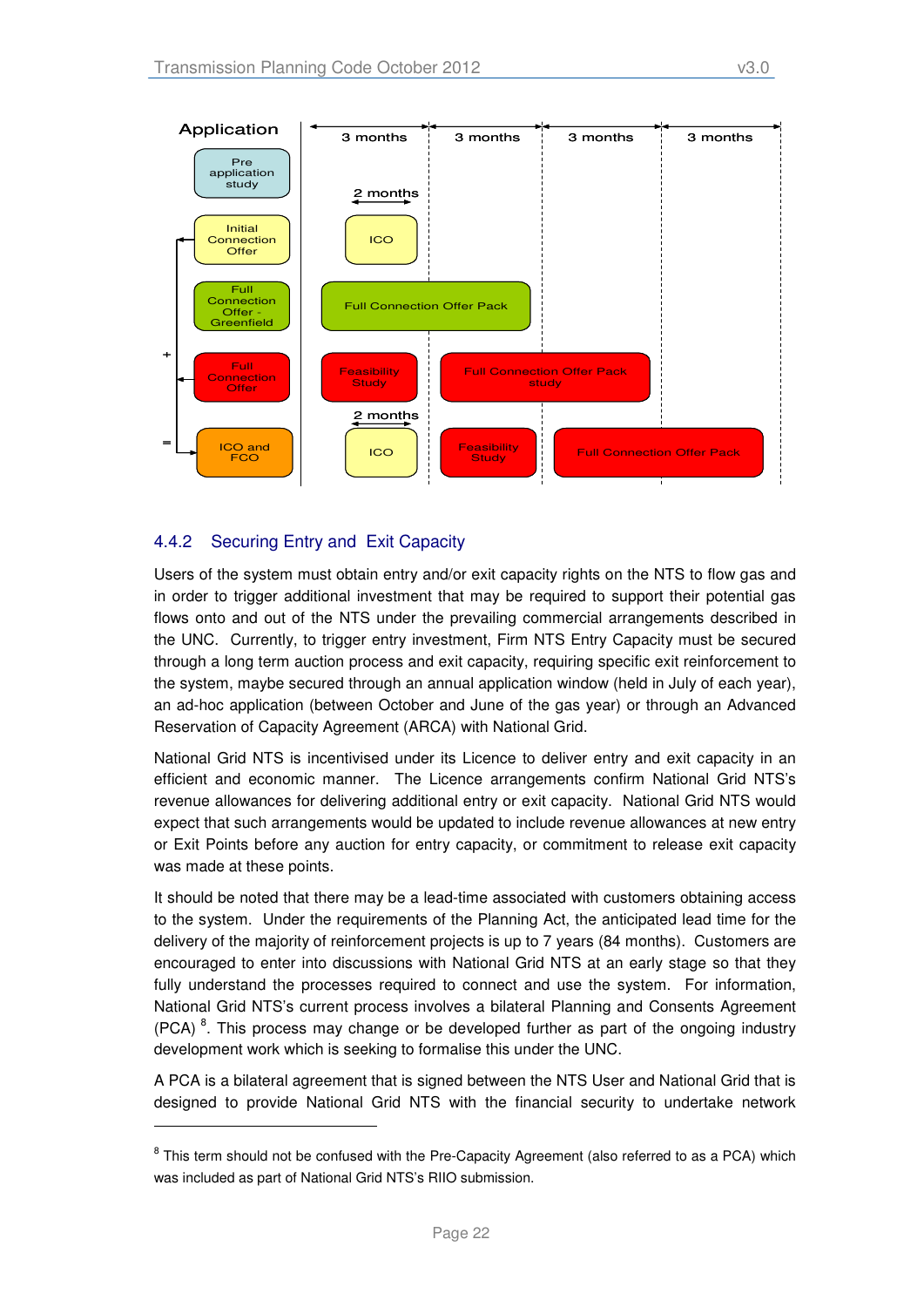analysis, project optioneering, engineering design activity and wider consultation with stakeholders prior to the receipt of a formal signal for capacity. A PCA is split into a number of stages with each stage designed to deliver a subsequent phase of Planning Act requirements.

The diagram below is a generic timeline that was developed by National Grid NTS which illustrates the process steps leading up to a submission to the Planning Inspectorate and how the PCA process overlays these steps.



#### 4.4.3 Alternatives to Investment

When considering a customer's request for incremental capacity, in addition to physical investment, we will also consider all commercial options and operational arrangements that are available to us in order to determine the most efficient overall solution. These are described in more detail later in this document under Alternatives to Investment (9.19).

### 4.5 Operational Analysis

The network analysis assumptions described in Chapter 9 will be applied to all network capability and investment planning analysis undertaken by National Grid NTS for the ten-year planning horizon.

National Grid NTS will use these assumptions as a basis for network analysis undertaken in operational timescales. National Grid NTS will also use other information that is available at the time to supplement these assumptions. For example, this may include information on commissioning programmes for new connections to the system or temporary operating restrictions required on plant for short term constraints.

Operational analysis will be undertaken in the shorter term to:

- Ensure security of supply is maintained
- Determine strategies to facilitate the safe and efficient operation of the NTS
- Assess the impact of operational constraints (such as maintenance activities or plant operating restrictions) on the physical capability of the system
- Determine the physical capability of the network to support commercial processes (such as Entry Capacity Transfer and Trade).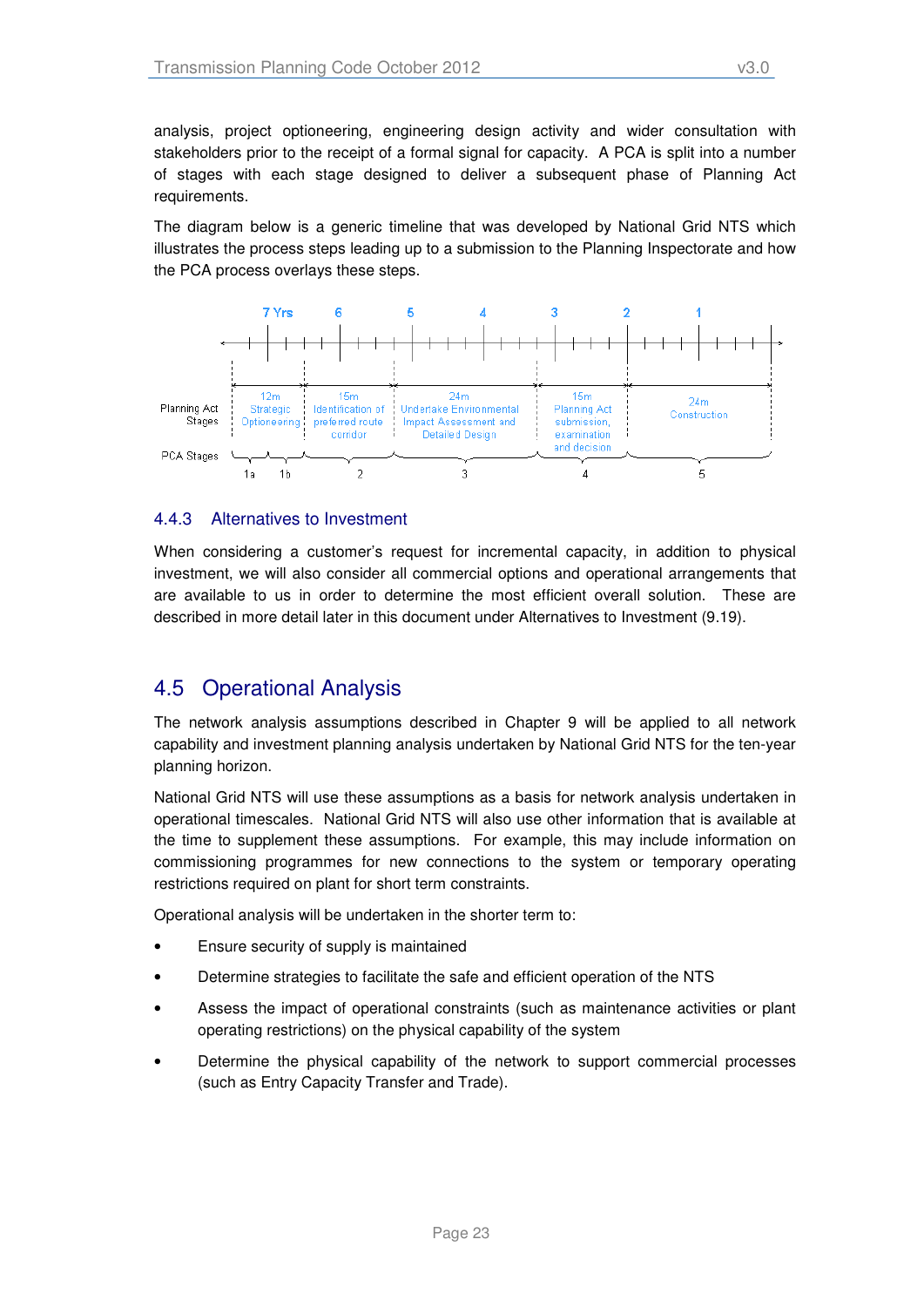# **Chapter Five**

## Supply

## 5.1 Long Term Supply Scenarios

The Ten Year Statement contains detailed information on, supply and demand scenarios, current reinforcement projects and investment plans, and actual flows seen on the NTS in recent years.

Following the annual FES process, National Grid NTS will normally produce a number of scenarios for long term gas supply and demand that cover a range of possible futures for the GB energy market (FES scenarios). A central scenario will be chosen as a point of reference from which to develop other supply patterns anticipated on the NTS. All of this information will be published in the Ten Year Statement in accordance with the UNC TPD Section O.

For the purposes of this document it is assumed that a single central scenario is available, however the methods for developing supply scenarios are applicable across more than one supply scenario. The basic steps involved in developing such supply scenarios are described below.

#### 5.1.1 Central Scenario and Supply Ranges

For the long term FES central scenario a number of possible alternative supply scenarios will be analysed in order to capture the range of possible supply patterns that could occur under specific market conditions.

Supplies are modelled at the level required to capture their behaviour, for example at an Aggregated System Entry Point, terminal or sub-terminal level depending on the different sources of gas that enter the system at such points.

#### 5.1.2 Supply Scenario Identification

Generic supply scenarios will be developed through plausible situations that could occur for the NTS. These scenarios are qualitative descriptions of how a supply or group of supplies may react to certain market related events, including global market drivers. Reasoning and background will be included with each case to describe how that particular flow pattern may occur.

Long term planning analysis requires that the supply levels must be matched to the total demand level. Due to the requirement to match supply with demand, some supplies may flow whilst others may not.

In order to model specific supply levels and patterns that meet demands within a particular supply scenario, information is needed on which supplies are believed to more likely to flow than others (essentially a supply ranking), which supplies may be displaced by other sources of gas (supply balancing) and the range associated with a maximum and minimum likely anticipated flows for each supply. It should be noted that these rankings may vary from one supply scenario to another, and that many specific supply levels and patterns may be examined under each generic supply scenario.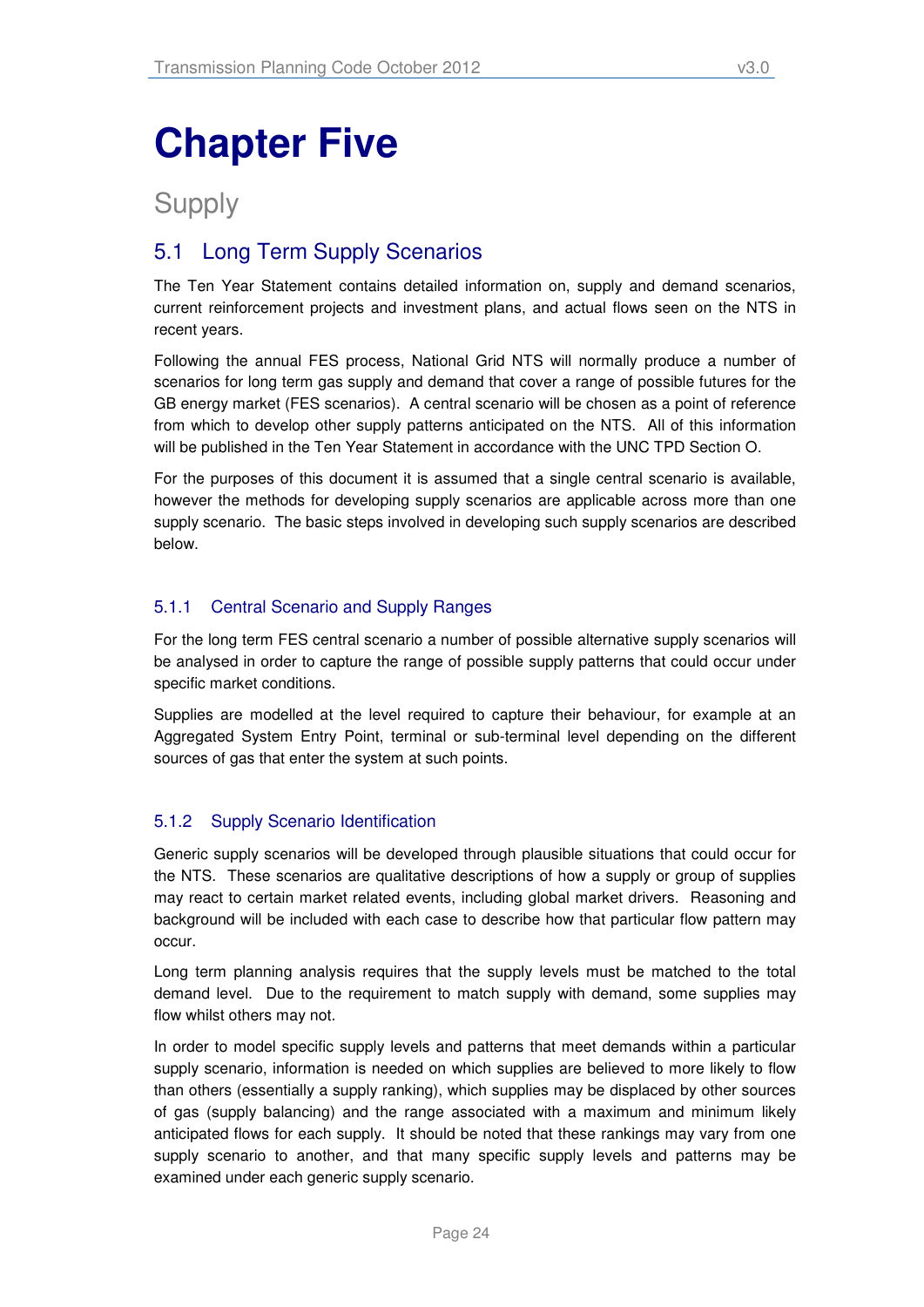Broadly, it is the highest demand days that drive investment. On these days the supply scenarios will be focussed on the potential interaction between:

- LNG imports;
- Pipeline imports; and
- Gas sourced from storage.

The variability in potential supplies from the sources outlined above is considered to be large and the uncertainties are increased by a general lack of evidence to support assumptions about levels of gas flow. The interaction or extent to which one source of gas will displace another is also an unknown factor. Within the broad categories described above, different assumptions will be made for each element (for example, it might be assumed that pipeline import facilities each have different characteristics).

Gas from the United Kingdom Continental Shelf (UKCS) is generally considered to have a greater certainty of being delivered at the beach and as a consequence the range of uncertainty is reduced when compared to LNG imports etc.

At lower demand levels, the planning assumptions will generally favour gas supplies that are lower cost, or cannot be delivered to any other location than the United Kingdom. In this case the sensitivity analysis will focus on the potential for gas that can be delivered to interconnected markets to be delivered elsewhere.

#### 5.1.3 Supply Ranking Assumptions

For each scenario a ranking order (or merit order) will be determined for use in the balancing of supply and demand where more supply is available than that required to meet demand.

The ranking order for a particular supply or supply type will include an assumption for the relative cost of supply, as well as incorporating other more qualitative analyses. The lowest cost and least volatile gas is likely to sit at the top of the ranking order ("base load supplies" that are assumed to flow) and the most expensive, fluctuating supplies are likely to sit at the bottom of the ranking order ("volatile supplies" that are considered to be more price sensitive supplies that are most likely to flow at high demand/price). In this respect, qualitative analysis is particularly important in an environment where there appears to be a marked difference between marginal costs of supply and wholesale gas prices.

Supply ranking will also be developed by incorporating information gathered through the FES process and discussions with Developers/Shippers, for example for new supplies for which detailed cost information is unavailable or untested. Supply ranking may also incorporate observed behaviour from historic flow patterns.

#### 5.1.4 Supply Balancing Assumptions

National Grid NTS will determine the supply balancing assumptions in line with the qualitative requirements of each generic supply scenario. These balancing assumptions will allow some supplies to increase above the central scenario; some to decrease below the central scenario in order to balance the increases and the remaining supplies will be fixed at the central scenario.

Supply flow increases above the central scenario level generally start with supplies at the top of the ranking order and work down. Supply flow decreases below the central scenario level generally start at the bottom of the ranking order and work up.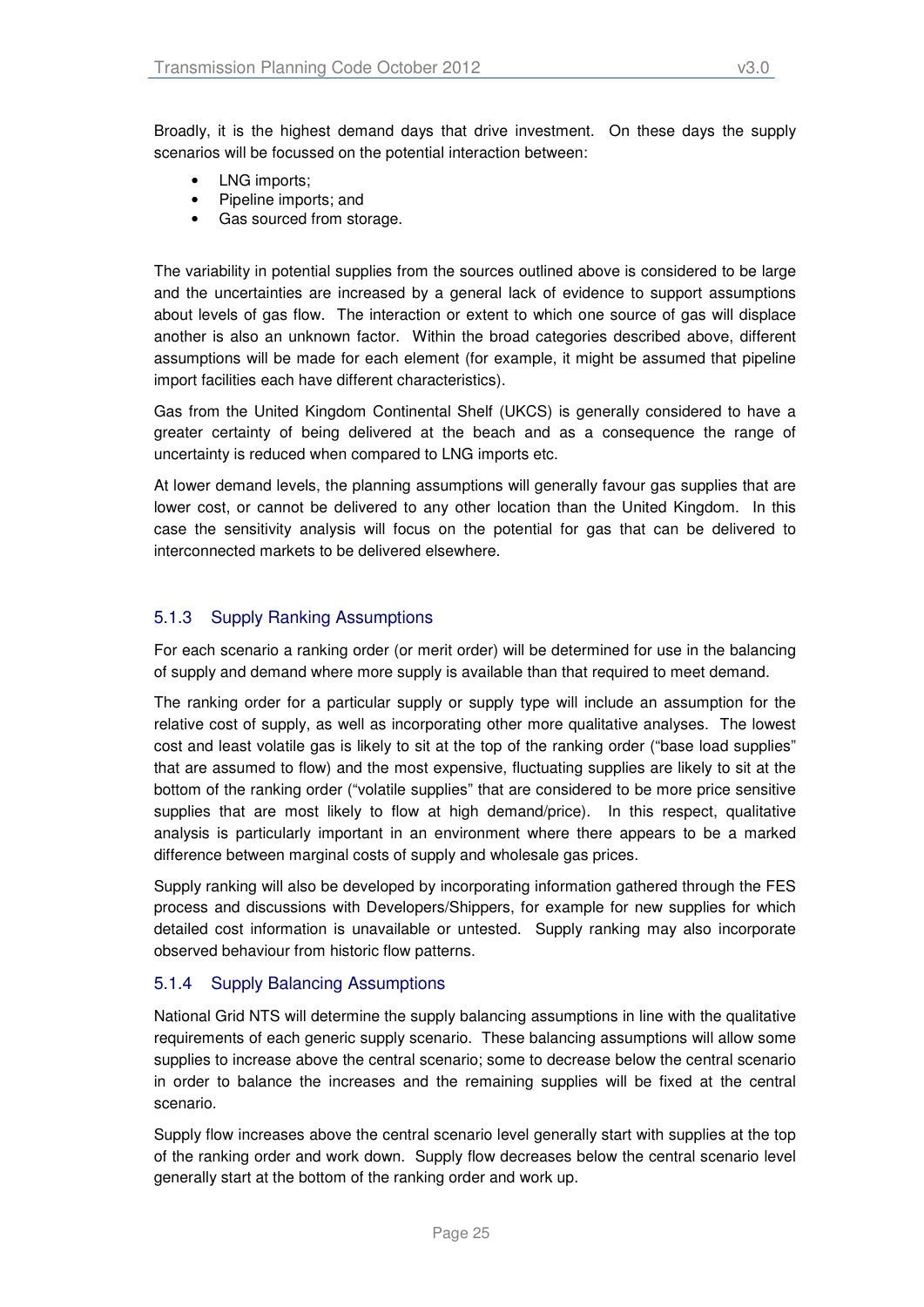National Grid NTS will identify the plausible volatility for each existing supply. In determining the ranges, National Grid NTS will consider historic information on actual flows observed on the NTS for existing supplies. The maximum and minimum flow range for well established supply flows will be predicted by adding the observed volatility to the central scenario. This analysis will be supplemented by consideration of the trends at each Entry Point. For example, UKCS supplies are well established but the trend towards greater levels of depletion needs to be taken into account when forecasting future levels of gas supply.

Supply ranges will also be based on FES information and discussions with Developers/Shippers where flow behaviour is anticipated to change from historical patterns, for example for new supplies or gas sources, or for supplies that are in decline.

## 5.2 Supply Scenario Updates

Supply scenarios will be reviewed and updated annually as an input to the investment planning process, and will reflect National Grid NTS's view on the range of flow patterns that may occur on the NTS over the ten-year planning horizon.

National Grid NTS may review supply scenarios or develop additional supply scenarios during the planning year, as a result of new information being made available that influences its view on the likely level and flow behaviour of a particular supply. For example, new information may result from discussions with Developers and Shippers, or on the planning consent status of third party developments associated with gas supplies to the NTS or as a result of information received through entry capacity auctions or exit capacity applications.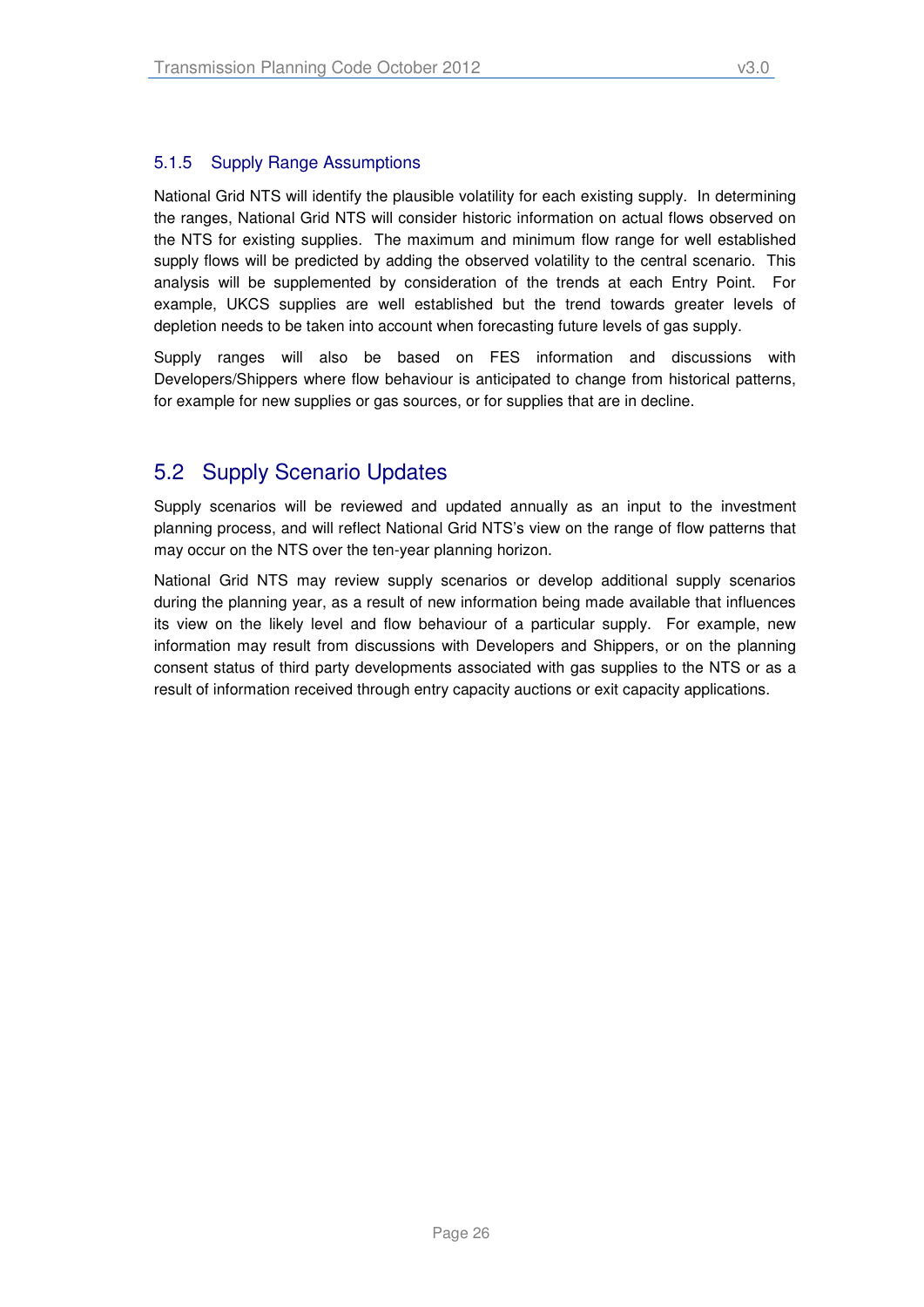# **Chapter Six**

## Demand

## 6.1 Long Term Demand Scenarios

There are primarily two sources of demand information available to National Grid NTS when considering investment planning needs: the gas demand forecasts and information collected through the UNC TPD Section B and the UNC Offtake Arrangements Document (OAD) Section H processes. These are described further below.

## 6.2 Demand Scenarios

National Grid NTS's gas demand scenarios are developed as part of the annual FES process using detailed analysis of demand drivers including (but not limited to) fuel prices and economic forecasts. Demands scenarios will be produced for different market sectors, with scenarios produced for both annual gas demand and peak day gas demand.

Peak day forecasts are required under Special Condition A9 (Pipe-Line System Security Standards) of National Grid NTS's Licence to ensure that the network meets the security of supply standard. A 1-in-20 peak day forecast will be produced from statistical analysis of historic weather patterns that determines the demand level that is expected to be reached or exceeded on average once in every 20 years. Such a peak day demand level could be experienced on more than one day in a winter.

Load duration curves of annual gas demand will be produced from statistical analysis of historic data to determine the number of days each year on average that a demand level is reached or exceeded. Two curves will be produced for investment planning needs: a 1-in-50 load duration curve to reflect severe conditions that may be expected on each day of the gas year, and an average load duration curve to reflect average conditions that may be expected on each day of the gas year. National Grid NTS will normally use the average load duration curve to generate demand patterns for off-peak analysis, how specific analysis (for example for Constrained LNG requirements or determining interruption contract requirements) will require analysis using the severe load duration curve.

Sensitivities around the demand scenarios assumptions may also be considered in order to produce ranges of potential demand over the longer term.

The Ten Year Statement will describe the assumptions driving the gas demand scenarios and the scenario data. Futher detail on the assumptions behind the scenarios can also be found in the Future Energy Scenarios document.

National Grid NTS's Demand Forecasting Methodology is published on National Grid's website and contains a detailed description of how statistical models are used to produce peak day forecasts and load duration curves.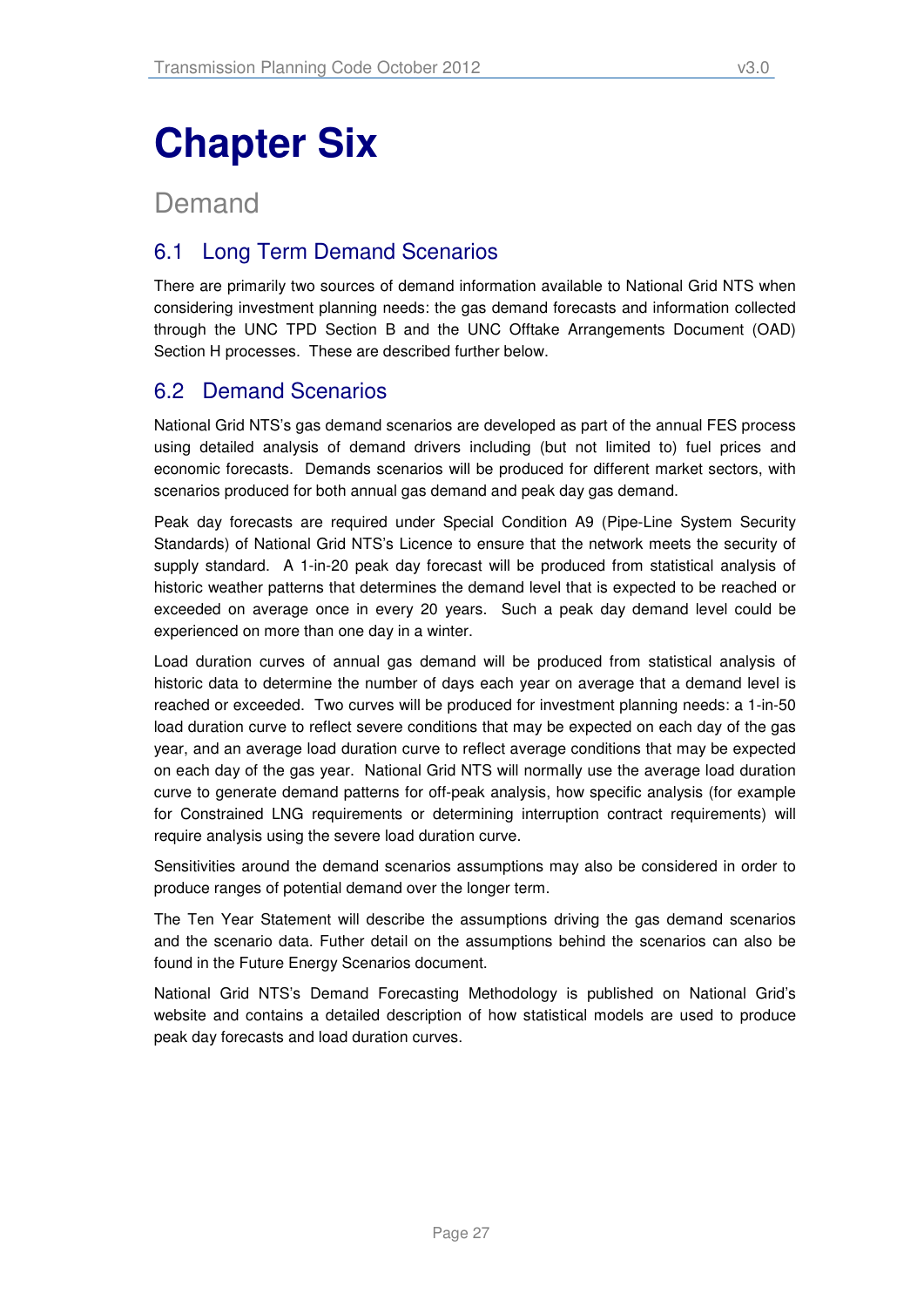### 6.3 Offtake Capacity Statements, Offtake Pressure Statements and Long Term Planning Information

The UNC requires National Grid NTS and the DNOs to share information to ensure their systems are planned in a coordinated manner.

The UNC TPD Section B describes the annual Offtake Capacity Statement (OCS) and Offtake Pressure Statement (OPS) processes, which National Grid NTS and DNOs use to agree peak day requirements for DNOs for NTS Exit (Flexibility) Capacity and Assured Offtake Pressures respectively.

The Assured Offtake Pressures (AOP) agreed between National Grid NTS and DNOs are applicable for each day of the Gas Year and are independent of demand. AOPs were initially set during the sales of National Grid's Distribution Networks to provide DNOs with sufficiently high system input pressures to meet their planning requirements on days of high demand, up to 1 in 20 forecast peak demand levels. There is an interaction between AOPs and NTS Exit (Flexibility) Capacity when providing DNOs with sufficient levels of linepack to meet their diurnal storage planning obligation.

Under the enduring exit capacity regime, DNOs must book any additional Enduring Annual NTS Exit (Flat) Capacity required through the annual application process. These processes result in annual capacity bookings and pressure commitments that National Grid NTS is required to meet from the start of the next gas year and NTS Exit (Flexibility) Capacity for four years into the future. DNOs may also provide indicative NTS Exit (Flexibility) Capacity bookings for a fifth year to signal possible future capacity

The information provided under the UNC OCS process only covers five years of the ten year planning period. For plan years six to ten, National Grid NTS will adjust the OCS bookings using the forecast data developed through the demand forecast process (and published in the Ten Year Statement) to understand potential DNO bookings in the later years of the plan. These assumptions of demand growth are needed to ensure that any projects identified in the early years of the plan can be assessed against potential demand through the ten-year period.

The UNC OAD Section H describes the long term forecast data that is shared between National Grid NTS and the DNOs. Both parties are required to provide the other with their forecast of gas demand, although there is no obligation on either party to use the projections provided. National Grid NTS may use the information provided by DNOs as part of their UNC OAD Section H data to develop demand scenarios for off-peak analysis. For example the information may be used to determine demand distribution across Distribution Networks for analysis on different days of the severe and average load duration curves.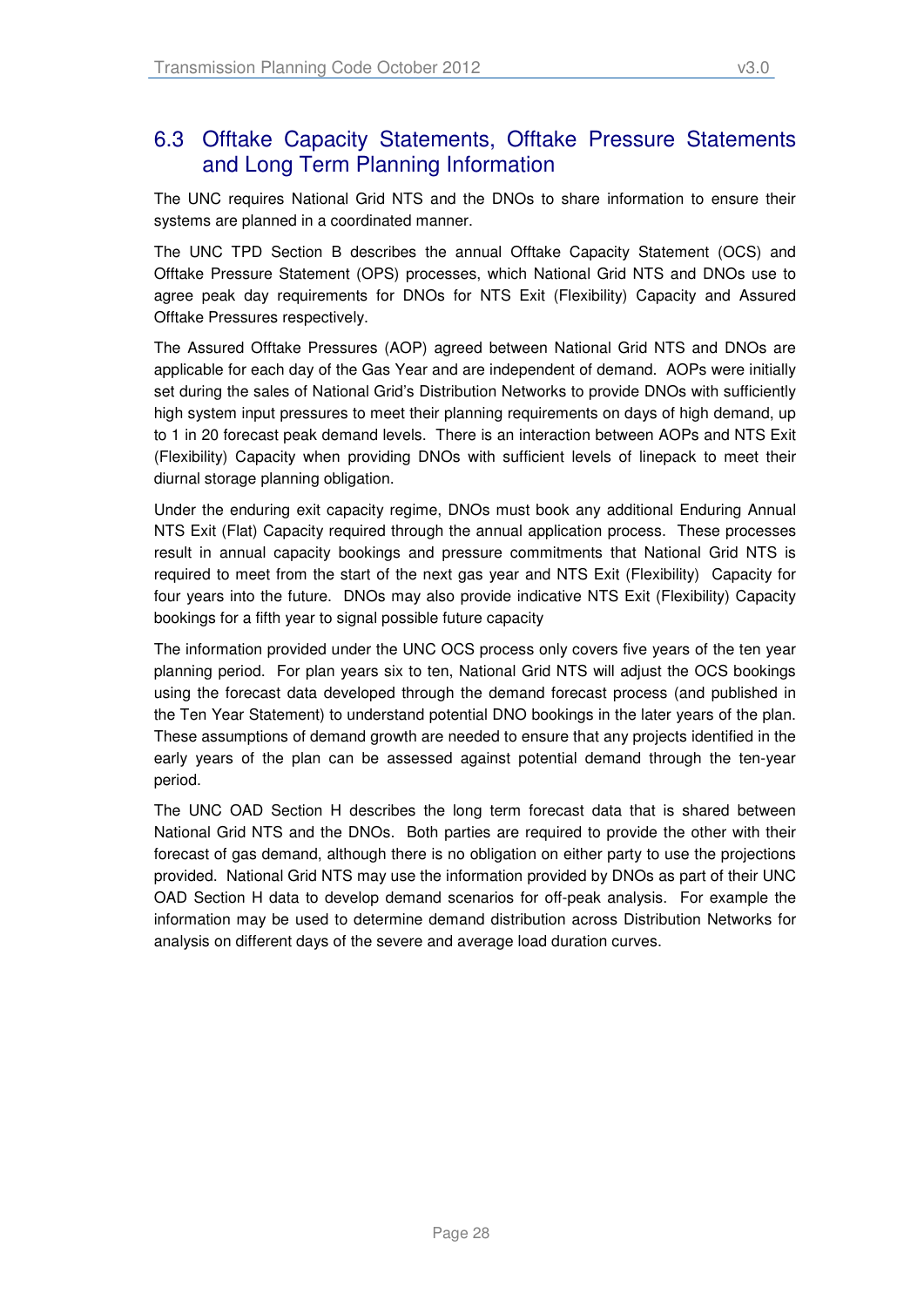# **Chapter Seven**

## Entry Capacity

## 7.1 Long Term System Entry Capacity Auctions

National Grid NTS makes NTS entry capacity available in a series of auctions. Signals (bids) received from long term system entry capacity auctions (QSEC auctions) are used within the planning process to confirm the need for investment.

National Grid NTS must, under the terms of its Licence, prepare a proposal for releasing incremental obligated entry capacity and submit this proposal to the Authority for approval. In addition, the UNC requires that notification of entry capacity allocations to Shippers who have bid in the QSEC auction occurs within 2 months of the end of the auction invitation period.

National Grid NTS must therefore submit its proposal for incremental obligated entry capacity to the Authority within one month of the end of the auctions, in order that allocation may occur in line with the UNC requirements and decision period stipulated under the Licence for the incremental obligated entry capacity proposal.

In order to fulfil its obligations under both the Licence and the UNC within the required notice periods, National Grid NTS will undertake network analysis before the annual QSEC auctions. The basic steps that will be taken before and after the QSEC auctions are shown in Figure 1 and are described below:

## 7.2 Development of Supply and Demand Scenarios

Supply and demand scenarios will be determined using the latest central scenario data as described above. For entry capacity assessment other demand scenarios may be used to test demand sensitivities. Demand will be assessed at peak (1-in-20 conditions), and at average and severe conditions (as appropriate) through the load duration curve. Analysis will be undertaken for each relevant year of the ten-year planning horizon.

## 7.3 Network Capability Analysis for Entry Capacity

Network capability analysis will be undertaken to identify the capability of the NTS to support required flow patterns under the supply and demand scenarios developed from the central scenario.

Entry projects identified from previous planning cycles will be reviewed to verify whether the projects sanctioned as part of previous plans are still required. In doing this, Licence requirements to release obligated capacity levels, commitments from capacity sold to Shippers in entry capacity auctions and commitments on exit for flat capacity, flexibility and pressures will be taken into account. National Grid NTS will also maintain a regular dialogue with Shippers, DNOs and Developers to ensure that information on the progression of their projects may also be used to inform National Grid NTS's investment decisions in a timely manner.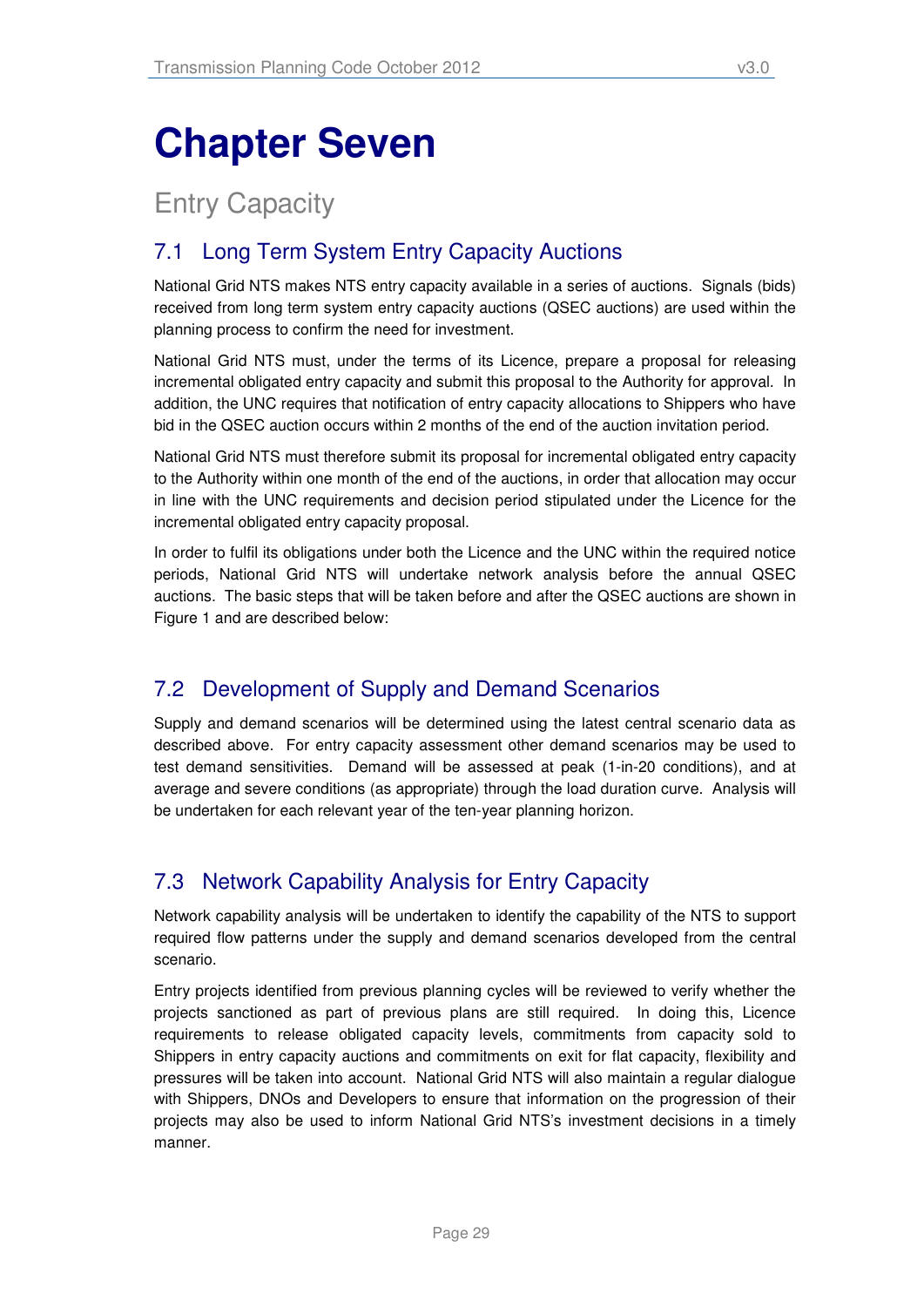If it is found that sanctioned projects are not required as proposed through previous planning cycles (for example, due to changes in the underlying supply and demand forecasts, or as a result of new information provided to National Grid NTS by Shippers or new information made available in the public domain) then analysis will be carried out to determine which year the projects should now be completed for.

## 7.4 Investment Planning Analysis for Entry Capacity

Investment planning analysis will be undertaken where a shortfall, or bottle neck, is observed in the capability of the NTS to support the required flow patterns under the supply and demand patterns tested. Each supply and demand scenario may generate a number of investment projects for consideration as the supply patterns are varied away from the central scenario supply pattern.

An indicative Investment Plan will be determined by considering the investment projects required across the range of supply scenarios and for a range of demand scenarios, to develop a range of projects that best meets the anticipated flow patterns of the system, whilst paying due regard to National Grid NTS's wider obligations. These will include, but are not limited to, its obligations to develop the NTS in an economic and efficient manner and to maintain a safe and secure system. At this stage these investment projects should be only viewed as indicative and may be modified in the light of further detailed analysis and investigation. The supplementary analysis may also consider routeing or siting difficulties arising from environmental, safety and wider societal impacts.

The indicative Investment Plan will be updated when the bids placed in the QSEC auction are available. If required, the central scenario is adjusted accordingly.

## 7.5 Analysis of Long Term System Entry Capacity Auction Signals

The QSEC auctions provide an important source of planning information on the levels of user commitment for baseline and incremental entry capacity. The indicative Investment Plan must be developed ahead of the QSEC auction, due to the amount of analysis required. The final Investment Plan for the annual planning cycle will be determined after auction signals have been analysed and potential projects have been reviewed.

Shippers can place entry capacity auction bids in accordance with the rules set out in the UNC. Once the auction information is received, National Grid NTS will apply the Incremental Entry Capacity Release (IECR) Methodology in line with its duties under the Licence to determine whether additional entry capacity should be made available at any Entry Point and the amount of incremental entry capacity that should be made available.

Under its Licence obligations, default times are available to National Grid NTS both for determination of how much capacity to allocate (including project identification) and for the design and build of the identified projects. The lead times are such that National Grid NTS will, where possible, carry out a certain amount of speculative analysis ahead of an auction to identify what investment could be required if an anticipated pattern of bids is subsequently received. This analysis may need to be modified if an unanticipated pattern of bids are received in an auction.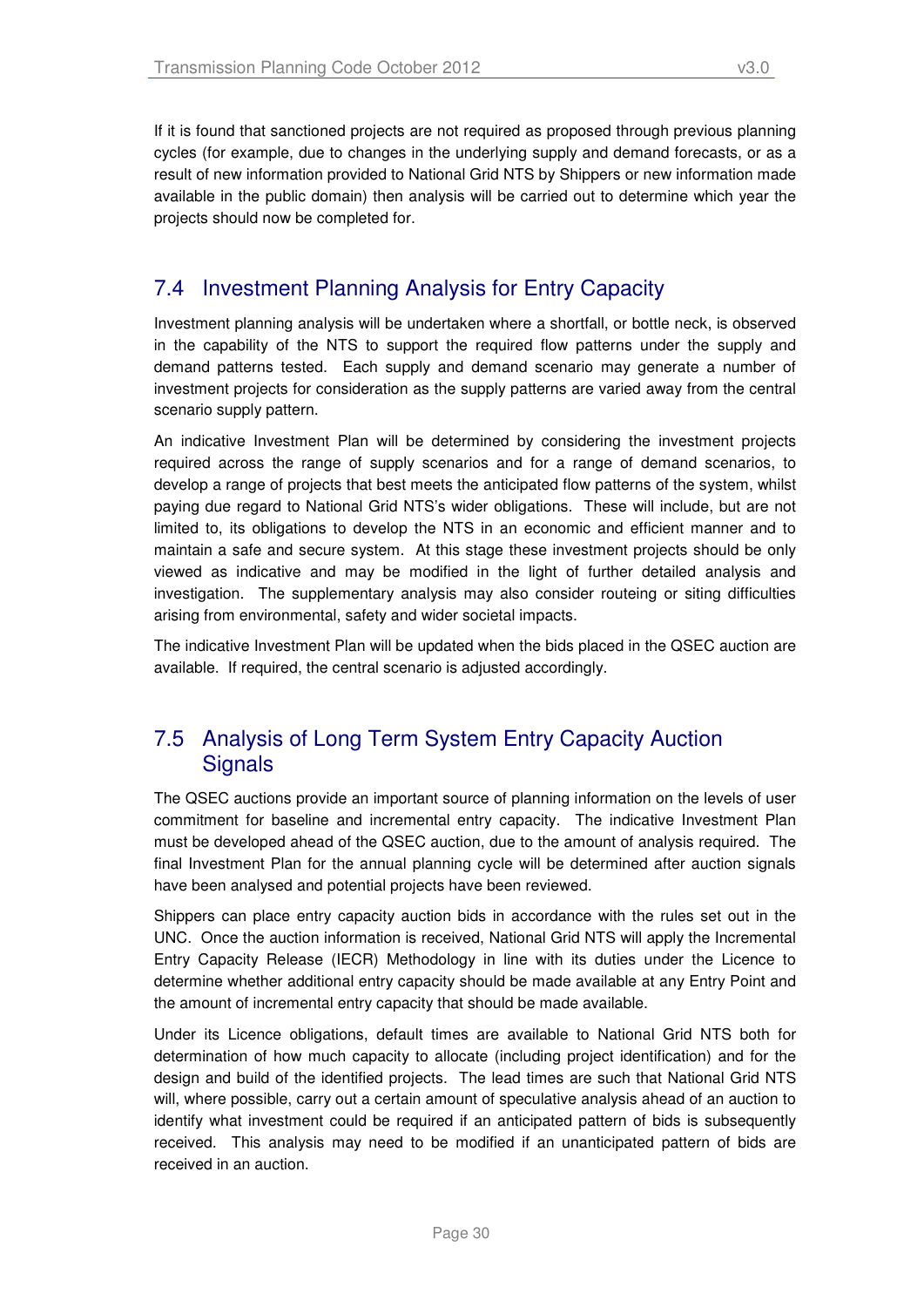National Grid NTS is required to submit an incremental obligated entry capacity proposal to the Authority that describes how much incremental obligated entry capacity has been released as a result of applying its Incremental Entry Capacity Release Methodology. National Grid NTS can only permanently increase the level of entry capacity at an ASEP having first assessed how much entry capacity may be substituted to meet the increase as a result of applying its Entry Capacity Substitution Methodology. Entry Capacity substitution is the process of substituting Unsold Firm entry capacity from one or more ASEPs to another ASEP where demand for entry capacity exceeds the available obligated capacity quantities for the relevant period.

For the avoidance of doubt, National Grid NTS will not undertake analysis for Entry Capacity Transfer and Trade processes as part of its planning cycle, as these are only applicable in the shorter term and so do not form part of the long term investment process. These processes are described in the Entry Capacity Transfer and Trade Methodology.

National Grid NTS will not proceed with projects identified to deliver incremental obligated entry capacity if any of the following cases apply:

- 1. Insufficient user commitment is signalled through the QSEC auction to justify the economic case for these projects.
- 2. The Authority determines that National Grid NTS should not implement the incremental obligated entry capacity proposal made by National Grid NTS under Special Condition C8D of its Licence.

National Grid NTS will re-evaluate projects identified to deliver incremental obligated entry capacity where the incremental entry obligated capacity proposal is modified in line with Special Condition C8D of its Licence.

National Grid NTS believes that such actions are consistent with its wider obligations to develop the NTS in an economic and efficient manner.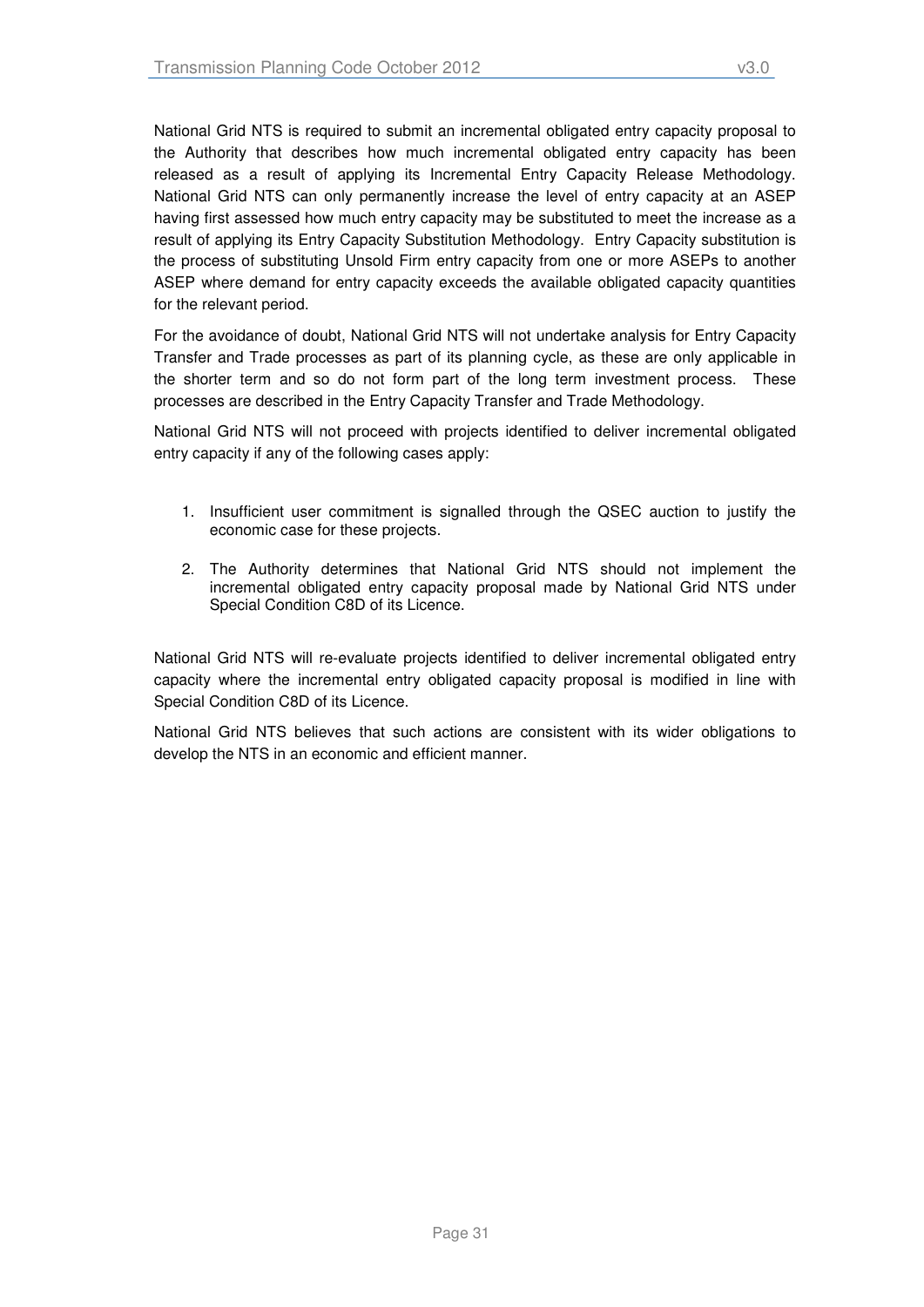

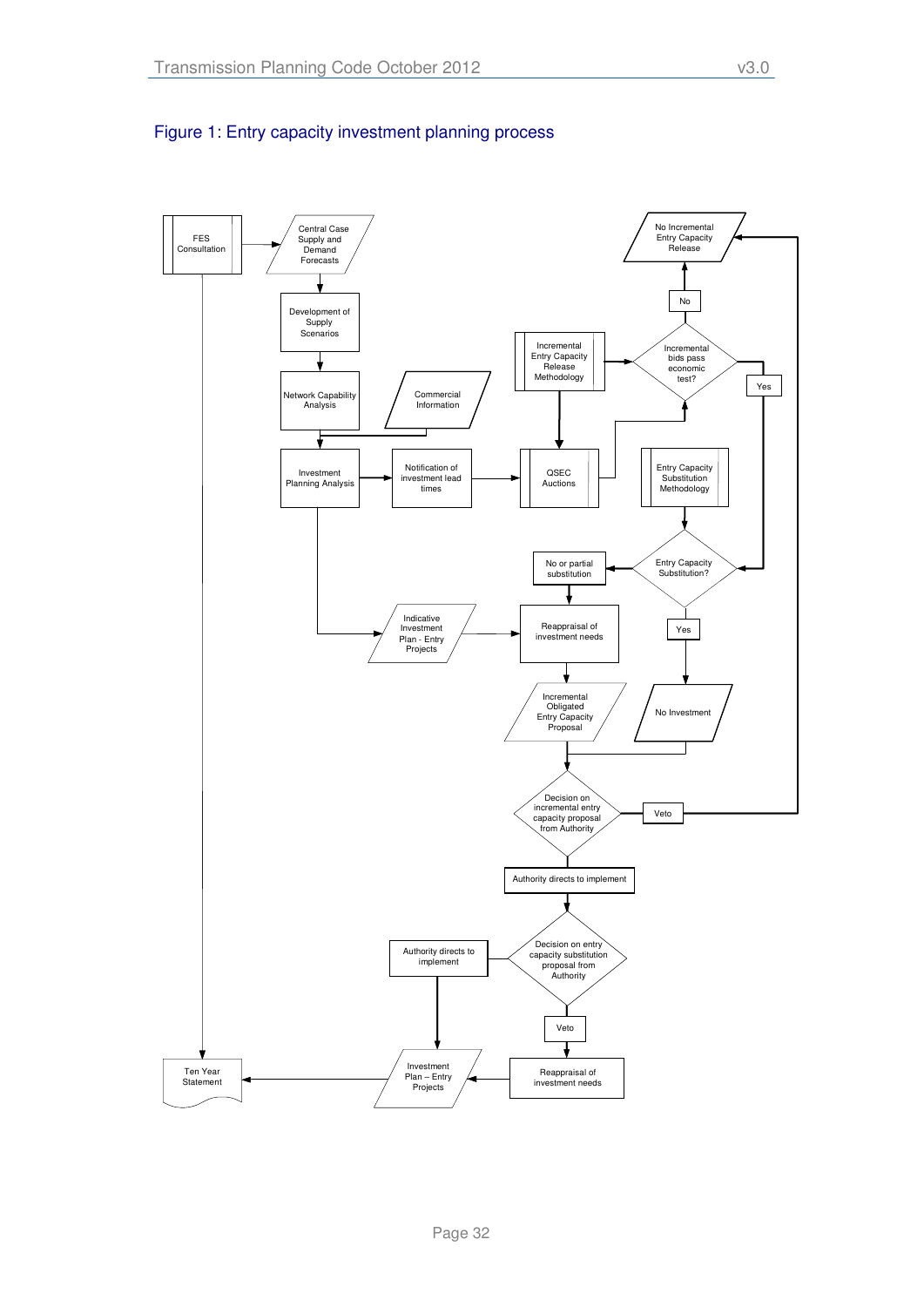# **Chapter Eight**

## Exit Capacity

## 8.1 Long Term Exit Capacity Bookings

The processes used to book long term exit capacity differ from those used to book long term entry capacity.

Under enduring exit capacity arrangements (from 1st October 2012), NTS Exit (Flat) Capacity for both DNOs and shippers must be secured through an annual application window (held in July of each year), an ad-hoc application (between October and June of the gas year) or for Developers only through an Advanced Reservation of Capacity Agreement (ARCA) with National Grid NTS where specific reinforcement to the system is required. NTS Exit (Flexibility) Capacity and pressure requirements for DNOs will continue to be booked through the OCS process.

Further detail on the release of exit capacity on the NTS is given in National Grid NTS's Exit Capacity Release Methodology Statement, available on the National Grid NTS website.

The exit process is described in Figure 2 and discussed in more detail below.

## 8.2 Development of Supply and Demand Scenarios

National Grid NTS will develop supply scenarios for assessing changes to exit capacity bookings that focus on local sensitivities to supply conditions that are known to exist on the NTS. For example, supply scenarios may be developed to explore the conditions on a part of the network when LNG importation or storage withdrawal is assumed, compared to the situation where LNG importation is not present and/or storage injection is required. Demand scenarios assessed may include a number of possible demand sensitivities at each level of demand analysed, for example:

- 1. Demand flows that occur in line with the central scenario for all Exit Points on the NTS
- 2. Demand flows that occur in line with DNO OCS bookings and central scenario flows for directly connected NTS loads
- 3. Demand flows associated with storage sites and interconnector pipelines
- 4. Demand flows associated with large loads or loads located in sensitive areas of the network
- 5. Demand flows associated with interruptible loads directly connected to the NTS

The demand sensitivities will be developed according to the location of the exit capacity being assessed.

Demand will be assessed at peak (1-in-20 conditions), and at average and severe conditions through the load duration curve (as appropriate). Analysis will be undertaken for each relevant year of the ten-year planning horizon.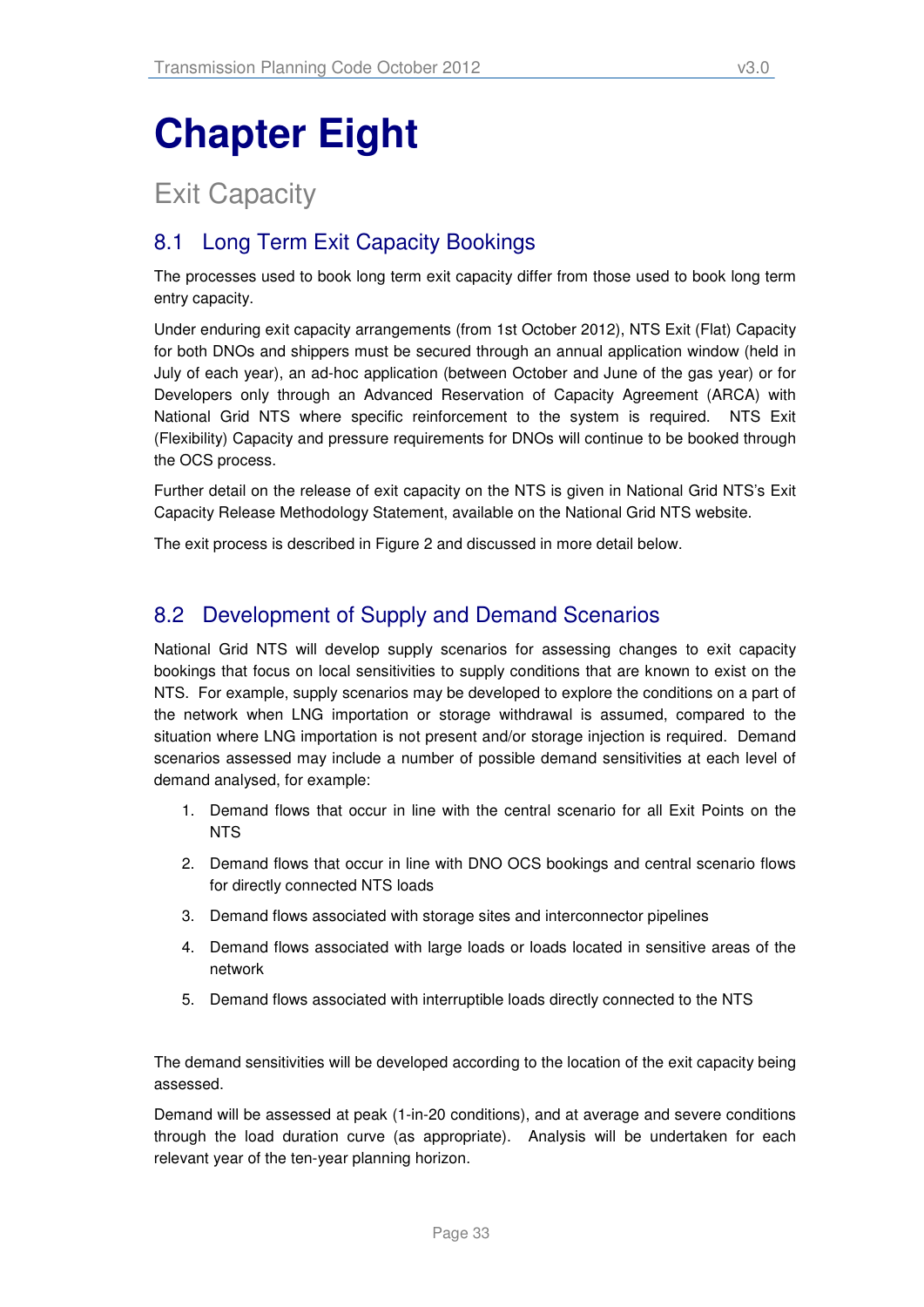## 8.3 Network Capability Analysis for Exit Capacity

Network analysis will be undertaken during the OCS/Exit Capacity Allocation processes to identify the existing capability of the NTS to accommodate changes in the NTS Exit (Flat) Capacity requests made by DNOs. Further capability analysis may be undertaken from time to time as a result of enquiries made by customers to connect new loads to the NTS or increase existing loads on the system.

Exit projects identified from previous planning cycles will be reviewed to verify whether the projects sanctioned as part of previous plans are still required. National Grid NTS will also maintain a regular dialogue with Shippers, DNOs and Developers to ensure that information on the progression of their projects may also be used to inform National Grid NTS's investment decisions in a timely manner.

If it is found that sanctioned projects are not required as proposed through previous planning cycles (for example, due to changes in the underlying supply and demand forecasts, or as a result of new information provided to National Grid NTS by Shippers or new information made available in the public domain) then analysis will be carried out to determine which year the projects should now be completed for.

## 8.4 Investment Planning Analysis for Exit Capacity

Investment will be undertaken for increases in the NTS Exit (Flat) Capacity bookings under the terms of the Exit Capacity Release Methodology Statement. Such increases may require a feasibility study to be initiated to assess possible options in order that the appropriate investment planning analysis may be undertaken. Investment will not be undertaken on the NTS for increases in NTS Exit (Flexibility) Capacity or Assured Offtake Pressures.

NTS Exit (Flexibility) Capacity and requests for increases in Assured Offtake Pressures will be allocated to DNOs through the OCS process within the capability of the system.

National Grid NTS will assess requests for changes to NTS Exit (Flat) Capacity first, followed by requests for changes to NTS Exit (Flexibility) Capacity, followed by requests for changes in Assured Offtake Pressures. Off-peak data provided by DNOs under the UNC OAD Section H process will not be treated as a long term booking of NTS Exit (Flat) Capacity or NTS Exit (Flexibility) Capacity.

Parties that are directly connected to the NTS are required to register capacity in the short term under the process defined by the UNC TPD Section B.

Increases in exit capacity may be requested in line with the Exit Capacity Release Methodology Statement. National Grid NTS can only permanently increase the level of exit capacity at an Exit Point having first assessed how much exit capacity may be substituted to meet the increase as a result of applying its Exit Capacity Substitution Methodology. Exit capacity substitution is the process of substituting Unsold Firm Exit (Flat) Capacity from one or more Exit Points to another Exit Point where demand for exit capacity exceeds the available capacity quantities for the relevant period.

Enquiries may be made at any time about potential increases in load, or new loads connecting to the NTS, although there may be a lead time before additional capacity can be made available. Information on new and existing loads will also be collected through the FES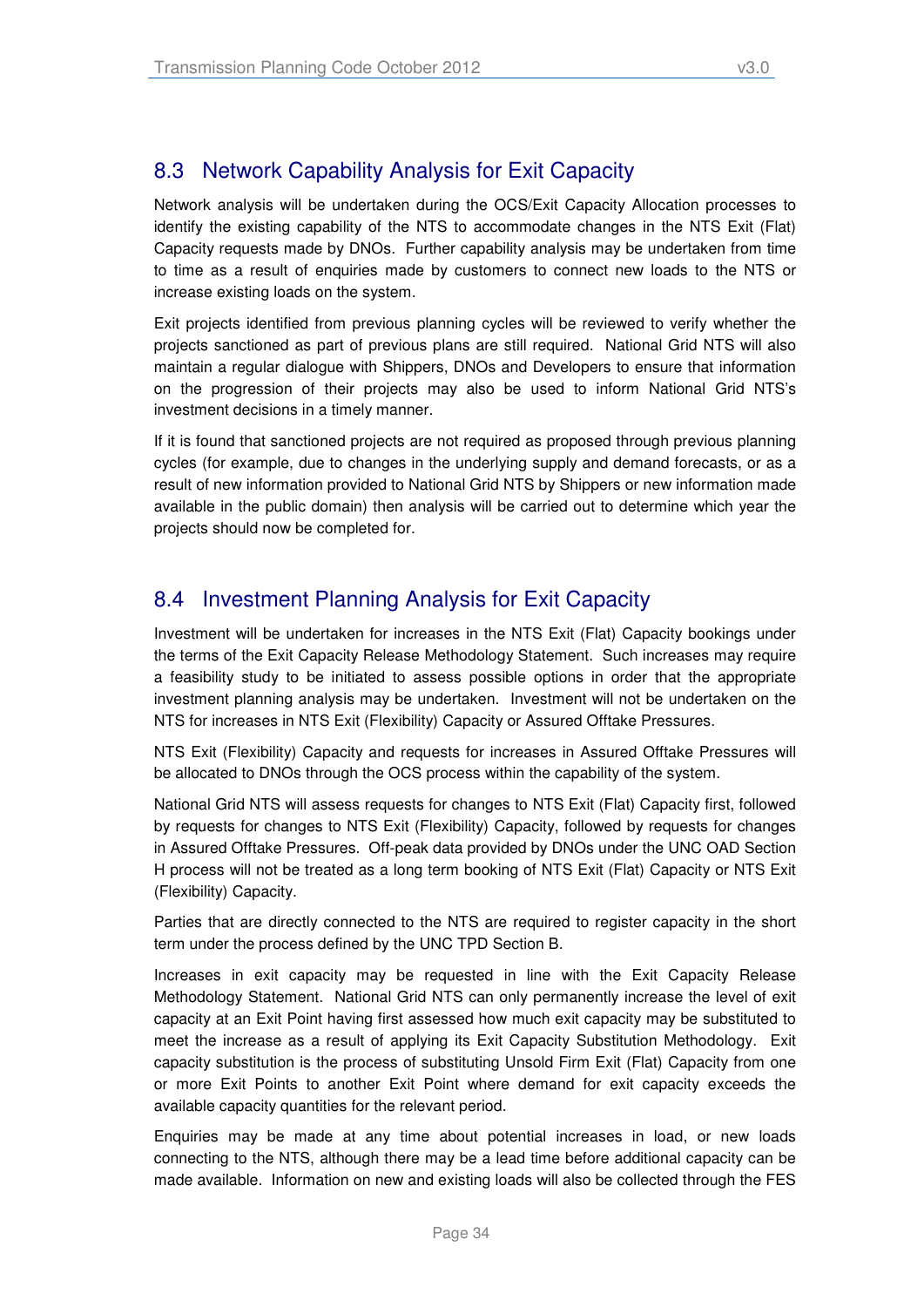process, so the annual planning cycle will include the best known information to National Grid NTS on directly connected NTS loads, including any previous enquiries made by Shippers or Developers. Any investment required as a result of load enquiries received by National Grid NTS will therefore be consolidated into the next or future planning cycles.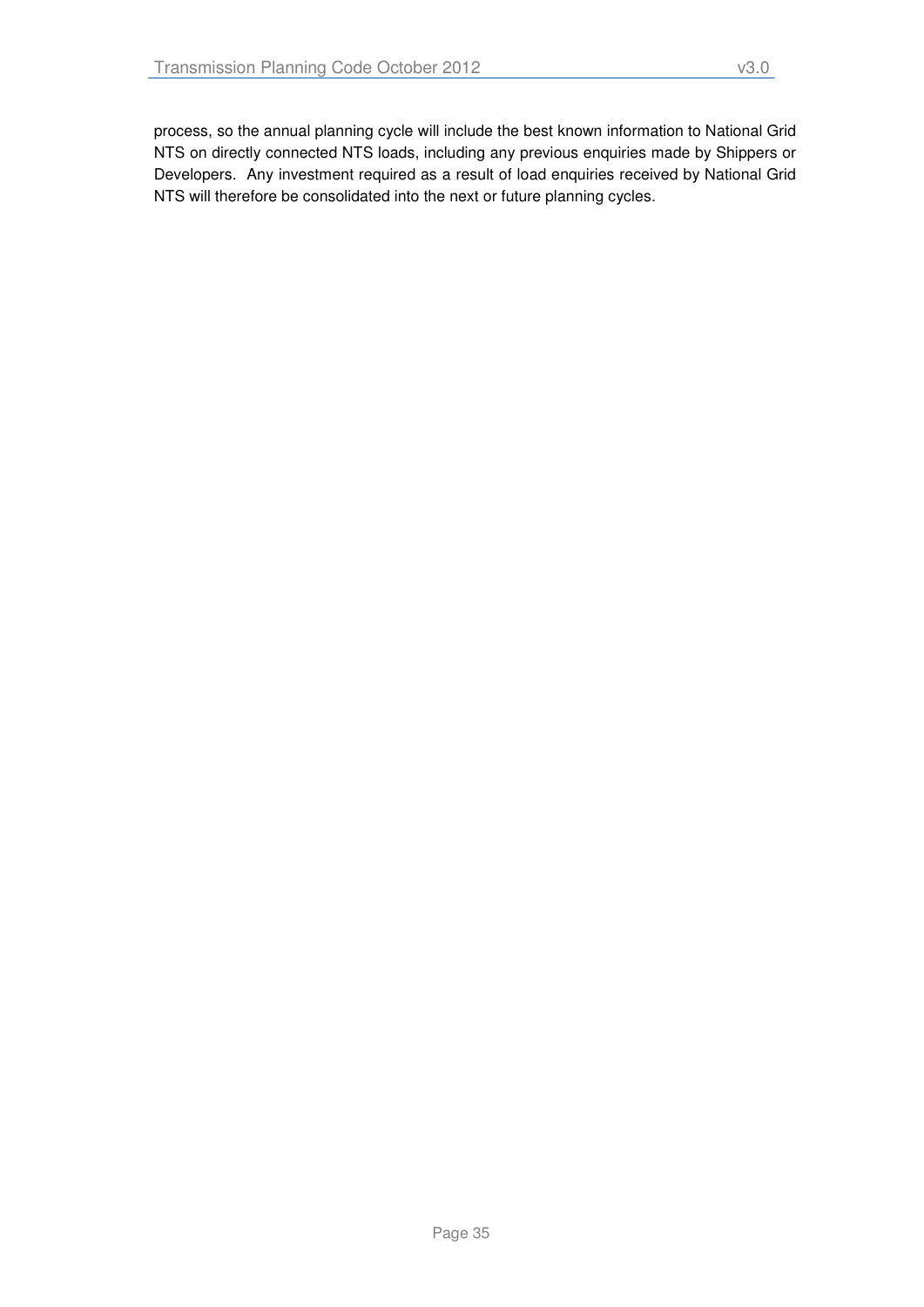

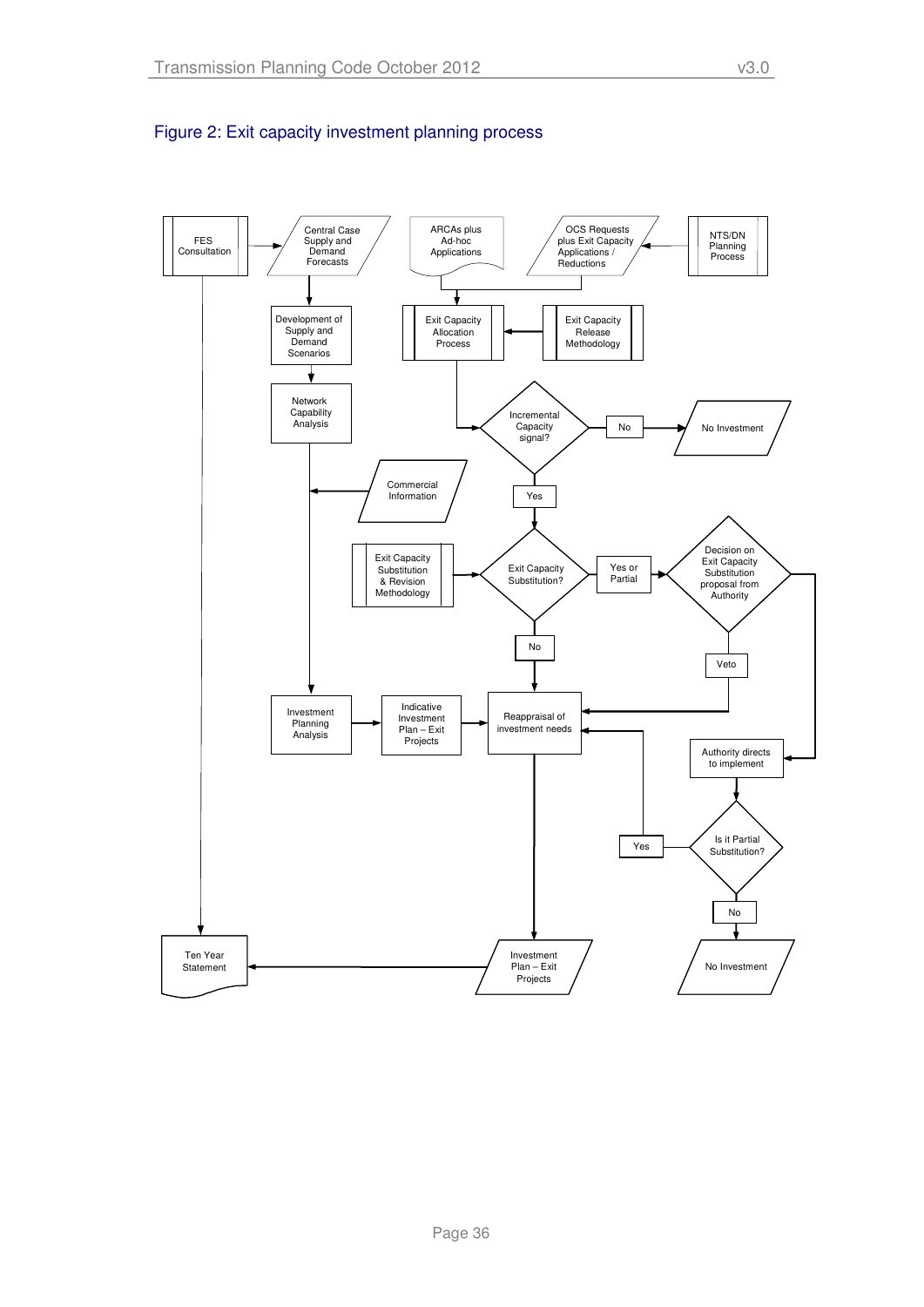## **Chapter Nine**

## Network Analysis

## 9.1 Basis of Network Analysis Models

National Grid NTS will use network analysis software to undertake planning analysis. The software will allow the user to work with a detailed mathematical model of the NTS to understand the likely flows and pressures on the system under a given set of supply and demand assumptions. The user will be able to vary the parameters of the model, including the supply and demand data to understand the physical limitations of the network. New pipelines, compressors and regulators will be added to the model connecting to existing points on the model as required to overcome system constraints. The tool will then be used to analyse the enhanced network.

The network analysis undertaken for the NTS will be derived from a base network model known as the "Master Network", which will contain the key elements of the NTS including pipes, valves, regulators and compressors. These components are the main elements to control and route the flow of gas through the system from supply points to offtakes.

The Master Network will be generated at the beginning of the annual planning cycle and will include all pipelines and plant planned for completion for the first winter in the ten-year planning horizon. The Master Network will be based on a network that is validated using actual operational data from a high demand day from the previous winter period in accordance with IGE/GL/2. The findings of the validation exercise will be included in the Master Network.

The Master Network will not contain any supply or demand information. The supply and demand data will be entered into the network for the scenarios requiring study. These models will be analysed until the network reaches a mathematical solution. Further analysis will then be undertaken as necessary to reconfigure and reinforce the system to ensure that the flow pattern may be supported within safe plant and pressure limits. All network models will be traceable back to the parent Master Network for that planning cycle.

## 9.2 Analysis Assumptions

On the NTS there are two critical times during the gas day for analysis, the times associated with maximum and minimum linepack (gas stock) in the system.

Maximum linepack is usually available around the start of the gas day at 0600 hours. This linepack can then be used over the day to meet diurnal fluctuations in demand and typically reaches a minimum at 2200 hours. The 0600 and 2200 times will be used for planning purposes although maximum and minimum linepack conditions actually observed on a gas day can vary around these times, depending on the prevailing flow patterns within the system.

These conditions may be modelled individually through steady state analysis or concurrently using transient analysis with suitable demand profiles.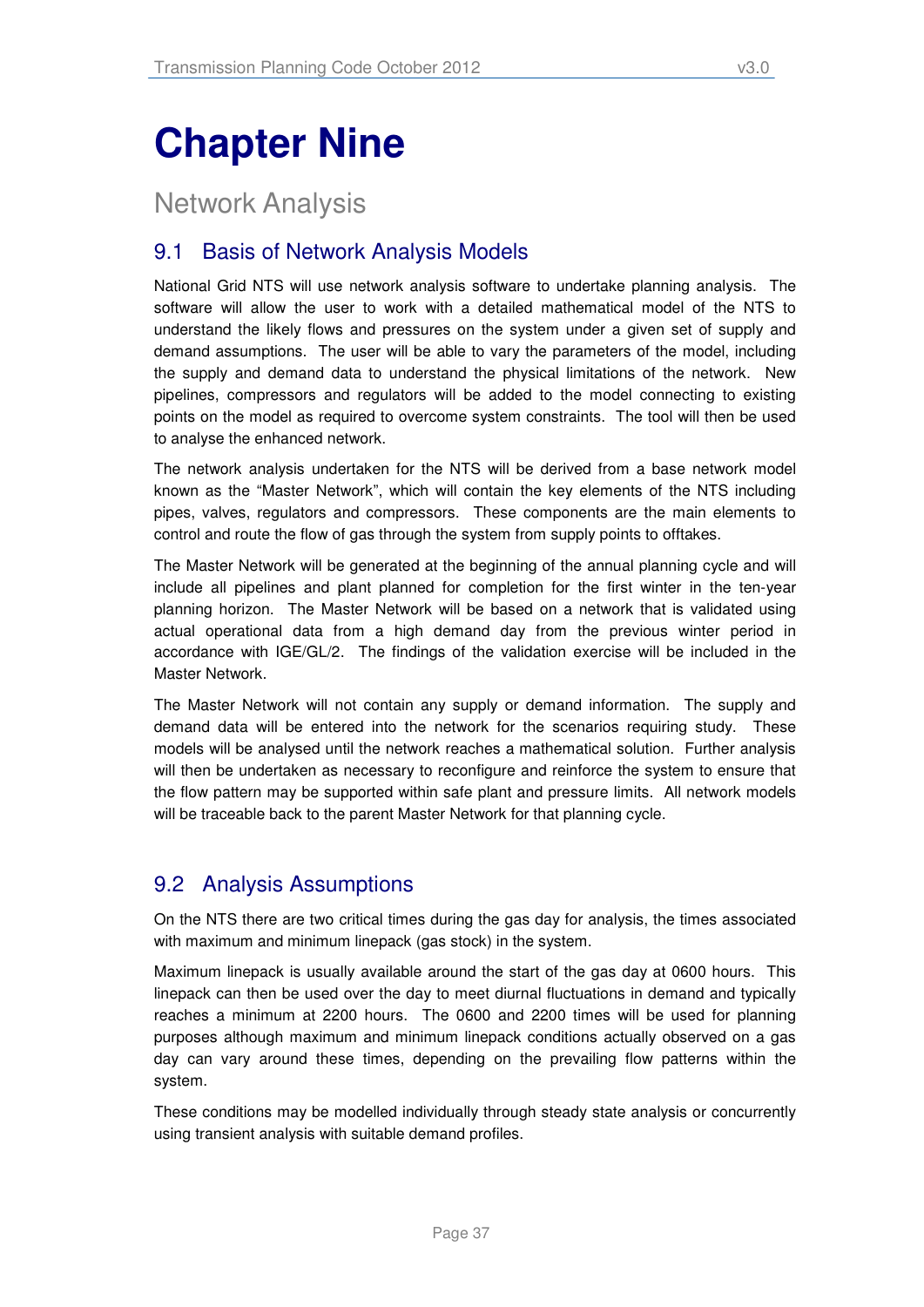It is usual practice for long term planning analysis (undertaken more than a year ahead of the gas day) to carry out steady state network analysis as this gives a good approximation of the likely network conditions, is quicker than transient analysis and is as appropriate once forecasting uncertainties are accounted for by the flow margin. Steady state analysis assumes that flows are not profiled across the gas day, and so can be used to identify the transmission capability of the system.

A steady state network with linepack maximised may be used to represent the start of day condition (0600) and a network with linepack minimised may be used to represent the minimum stock condition (2200).

Where reinforcement projects have been identified using steady state, transient modelling may be considered in order to further investigate and refine the potential solutions.

## 9.4 Transient Analysis

Transient analysis models the changes that may be seen within a gas day. Flow profiles for supplies and demands can be entered, along with changes in operating setpoints for compressors and regulators to understand variations in pressure, flow and linepack across the system across the day.

Transient networks used for network capability analysis and investment planning analysis will be analysed and solved to ensure that minimum pressures at 0600 and 2200 are not breached, and the total NTS linepack levels are maintained to ensure linepack balance across the day.

## 9.5 Design Margin

-

The Design Margin comprises of two elements: a flow margin and pressure cover. A flow margin is applied to pipe flows and minimum pressures set at the extremities of the system within the network model to account for uncertainties that arise when undertaking network analysis ahead of the gas flow day.

The use of a design margin for design purposes is described in National Grid's Safety Case for the NTS (Section 17 - Adequate Network Pressure)<sup>9</sup>, which states:

"17.7 In the process of NTS Network Analysis an allowance needs to be made for variances in operational gas flows from the assumptions made in the design analysis. This is referred to as a "design margin". This is necessary to provide a margin of cover for a list of effects or events wherein the actual flows and pressures on the NTS will temporarily differ from those in the design analysis. This margin takes the form of a percentage increase in flows used for network analysis.

<sup>&</sup>lt;sup>9</sup> National Grid Gas, Gas Transporter Safety Case (Gas Transmission)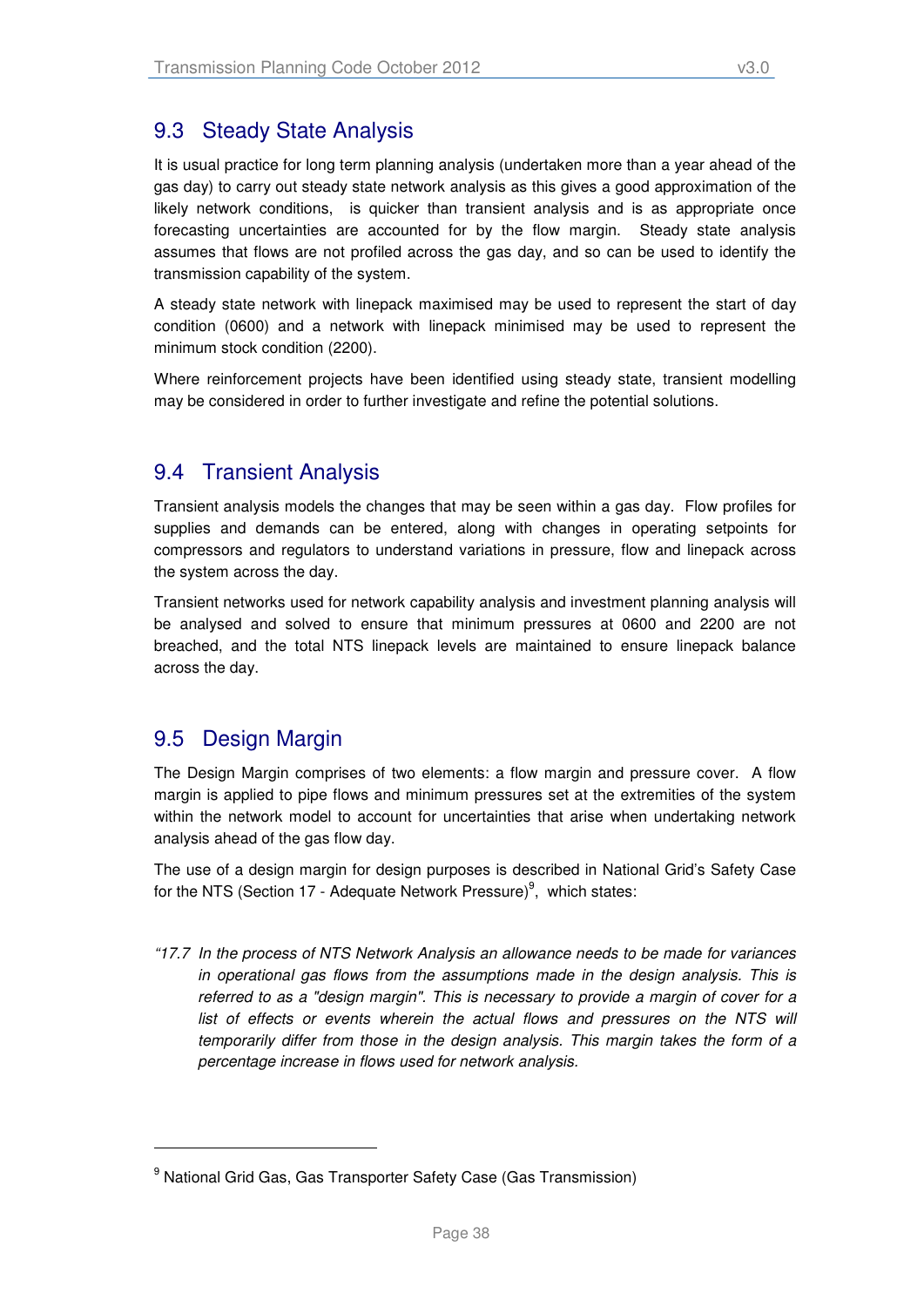- 17.8 The values of the design margin are reviewed periodically in accordance with the changes in operating regimes and the type of network analysis undertaken. The margin is broken down into the following elements:
	- i. An allowance for compressor station tripping
	- ii. An allowance for forecasting errors
	- iii. An element for supply alerts.
- 17.9 In addition to the above allowances a further margin is added to provide cover at specific extremities to the NTS system, known as pressure cover, and will be applied within the network design analysis. The aim of this element is to ensure that the extremities of the NTS have sufficient locally available line pack to prevent deterioration below the agreed network pressure at the extremities.
- 17.10 The level of design used and pressure cover will be assessed and the assumptions stated in the Transmission Planning Code. From time to time the value will be externally assessed and any recommendations considered for inclusion."

The flow margin is composed of two separate components referred to as the transient and transmission components. The transient component encompasses compressor trips, forecasting errors, suppliers' alerts, producer variation away from the assumed steady 24 hour rate and operational state changes. The transmission component encompasses any demand and supply related changes to the underlying assumptions used during the typical three year period between the launch and commissioning of an NTS project.

A research study in 1986 was conducted to determine the original value of the flow margin considering the flow margin required for steady state analysis assuming peak and severe conditions (transient analysis was not used for long term planning at this time). The level of the flow margin was set at 5% on the basis of the study. A further review in 2000 showed that there was no basis for changing the flow margin from 5%, although the transient component was shown to be more significant due to changes in the UK gas market between 1986 and 2000. Since 2000 there has been an increasing need to undertake both steady state analysis under demand conditions derived from the average load duration curve as well as transient analysis for long term planning. The most recent study in 2008 showed that due to the increased use of scenario analysis for long term planning some elements of the flow margin could be reduced.

For transient analysis there is no requirement for the transmission component of the flow margin, however the transient component of the flow margin is still required for long term transient analysis to account for uncertainties in forecast supplies and demands, compressor trips and supply alerts (unavailability).

The flow margin values for analysis of average conditions and transient analysis are therefore reduced from the 2% value used for 1-in-20 and severe conditions.

No flow margin is used for any operational analysis (i.e. transient analysis undertaken for the short term using demand conditions derived from the average load duration curve, prevailing conditions or short term forecasts) to ensure the full capability of the pipeline is modelled and where events covered by the flow margin would be modelled explicitly.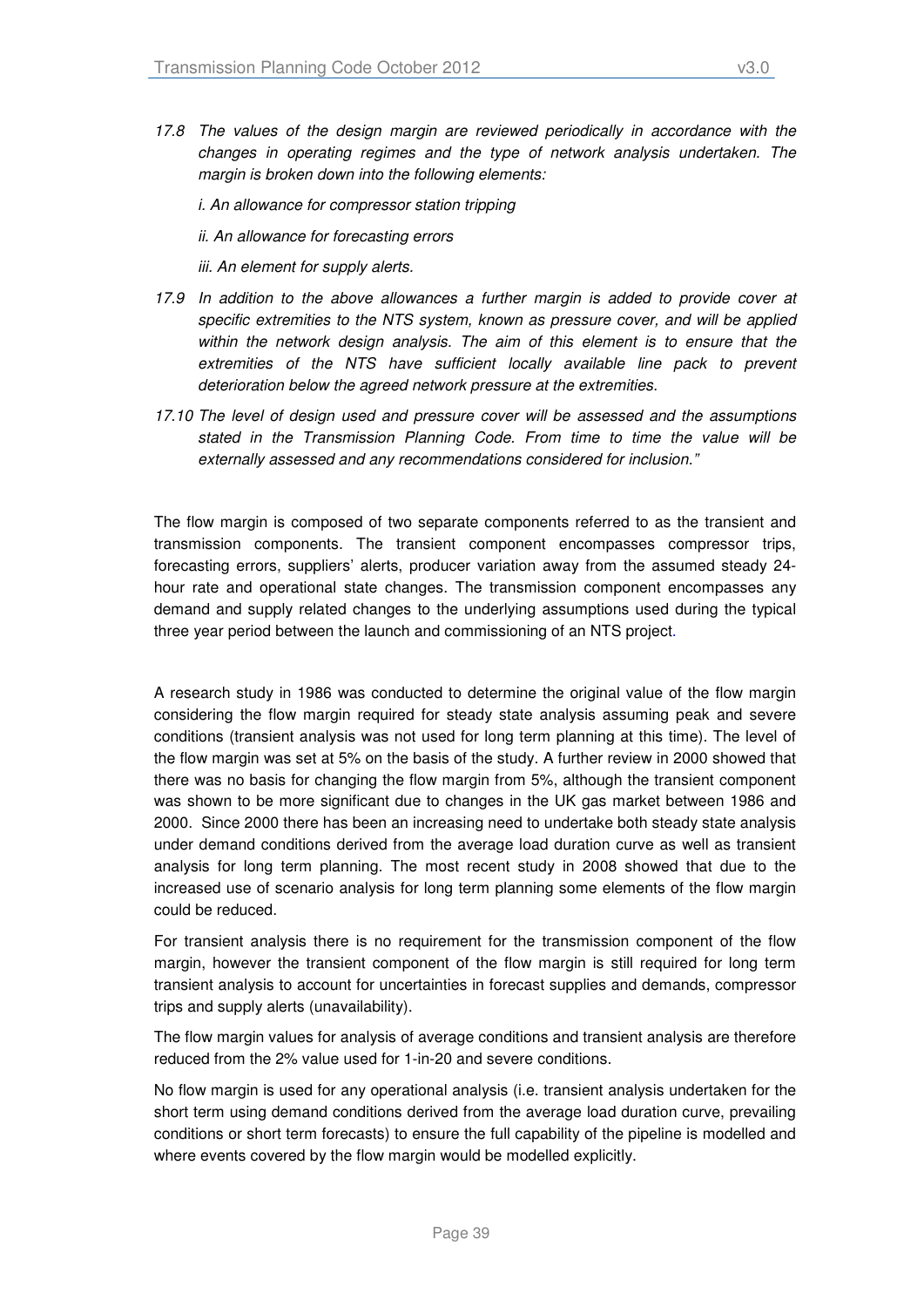The values of the flow margin that will be applied in network analysis for the NTS are given in Table 1 below, alongside the implied transient and transmission component values.

| <b>Analysis type</b> | <b>Demand</b><br><b>Condition</b>  | <b>Transmission</b><br>component | <b>Transient</b><br>component | <b>Total</b> |
|----------------------|------------------------------------|----------------------------------|-------------------------------|--------------|
| <b>Steady state</b>  | 1-in-20 peak day                   | 0%                               | 2%                            | 2%           |
|                      | Severe load<br>duration curve day  | 0%                               | 2%                            | 2%           |
|                      | Average load<br>duration curve day | 0%                               | 2%                            | 2%           |
| Transient            | 1-in-20 peak day                   | 0%                               | 2%                            | 2%           |
|                      | Severe load<br>duration curve day  | 0%                               | 2%                            | 2%           |
|                      | Average load<br>duration curve day | 0%                               | 2%                            | 2%           |

#### Table 1: Flow margin values

As described in paragraph 17.10 of National Grid's Safety Case, National Grid NTS shall, from time to time, undertake reviews to validate the flow margin. Future changes to the flow margin will be agreed with the HSE and implemented through revisions to the Transmission Planning Code.

#### Pressure Cover

The flow margin implicitly provides a general level of pressure cover across the system, as it is used to slightly increase the flows used in network analysis. The increased flows will lead to increased pressure drops along pipelines (compared to the case where the flow margin is not applied), which implies that where a minimum pressure must be observed (such as an Assured Offtake Pressure) the pressure observed operationally will be slightly higher than observed in the long term planning models for a particular supply and demand pattern. This pressure cover is then available for operational uncertainty e.g. compressor trips, changes to supply and demand forecasts and problems with supplies. The flow margin is assessed on the basis that Operating Margins gas held in store to mitigate for operational difficulties is available where needed within 2 hours of the operational problem being identified. The flow margin is not intended to provide cover for the period where Operating Margins gas is available.

Although the flow margin itself applies a general level of pressure cover across the system, certain offtakes will be sensitive to the availability of upstream compression. These offtakes are generally at the extremities of the system and are those offtakes where other measures to manage flows (such as offtake switching) are not available. Additional pressure cover at these points must be determined through network analysis. This additional pressure cover may vary across years and between plan cycles, so the design condition which requires the most onerous pressure cover will be used for all subsequent planning cycles. Where a reduction in pressure cover can be achieved, the long term trend of pressure cover required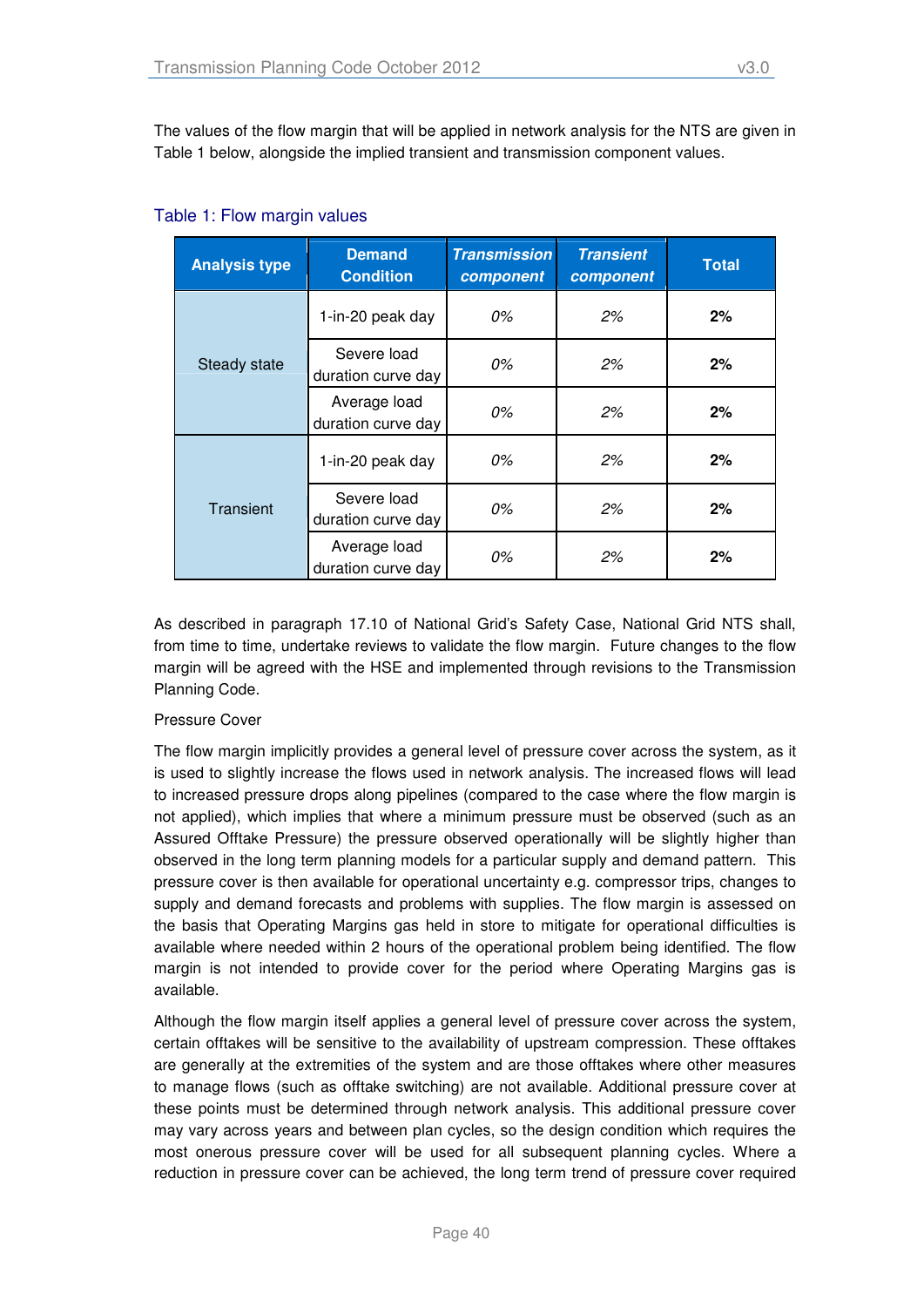and seen at the point in question will be assessed to ensure that large step changes in pressure cover do not skew analysis results across a period of time.

Additional pressure cover will be calculated for points identified to be sensitive to upstream compression by considering Assured Offtake Pressures at these points. The impact of a compressor trip on the profile of required pressures across the day at the offtake will be assessed, and additional pressure cover above that available from the flow margin will be determined. The additional pressure cover will be determined by considering pressure requirements up to 2 hours after the simulated compressor trip.

## 9.6 Supply Flows

Supply flows are required data for the network analysis models, and will be derived for the supply scenario that is being considered.

It is necessary to allow for a quantity of gas to be included with the total supply flow for fuel gas used at compressor stations. This gas will be assumed to be delivered from the largest Entry Points on the system, and will be determined by the network analysis software based on the operation of compressors within the model.

## 9.7 Demand Flows

Demand flows are required data for the network analysis models, and will be derived for the demand scenario that is being considered.

Interruptible demands that are directly connected to the NTS will be modelled as not consuming gas under peak day conditions. In order to model the effects of different interruption contracts, different high load conditions may be assumed when assessing contracts for individual loads. For a standard 45-day interruption contract these high load conditions will be derived from Demand Day 46 on the severe load duration curve.

Distribution Networks include their interruption assumptions within their offtake capacity requests as part of the OCS process.

## 9.8 Storage and Interconnector Flows

Storage sites and interconnectors will be modelled depending on their assumed behaviour within the supply and demand scenarios being modelled.

Storage sites and interconnectors will normally be modelled as supplies under high demand scenarios or when gas prices are high, unless the supply scenario used dictates otherwise.

Such flows may need to be modelled as demands on the system under certain conditions, for example in the summer months or when gas prices are relatively low, or for contractual reasons (for example where contractual storage re-filling/emptying cycles are observed).

It is also possible that these sites do not flow under certain supply or demand scenarios.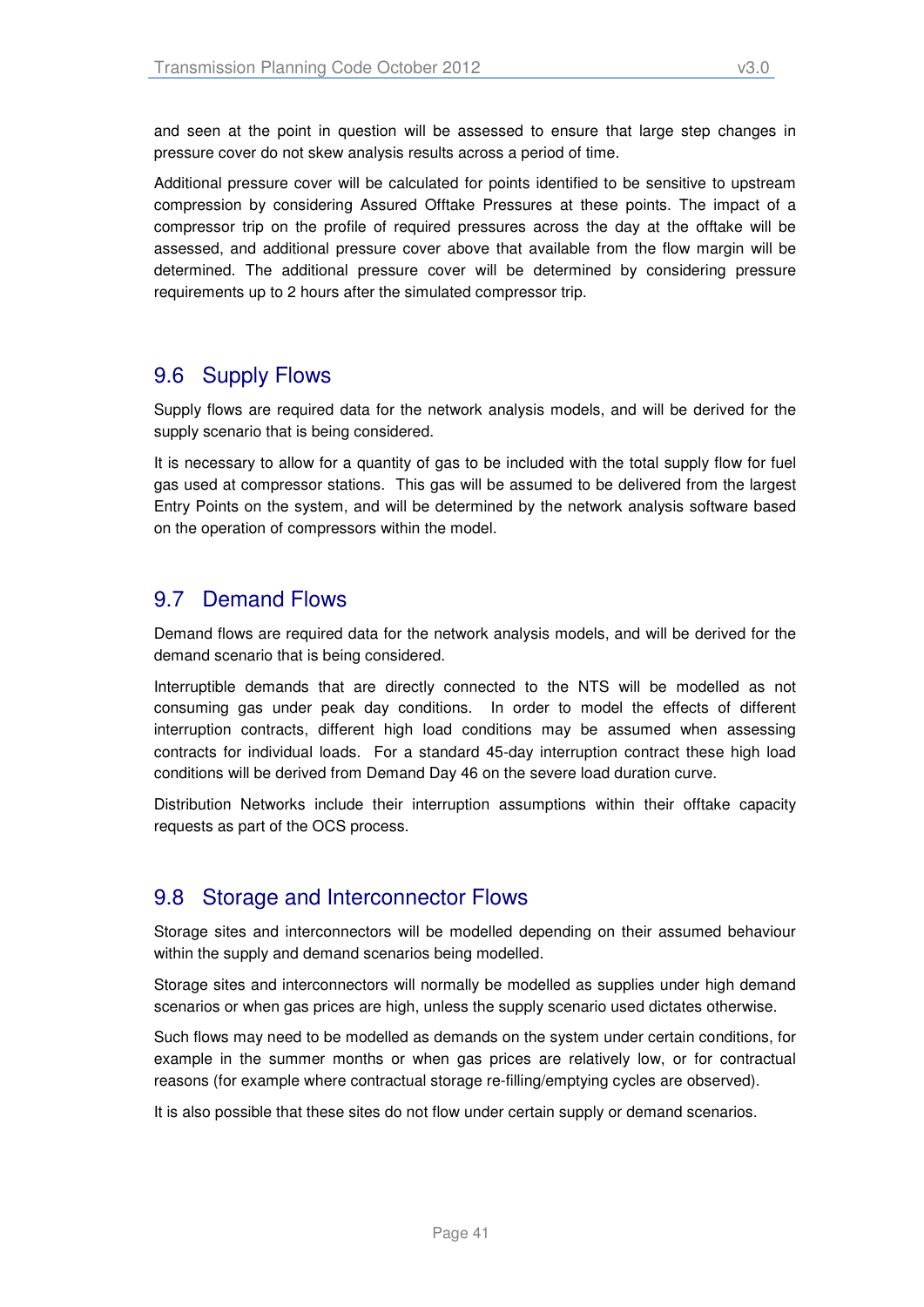## 9.9 Ramp Rates

Rapid load changes imposed on the pipeline system caused by entry and/or exit flowrates during a gas day can cause "abnormal" operating conditions which may have a deleterious impact on compressors and existing points of offtake or could affect the safety and security of the NTS. These would normally occur during transient conditions, such as during start-up or during shutdown operating scenarios, when flow fluctuations are at their greatest. The standard ramp rate offered is currently 50 MW/min.

National Grid NTS will consider the impact of ramp rates requested above the prevailing standard ramp rate in order to maintain the safety and integrity of the system. This may require additional studies to be undertaken to consider the operating scenarios proposed (e.g. rapid load changes, emergency shut down events etc.) at the cost of the party making the request.

The agreed limits for ramp rates are incorporated within the relevant entry, exit or storage contracts<sup>10</sup> made with the operator of the connected facility before gas flow can commence.

Due to the interrelationship between some third party facilities and the NTS, the third party may have to demonstrate to National Grid NTS that the facilities and operating strategies proposed do not have a detrimental effect on the NTS.

## 9.10 Maximum Entry and Exit Flows

The physical capability of installations connected to the system (for example, reception terminals and offtake installations) may impose limits on the maximum flows that can be attained at an NTS Entry or Exit Point. For example, these limitations may arise from site pipework configurations or pipework capacity constraints (where unacceptable pressure drops or excessive gas velocities would otherwise be observed through the pipework). National Grid NTS will observe the maximum flow limits imposed by such physical limitations at entry and Exit Points in the analysis it undertakes.

### 9.11 Standard Volumetric Flows

l

The volume of any gas varies with temperature, pressure and molecular composition and is usually quoted in relation to reference conditions. Metric standard conditions for a gas assume a temperature of 15°C, pressure of 1.01325 bar and dry gas<sup>11</sup> and are used to describe "standard volumes" of a gas.

The hydraulic models within the network analysis software used by National Grid NTS express flows as *standard volumetric flows* (mscmd) whereas commercial flows are usually described in energy terms (GWh/day or kWh/day).

Supply and demand flows will be supplied to the network analysis models as standard volumetric flows assuming a standard Calorific Value (CV), which is equivalent to an energy

<sup>&</sup>lt;sup>10</sup> Network Entry Agreements, Network Exit Agreements or Storage Connection Agreements

 $11$  Gas that does not contain significant levels of water vapour, condensate or liquid hydrocarbons.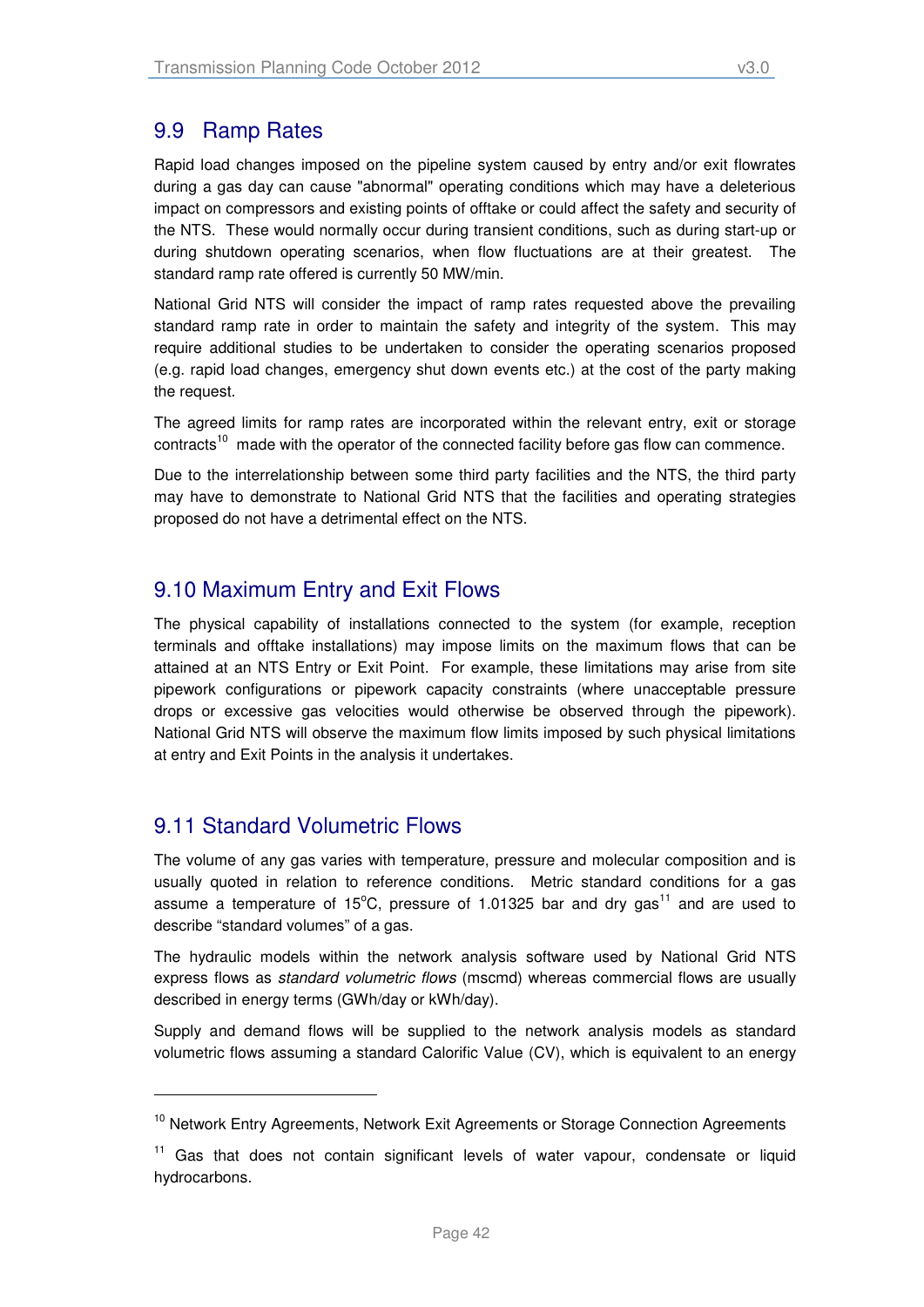flow in GWh/day. The network analysis software will use CV data entered at supplies to calculate CVs throughout the network, including demands. This allows the program to convert the demand flow data entered by the user to standard volumetric flows required with the hydraulic models. These assumptions will be used to ensure that energy flows used for commercial purposes (e.g. obligated entry and exit capacity levels) can be consistently and correctly applied within the network analysis models

The standard CV will be set at 39 MJ/m<sup>3</sup>, which approximates to the average CV of the gas in the system. Flows quoted using different CV assumptions will be converted to standard volumetric flows at the standard CV before input to the network analysis models to provide a consistent basis for the analysis.

### 9.12 Entry and Exit Pressures

Pipelines and plant are designed to operate within certain pressure ranges for safety and design reasons. Network capability depends not only on the supply and demand patterns and levels within the network, but also the maximum and minimum pressure limits that must be observed to remain within design limits to ensure safe operation of the network.

Maximum pressure limits will be observed at Entry Points and within the system. They arise at points where gas may flow from a system that is operated to a higher pressure limit.

Minimum pressure limits will also be observed at Exit Points and are required for supporting downstream systems or loads. Some points of offtake require a higher pressure at 06:00 and/or 22:00 depending on the requirements of their downstream systems. These can be Assured Offtake Pressures (AOPs) for a Distribution Network Operator, and Anticipated Normal Operating Pressures (ANOPs) or other contractually agreed pressures for other customers directly connected to the NTS.

The gas pressure that can be supported at a point of offtake may be affected by any of the following:

- 1. The presence of other significant loads in the vicinity
- 2. The location of terminals that may turn down significantly (or be shut down) at off peak periods
- 3. The location of compressors and their likely operation throughout the year
- 4. The presence of storage facilities in the vicinity
- 5. System configurations that may change throughout the year
- 6. The effects on agreed Assured Offtake Pressures and NTS Exit (Flexibility) Capacity
- 7. The effects of maintenance on plant in the vicinity
- 8. Pipeline maintenance, inspection, remedial work and modification activities in the area

Exit Points at extremities of the NTS are likely to experience the lowest pressures on the system.

Network analysis undertaken to determine network capability will model the system to observe the maximum and minimum pressure limits. Where the analysis shows that a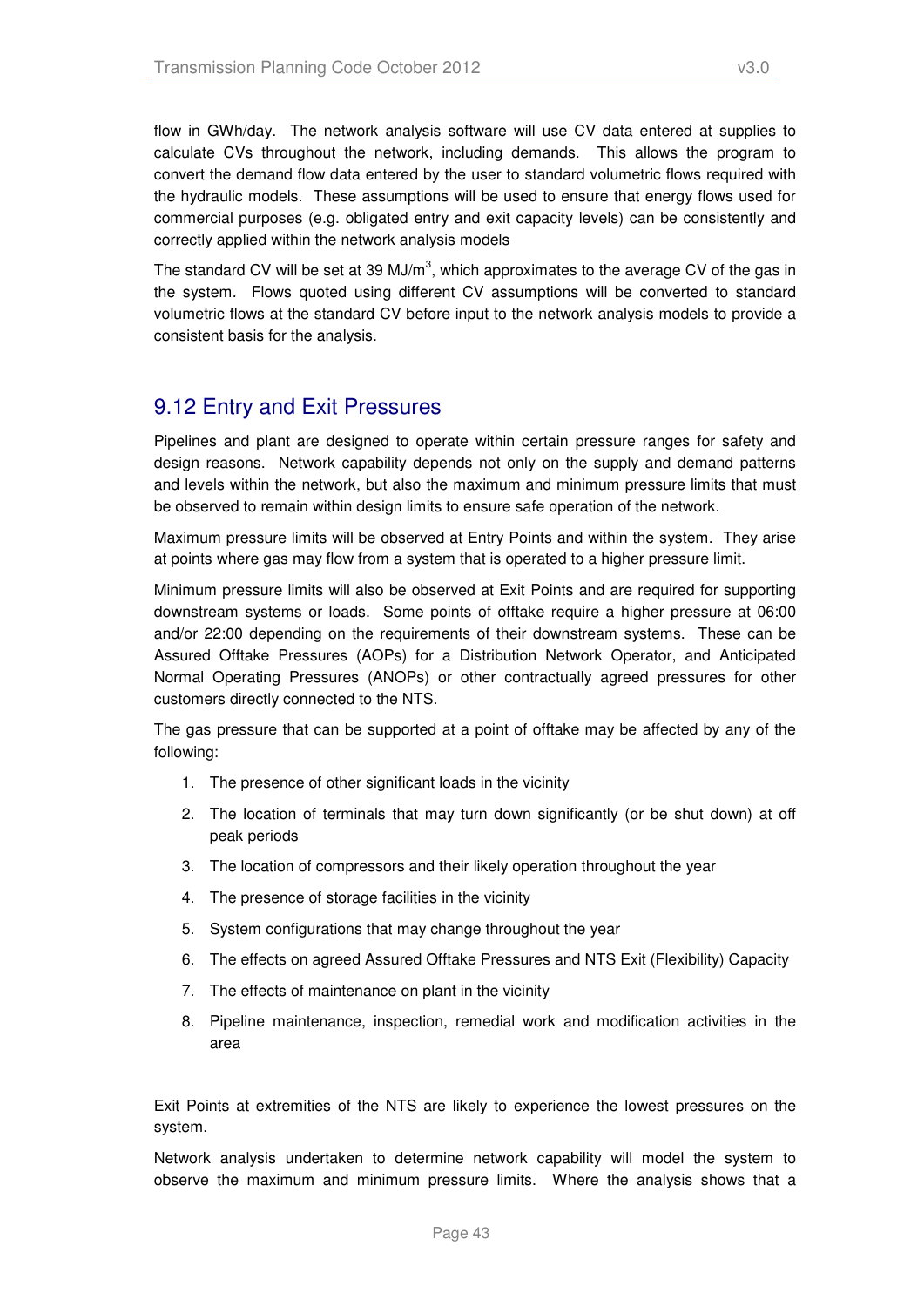pressure cannot be maintained, the supply/demand scenario under analysis will be deemed to indicate a "failed" network. Network capability will be deemed to have been reached at the point where maximum pressures and/or minimum pressures on the network can only just be sustained within operational tolerances. The resulting network is also known as a "constrained" network.

The following pressure limits will be observed within the analysis:

- Maximum Operating Pressures (MOPs) for pipelines, compressors and entry terminals
- Assured Offtake Pressures at Exit Points
- Anticipated Normal Operating Pressures at Exit Points
- Minimum contractual pressures within Ancillary Agreements at Exit Points

#### 9.12.1 Maximum Operating Pressures

IGE/TD/1: Edition 4 states, "The sustained operating pressure for a pipeline system should not exceed Maximum Operating Pressure (MOP)". These guidelines recognise that excursions above this level may occur, due to the variations of pressure regulating devices and instruments used to monitor pressures. Information on such excursions is included within the Major Hazard Safety Performance Indicators reported to the HSE each year. Control pressures used for network analysis models will be set marginally below the MOP of the pipeline, compressor or entry terminal to be consistent with the operational setpoints used on pressure protection devices.

#### 9.12.2 Assured Offtake Pressures

The Assured Offtake Pressure (AOP) requirements for each offtake to a distribution network will be modelled as minimum design pressures on the system at these points. AOPs will be agreed between the NTS and DNOs as part of the annual Offtake Capacity Statement process, described in the UNC TPD Section B. DNOs may request a change in an AOP under this process; however National Grid NTS are not obliged to accept a request for an increase in pressure at an offtake.

Pressure requests will be subject to inspection and targeted analysis where it is deemed to be appropriate. Incremental pressure requests will be rejected wherever it is assessed that they:

- 1. Are unsustainable with planned and actual infrastructure
- 2. Require investments to be brought forward in the investment plan
- 3. Increase operational costs (particularly compression costs)
- 4. Increase volumes of Constrained LNG required to support high load conditions
- 5. Reduce capability at NTS Entry Points
- 6. Reduce available system flexibility capacity
- 7. Impact on other offtake points in the areas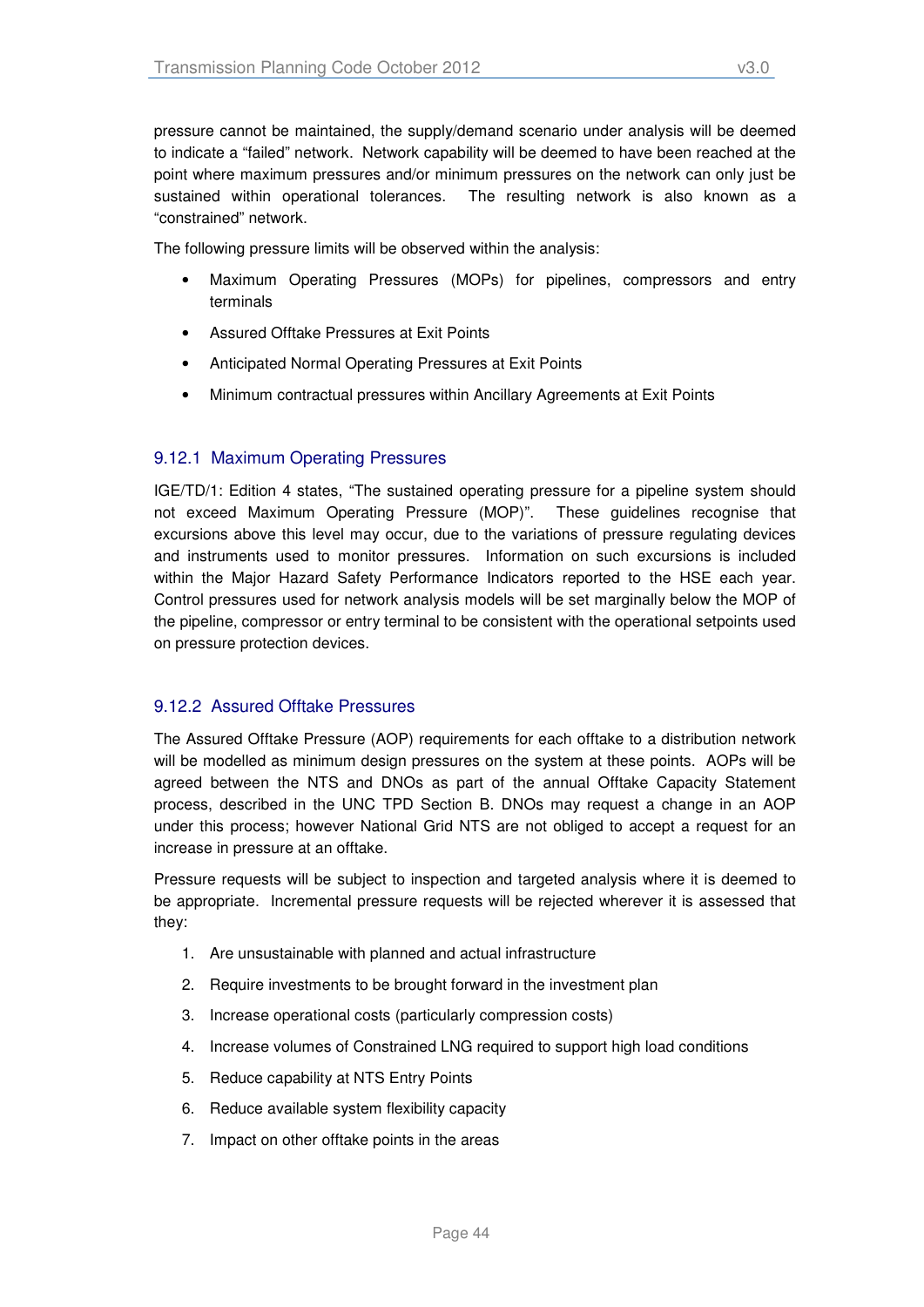A range of supply and demand scenarios may be used in this assessment.

#### 9.12.3 Anticipated Normal Operating Pressures

There are a number of Anticipated Normal Operating Pressures (ANOPs), which form part of the Network Exit Agreement (NExA) for large consumers. These pressures may only be changed after giving the Customer 36 months notice.

ANOPs are governed by the UNC TPD Section J, which allows a Shipper to request a specified pressure higher than the 25 bar(g) generally applicable to directly connected NTS loads. The ANOP is the lowest pressure at which National Grid NTS expects, under normal operating conditions, a given quantity of gas will be available for offtake at a given Exit Point.

All ANOPs will be modelled as minimum pressures for the first three years of the ten year planning horizon. From the fourth year of analysis onwards<sup>12</sup>, if an ANOP cannot be maintained under any scenario considered, National Grid NTS will give notice to the Customer for a reduction in the ANOP, under the terms of the relevant NExA agreement.

#### 9.12.4 Contractual Exit Pressures

A Shipper may request that National Grid NTS enters into an Ancillary Agreement in order to meet a required pressure. Such an Ancillary Agreement may require the Shipper to fund the additional costs incurred by National Grid NTS in order to guarantee the pressure, which will then be made available under all operating conditions in accordance with the agreement. Examples of such costs are reinforcement costs or additional compression required to support the contracted pressure.

#### 9.13 Compressors

-

Gas compressors are the key plant items used to "pump" gas through the NTS. They are also used to boost system pressures to support exit pressure commitments.

Compressor performance characteristics are basically defined by four curves relating to maximum speed, minimum speed, surge and choke. The four curves determine the operational envelope for the compressor. The compressor may operate safely within this envelope, however, different process efficiencies are observed at different points within the envelope, which affect the fuel used to compress gas passing through the compressor. The envelope and efficiency characteristics will vary between compressor units.

Where the network analysis models show that compressors must operate outside its envelope to achieve a particular flow and discharge pressure, and where reconfiguring the network does not remove this problem, it is possible that a compressor re-wheel or upgrade is required to ensure that the compressor may be safely operated.

Compressors may be operated under a number of different control mechanisms, for example, to achieve a target suction pressure, discharge pressure, or flow.

 $12$  This timeframe is used to allow for the 36 month notice period for changing ANOPs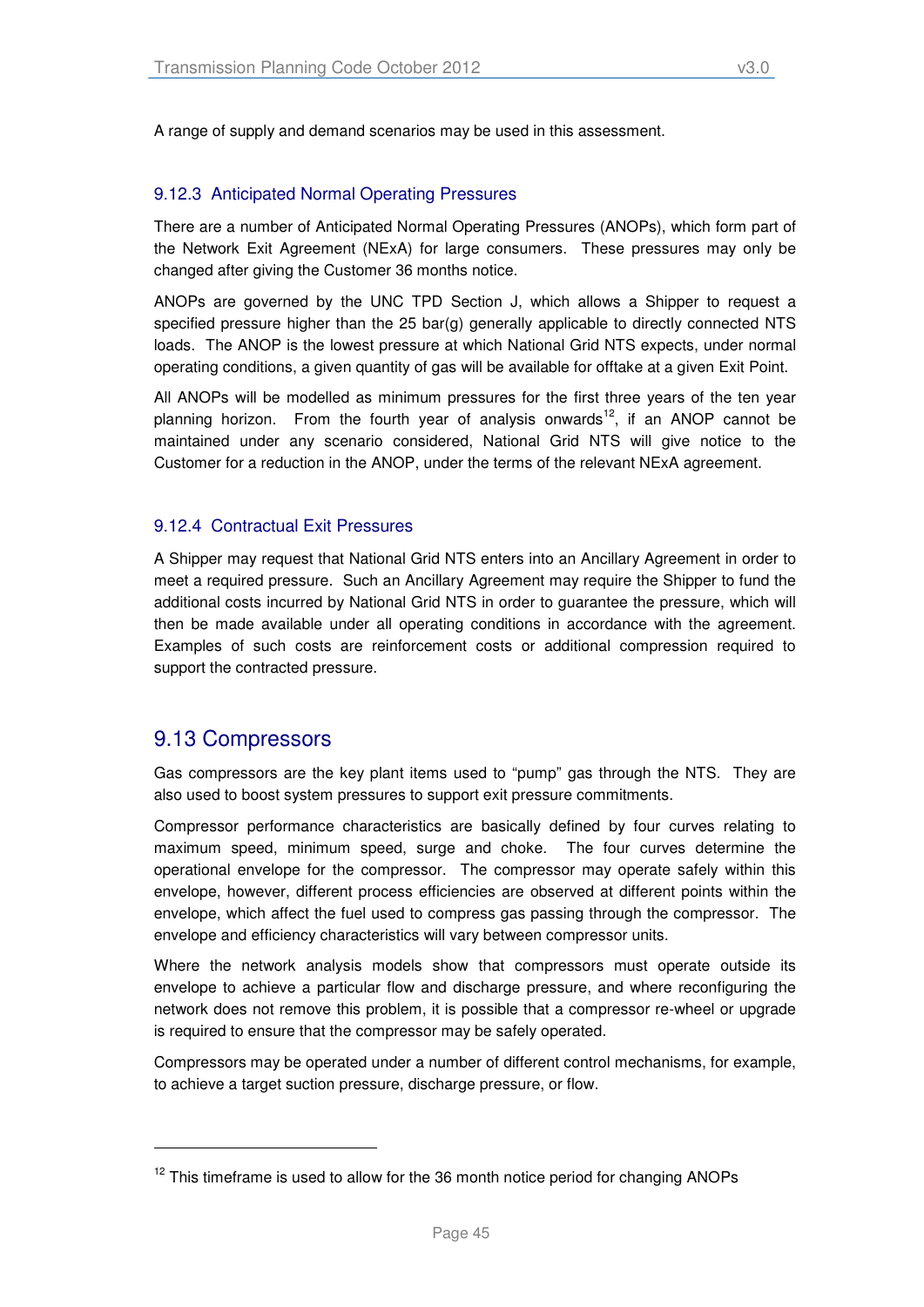Limiting factors in compressor performance are related to the safe operation of the compressor train itself and include the maximum or minimum speed attainable from the gas generator or electric drive used to power the compressor, the minimum gas flows that may be safely permitted through the compressor, the maximum power available from the drive unit to turn the compressor, and the maximum discharge temperatures that may be reached on the outlet of the compressor station. Boundary control systems used to protect downstream pipelines from over-pressurisation may also limit the compressor station.

Compressor sites are usually designed with at least a one unit redundancy for standby purposes to ensure security of supply.

The network analysis software used by National Grid NTS will allow detailed modelling of compressor envelopes, control mechanisms, limiting factors and compressor fuel usage.

#### 9.13.1 Minimum and Maximum Speeds

The physical capability of compressors is related to the maximum and minimum speed of the associated power turbine/compressor speed. This means that compressor units require a certain flow to be achieved before they can be used to compress gas.

The requirement to limit compressors to operate within the minimum and maximum speed limits imposed by the compressor envelope may constrain network capability.

#### 9.13.2 Minimum and Maximum Flows

In addition to the minimum flow required to turn a compressor on to compress gas, compressors must be operated to ensure that they do not operate under surge conditions (where there is a high compression ratio relative to the flow) as this can damage the compressor.

High flows through the compressor can result in it operating under choke conditions, where high flows are achieved, at a relatively low compression ratio. Choke conditions do not always constrain compressor operation, but could indicate inefficient operation. High flows at or near the maximum speed for the compressor can lead to mechanical problems.

The requirement to limit compressors to operate within the surge and choke limits imposed by the compressor envelope may constrain network capability.

#### 9.13.3 Maximum Power

The maximum power available from a gas driven compressor unit is dependent on various factors including ambient inlet air temperature. Generally, the colder the air temperature, the more power that can be derived to compress gas. The maximum available power therefore varies throughout the year, and is lower for summer conditions than for winter conditions. The maximum power available from an electrically driven compressor unit is not dependent on ambient air temperatures.

The maximum power that will be used within network analysis models is the base power level that may be achieved under normal operating conditions. Marginal increases in power (peak power) can be attained for very short periods of operation for certain types of gas generator however this can have an adverse effect on compressor performance and design life. Peak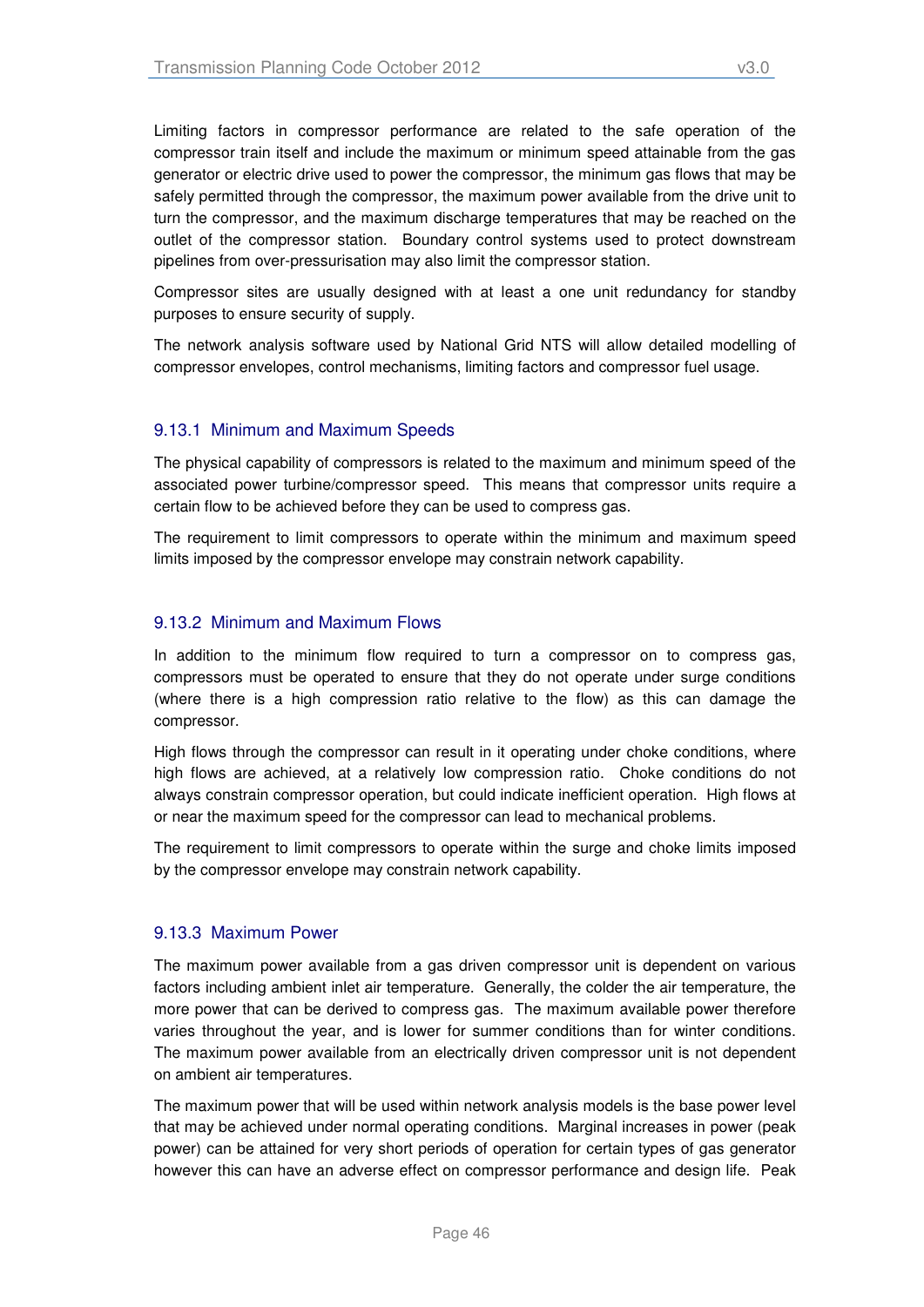power levels will not normally be used within investment planning analysis if this becomes a long term requirement as it is more efficient and economic to upgrade the compressor station. In any case, peak power will not be used in off-peak analysis.

The network analysis undertaken for the NTS will consider the limiting effect of seasonal variations in temperature on power available at gas driven compressor units by relating available power to total NTS demand at different points on the load duration curves. This may constrain network capability, especially at lower demand conditions.

#### 9.13.4 Discharge Temperatures

Compressor station discharge temperatures are generally limited to between  $45^{\circ}$ C and  $50^{\circ}$ C (depending on the downstream pipeline specifications) as otherwise damage can be caused to some downstream pipeline coatings. Where consistently high temperatures are seen on the outlet of a compressor, aftercoolers may be used to reduce the gas temperature to acceptable levels and improve downstream transmission capability by virtue of a lower temperature. Where aftercoolers are not present, network capability may be constrained due to the requirement to operate to safe temperature limits.

#### 9.13.5 Suction and Discharge Pressures

Due to gas flow characteristics and the relationship between pressure, velocity and the associated pressure losses caused by friction, it is generally more efficient to utilise the furthest upstream compressors towards their maximum discharge pressures in the first instance to minimise pressure losses and fuel consumption. Compressors near large Entry Points may be controlled on a suction pressure setpoint to enable high flows from these Entry Points to be accommodated. However, downstream conditions including demand levels and distribution have a key effect on the ability to use compressors effectively.

National Grid NTS will seek to maximise the use of compression by operating compressors towards their maximum discharge design pressures or minimum suction design pressures when undertaking network analysis, subject to other constraining factors such as emissions levels, discharge temperatures, efficient fuel usage and operation within compressor performance envelopes.

#### 9.13.6 Station Configuration

Compressor stations across the NTS are designed to meet the anticipated range of flow conditions. Some sites may be used for high demand conditions only, whereas other stations are equipped to allow a variety of different units to be used in parallel and/or in series configuration to achieve different pressure/flow characteristics.

National Grid NTS will ensure that compressors configurations are used effectively within network analysis models, considering the range of configurations that may be used to accommodate flow patterns on the system to maximise the capability of the system, subject to other constraining factors such as emissions levels, discharge temperatures, efficient fuel usage and operation within compressor performance envelopes.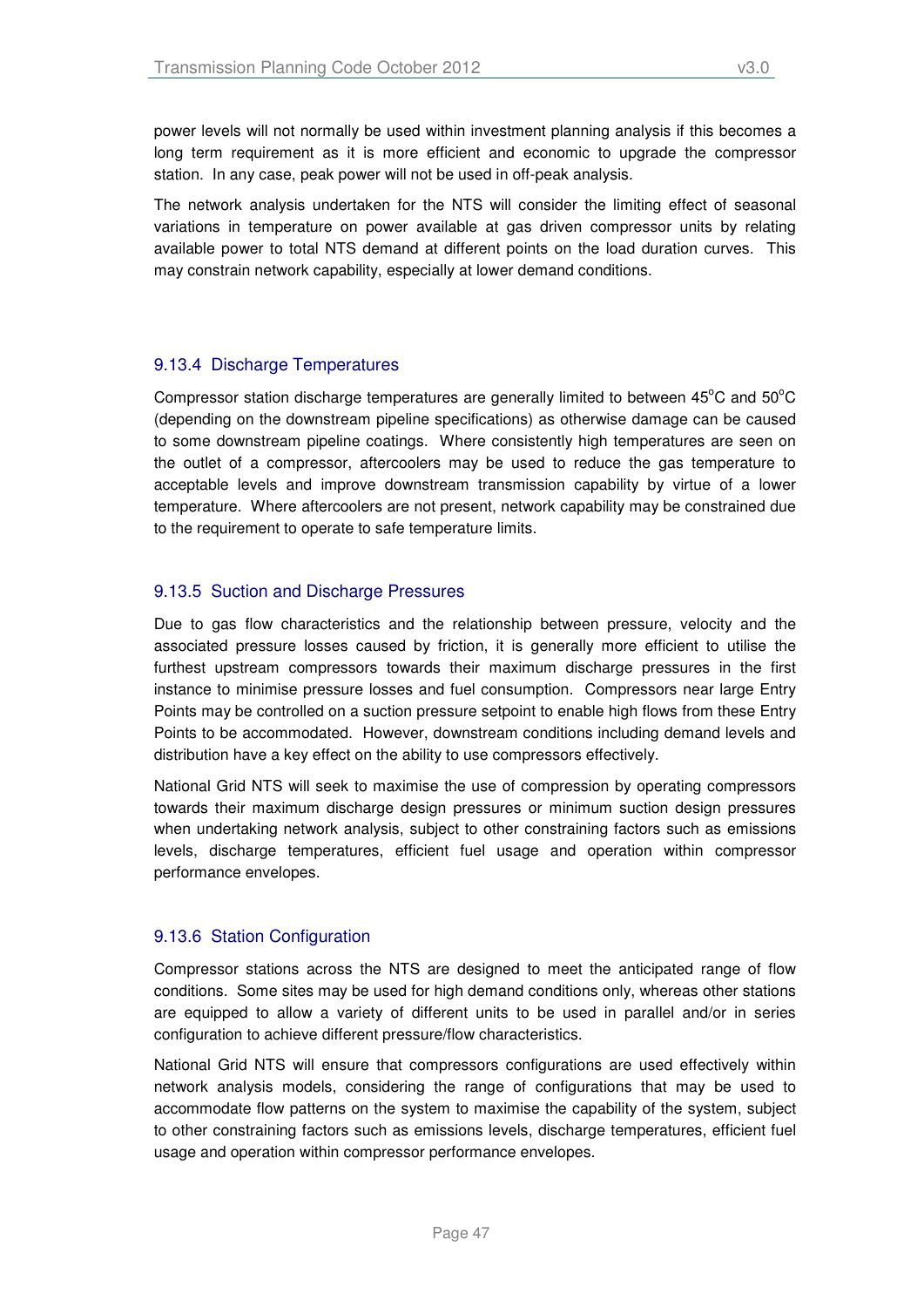#### 9.13.7 Emissions

National Grid NTS is responsible for ensuring its compressor fleet meets legislative requirements relating to emissions under the IPPC and EU ETS Directives. Different gas compressor units used on the NTS may have different emissions levels when they are operated. Emissions levels can change across the compressor performance envelope. In general, older machines may have higher emissions than more recently installed units. The network analysis undertaken to model the NTS will consider the appropriate priority for using compressor units to ensure that emissions levels are minimised wherever possible. Electrically driven units do not contribute to site emissions (emissions from these are already accounted for in the power generation sector).

In particular, the total number of running hours agreed with the environmental agencies will be observed for sites with high emissions levels, when undertaking investment planning analysis. Additional investment to reduce emissions levels from sites may be required alongside any reinforcement projects identified to support changes in supplies or demands.

### 9.14 Regulators

Regulators are used to control and direct the gas flows in the system using either pressure or flow control and may be bypassed when not required. They are also used as pressure protection devices. Regulators induce a pressure drop when they are used to control flows or pressures, and may be limited to a maximum design flow or pressure drop which is modelled in the analysis. A zero pressure drop is assumed where a regulator is bypassed.

National Grid NTS will ensure that regulators are used effectively within network analysis models, in conjunction with compressor and multijunction configurations to maximise the capability of the system. The configurations used will be subject to other constraining factors such as compressor emissions levels, discharge temperatures, efficient fuel usage and operation within compressor performance envelopes.

## 9.15 Multi-junctions

Multi-junctions are complex arrangements of pipework, valves, regulators and other plant that are used to interconnect pipeline systems and control the flow of gas through the main pipelines in the NTS. Multi-junctions can be located close to compressor stations, and so there is a close interaction between the configurations used at these sites.

The configuration of multi-junctions can have a considerable effect on the network capability and the distribution of gas quality achieved across a distribution network.

National Grid NTS will ensure that different operational configurations at multi-junctions are used effectively within the network analysis models, to maximise the capability of the system, subject to other constraining factors such as emissions levels, discharge temperatures, efficient compressor operation and CV shrinkage levels.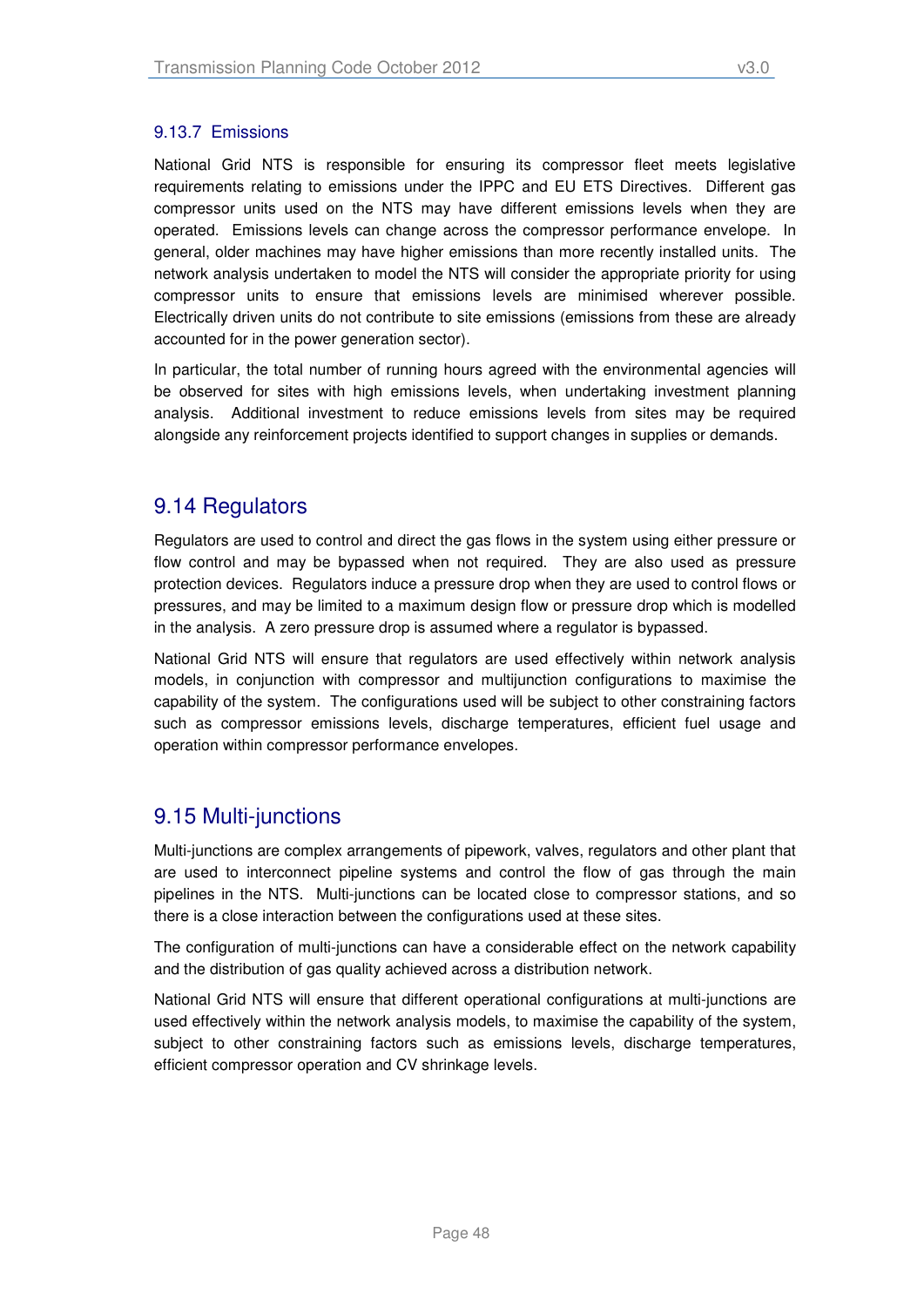Gas quality and temperature effects will be modelled using the network analysis software to ensure accuracy and to monitor their effect on the pressure and flows calculated within the network. The effect of pipeline altitude above sea level on gas pressure within the pipeline will also be modelled.

Temperature effects modelled will include the effect of heat losses through pipe walls to the surround ground, cooling as gas travels through regulators and aftercoolers, and heating as gas travels through a compressor. The effect of changes in ambient air temperature on the operation of compressors and aftercoolers will also be modelled.

National Grid NTS will use estimated gas quality and temperature values for supplies as inputs to the network analysis models, to allow tracking of gas quality and temperature values as gas flows through the network. Estimated values will be derived from data provided by producers and Shippers, as well as historically observed values.

In order that consistent CVs are used for planning across the NTS and Distribution Networks, estimated CVs will be provided to the DNOs ahead of the annual OCS process. The CV assumptions quoted by DNs in their OCS and UNC OAD Section H data will be used to convert demand information to standard volumetric flows at a standard CV.

#### 9.16.1 Wobbe index

The Wobbe index for any gas taken from the NTS must not be less than 47.2 MJ/m3 and not greater than 51.41 MJ/m3 under normal circumstances as described in the Gas Safety (Management) Regulations (GSMR). If a lower Wobbe index is observed at offtakes during the analysis, the network may be reconfigured to bring the impacted offtakes back into specification. It should be noted that this may constrain network capability.

#### 9.16.2 Flow Weighted Average Calorific Value

Where the CV at an offtake is calculated as more than  $+/- 1$  MJ/m<sup>3</sup> compared to the Flow Weighted Average across a Local Distribution Zone within a Distribution Network, there may be an impact upon shrinkage and unbilled energy.

Where this occurs, the network may be reconfigured to bring the impacted offtakes back into specification. It should be noted that this may constrain network capability.

## 9.17 Reinforcement Projects

This section lists the common reinforcement projects that may be identified through the investment planning analysis undertaken for the NTS.

The reinforcements identified at this stage should be viewed as indicative projects, which may be modified after further detailed analysis to consider the feasibility and long term viability of the particular project. This may identify issues with routeing or siting arising from environmental, safety and wider societal impacts that mean the project is not progressed through to the construction phase.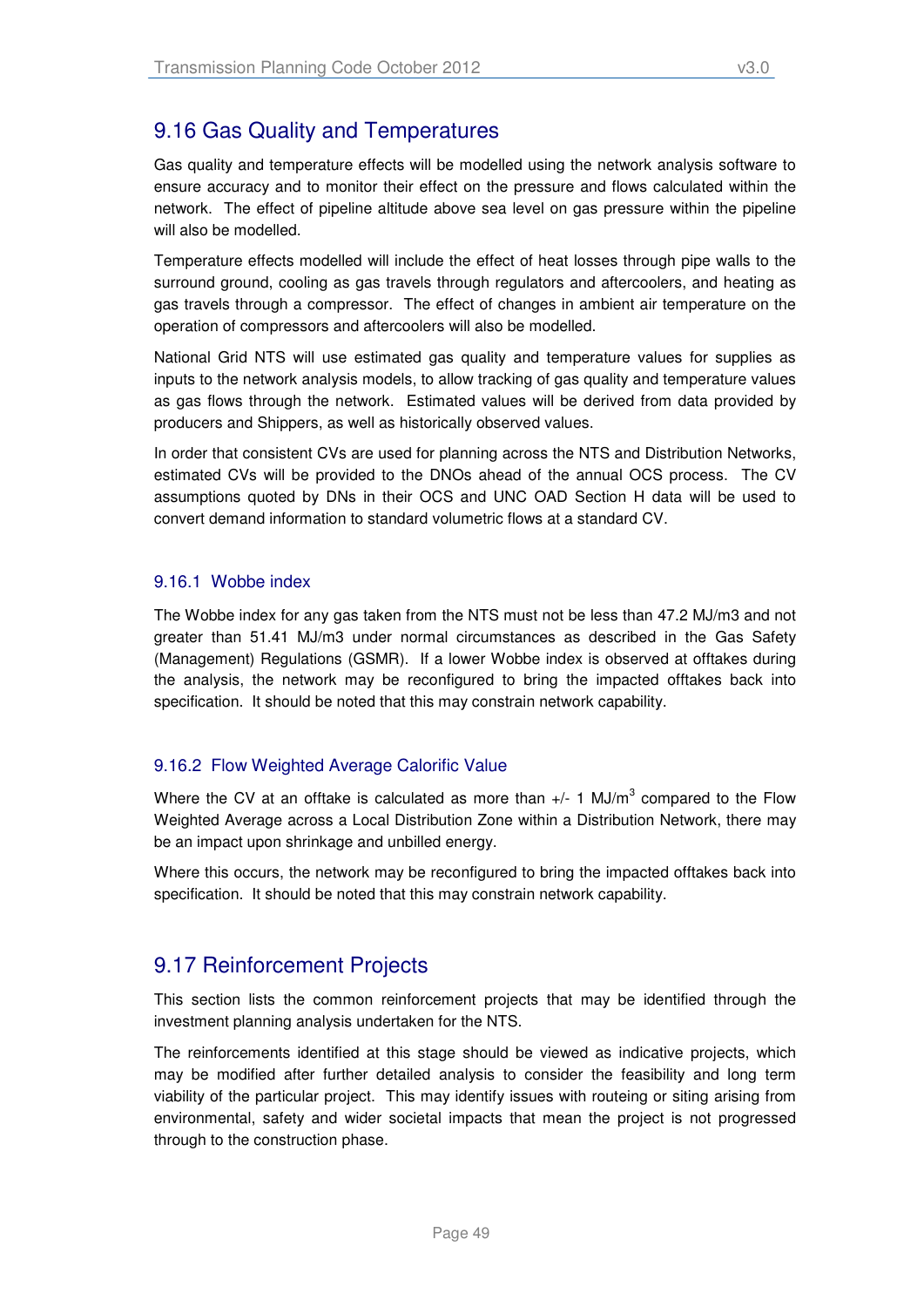When network analysis results indicate that compressor units continually breach their operating envelope (but are operating within the power limits of the gas or electric drive), it may be determined that the unit(s) on the compressor station are physically incapable of producing the required pressure and flow characteristics if reconfiguring the network cannot resolve the breach. In such a case, a re-wheel (redesign of the compressor performance characteristics) may be required.

#### 9.17.2 Compressor flow reversal

Where new Entry Points change the direction of flow in an area, reversal of a compressor site flow configuration may be required. Although some sites have been designed to allow flexibility of configuration, others may require redesign to allow the compressor to "pump" in the opposite direction.

#### 9.17.3 Regulators

A regulator project may be identified for either pressure protection as a result of an uprating project or to allow a new network configuration (to allow flows to be controlled in a different way). Regulators may also need to be resized to allow for higher flows, or redesigned to allow flow in either direction.

#### 9.17.4 Aftercoolers

Compressor station discharge temperatures are limited to between  $45^{\circ}$ C and  $50^{\circ}$ C as above this temperature damage is caused to downstream pipeline coatings. If discharge temperatures constrain compressor operation, it may be necessary to fit an aftercooler, which reduces the temperature of the gas leaving the compressor station. This may also improve the downstream pipeline transmission capability. However, aftercoolers induce a pressure drop and require energy (normally electricity) to operate them, so the overall efficiency of the compression process and contribution to shrinkage must also be taken into account.

#### 9.17.5 Uprating

It may be possible to add additional capability in the system by identifying uprating projects to test and re-certify pipelines and associated plant to increase their Maximum Operating Pressure (MOP) level. The ability to uprate a pipeline depends on factors such as the construction of the pipeline, testing level and the pipeline materials minimum specified yield strength. For this reason, pipeline uprating is not suitable for all NTS pipelines. Pipeline uprating may need to be undertaken in conjunction with other projects such as compressor up-rating and/or re-wheels. It may be affected by safety issues such as proximity to dwellings.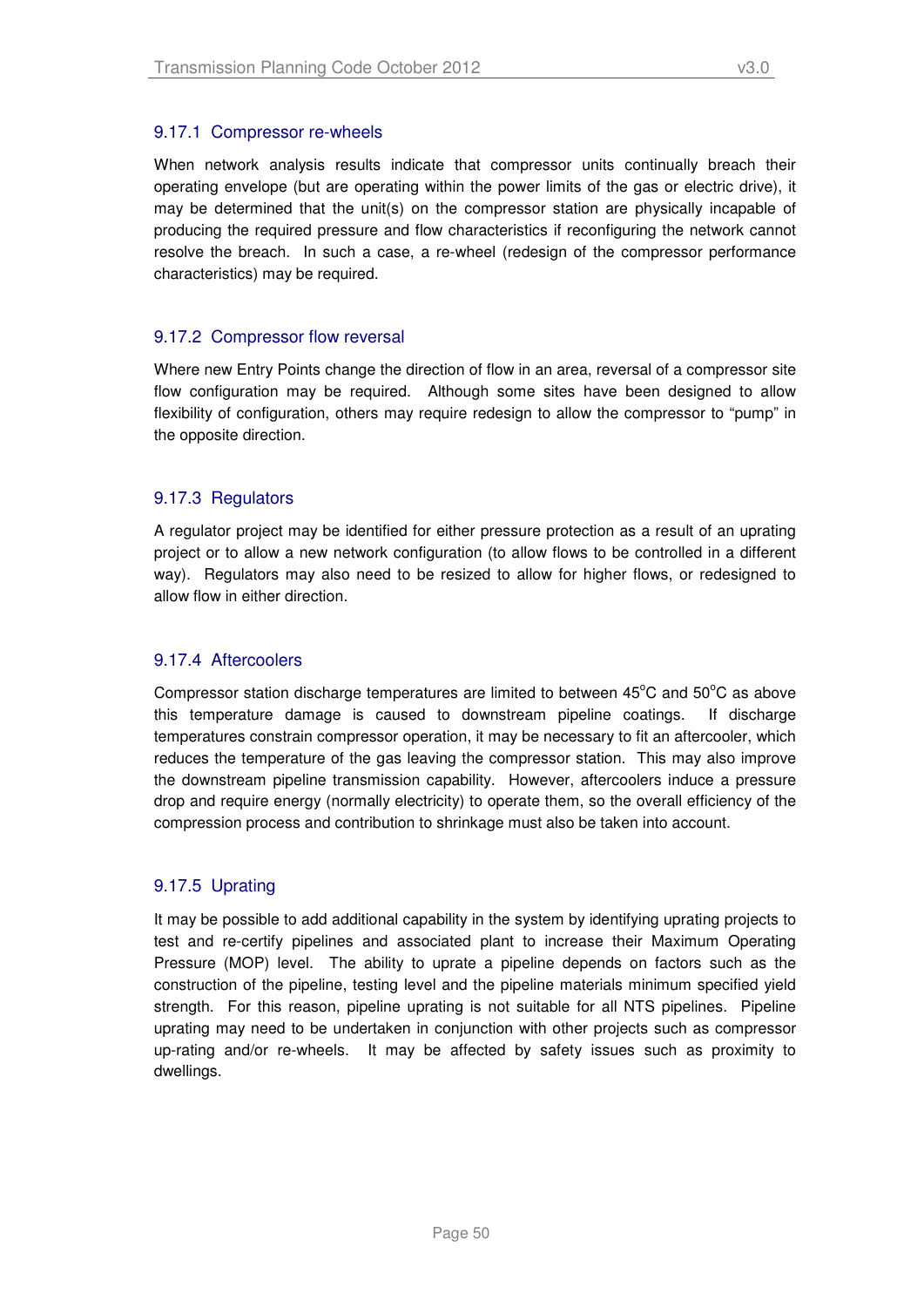Where network capability is limited by available compression power and/or maximum or minimum system pressures it is sometimes possible to add further compressor units or develop new stations for areas of the network requiring increased compression.

#### 9.17.7 Pipeline Reinforcement

Where network capability is limited by maximum or minimum system pressures, pipelines may be duplicated (or triplicated) to reduce the pressure drops that are induced by gas flows. The network may also be reinforced by introducing additional pipelines to provide greater interconnection across the system and provide alternative routes for gas to flow from entry to Exit Points. An example of such an interconnection is the Trans-Pennine pipeline that links the East Coast and West Coast NTS pipelines.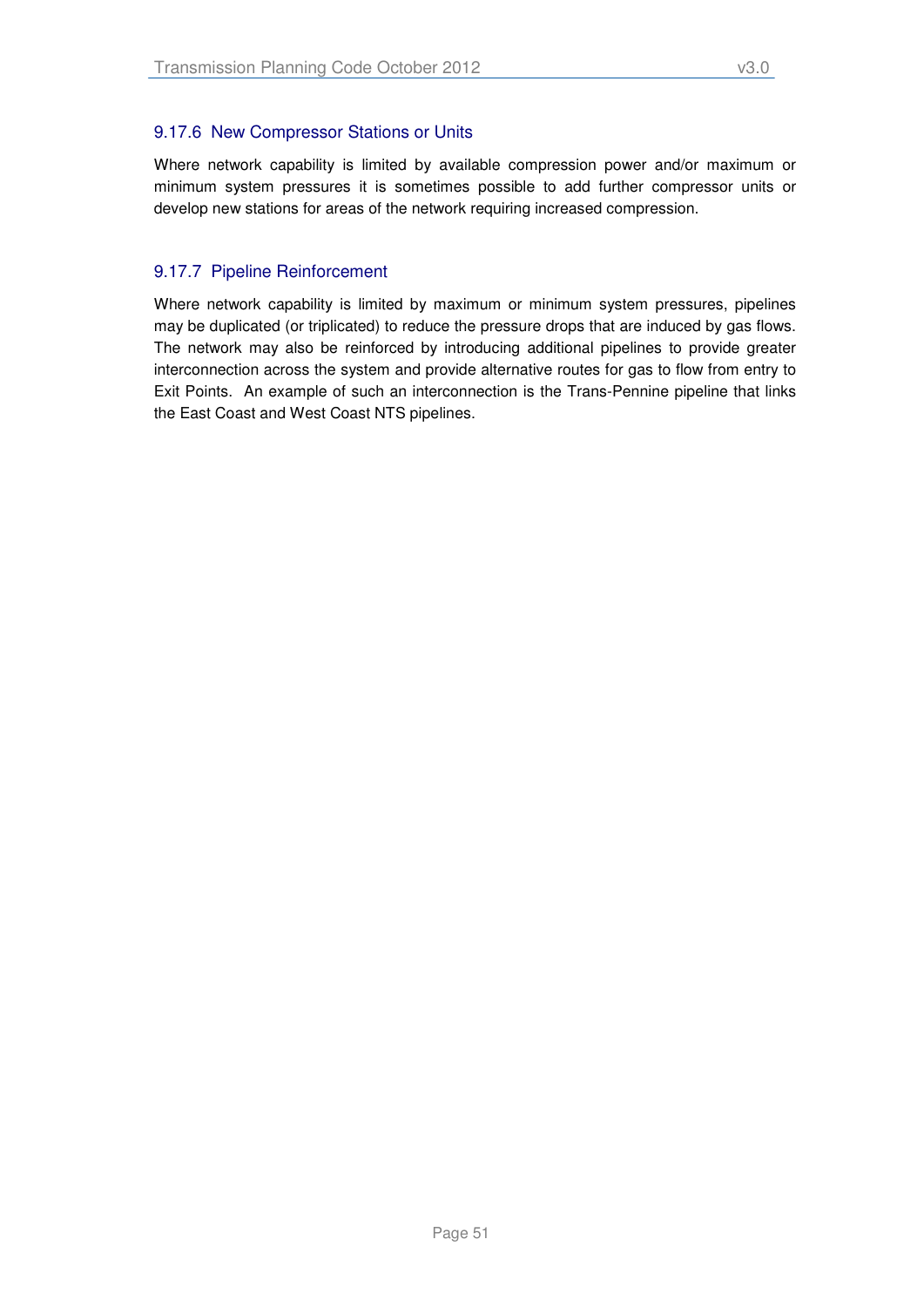## 9.18 Optimal Reinforcement

It is possible that there are a number of reinforcement options identified to enhance network capability. Reinforcement may be triggered by a requirement to increase network capability either under peak day conditions or away from peak day conditions; reinforcement may also be required to enhance the network capability by modifying existing assets to alter the way that they can be used.

A checklist of potential reinforcement projects is given below, which will be used as guidance in ensuring that alternatives are examined, although this is not an exhaustive list of possible options.

| <b>Project</b>                                                                       | <b>Alternative Project</b>                       | <b>Considerations</b>                                                                                                                           |  |
|--------------------------------------------------------------------------------------|--------------------------------------------------|-------------------------------------------------------------------------------------------------------------------------------------------------|--|
| <b>Compressor Re-wheel</b>                                                           | Upstream pipeline                                | Consider options for pipe diameters and<br>lengths to obtain most economic solution<br>overall.                                                 |  |
| Regulator                                                                            | Upgrade upstream or<br>downstream compressor     | Consider compression ratio and<br>discharge temperature requirements to<br>ensure compressors are able to operate<br>within design limits       |  |
|                                                                                      | Upstream pipeline                                | Consider options for pipe diameters and<br>lengths to obtain most economic solution<br>overall.                                                 |  |
| New or Upgraded<br><b>Compressor (including</b><br>the provision of<br>aftercoolers) | Uprate upstream<br>compressor and/or<br>pipeline | Consider effect on compressor power<br>requirement to ensure uprating is<br>feasible within design limits.                                      |  |
|                                                                                      | Combination of smaller<br>compressor units       | Consider benefits of additional<br>operational flexibility provided by<br>numerous smaller compressor units<br>against higher cost requirement. |  |
|                                                                                      | Upgrade downstream<br>compressor                 | Consider compression ratio and<br>discharge temperature requirements to<br>ensure compressors are able to operate<br>within design limits       |  |
| <b>Pipeline Reinforcement</b>                                                        | Uprate upstream<br>compressor and/or<br>pipeline | Consider effect on compressor power<br>requirement to ensure uprating is<br>feasible within design limits                                       |  |
|                                                                                      | Compressor flow reversal                         | Consider whether an existing<br>compressor may be used to flow in a<br>different direction or configuration                                     |  |

The cheapest capital cost solution may not be the optimal choice over the whole life of the asset therefore the long-term value of each option will be assessed by taking into account the requirements of our stakeholders. This is achieved by assessing environmental factors, the economical and technical viability, the technology used, the way it is designed, built, maintained, operated and decommissioned.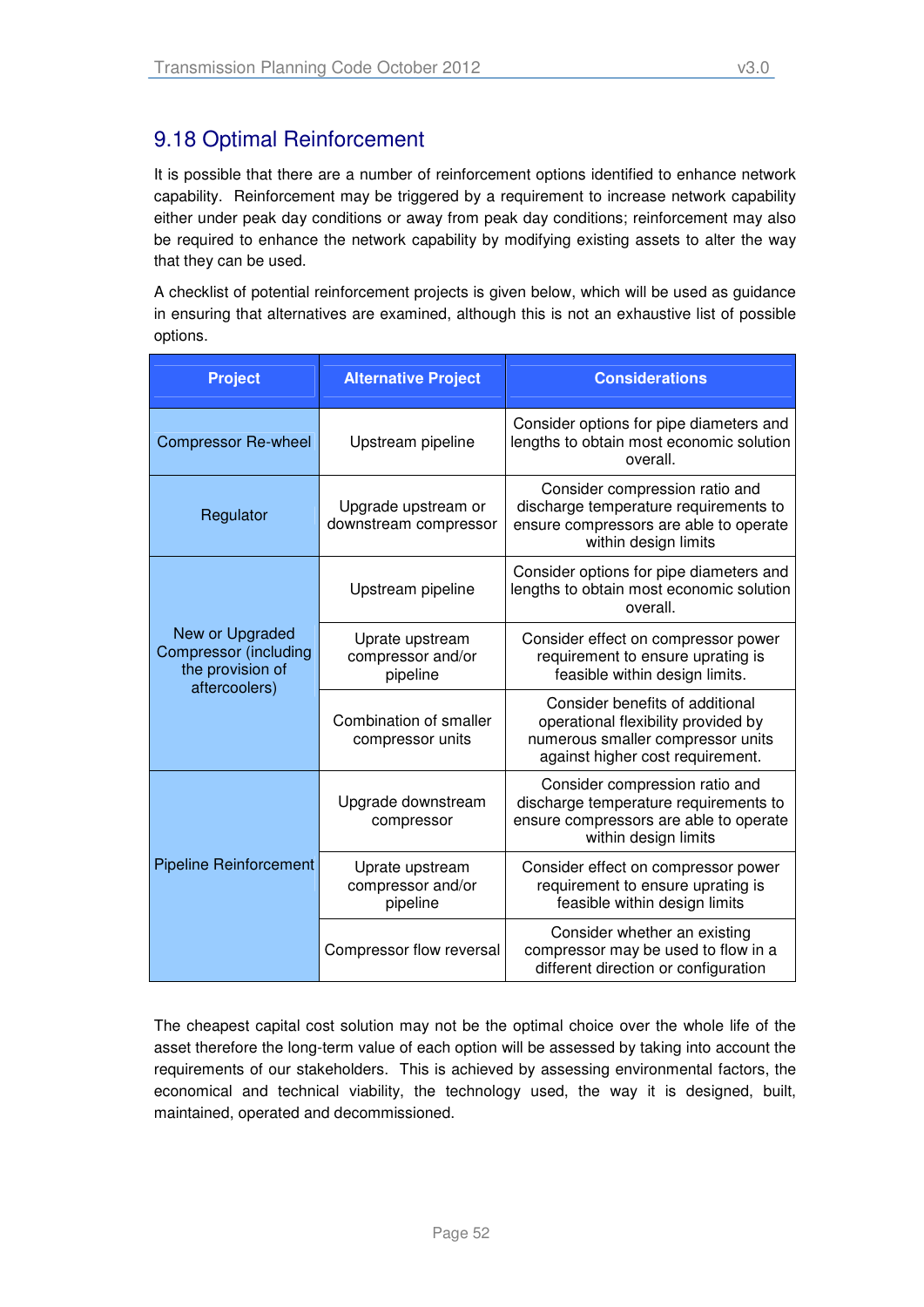## 9.19 Alternatives to Investment Projects

There are alternative options we consider to meet customers' signalled incremental needs. The following options not requiring capital expenditure will be considered alongside the indicative investment projects identified. These are not mutually exclusive, with it being possible for a combination of these being used to meet an individual capacity signal:

- 1. Do nothing this is a valid option if analysis shows the risk introduced by the incremental capacity is acceptable and can be managed operationally (including through capacity buybacks) or there is existing physical capability;
- 2. Capacity substitution (described earlier in the Entry/Exit Capacity chapters);
- 3. Network reconfiguration;
- 4. Compressor utilisation;
- 5. Constrained LNG;
- 6. Pressure sensitivities;
- 7. Commercial Capacity management and Contractual Solutions;

Each of these options will be evaluated with due consideration being given to National Grid NTS's wider obligations to ensure that the NTS is able to support 1-in-20 peak demand conditions and to develop the NTS in an economic and efficient way.

#### 9.19.1 Network reconfiguration

Reinforcements identified during the development of the Investment Plan in any gas year being modelled may be found to be unnecessary if alternative network configurations are used. However this may also have undesirable effects such as increasing the anticipated levels of CV shrinkage that may be experienced on the system, increasing compression costs or emissions levels, or having an impact on reinforcements required for later years of the plan. Such impacts will be assessed before consideration is given to rejecting the reinforcement project.

#### 9.19.2 Compressor utilisation

It may be possible to utilise compressor units normally reserved for standby or operate units at peak power levels for short periods to avoid reinforcement. These approaches are not without risks, affect maintenance costs and asset life, and would only be considered in exceptional circumstances where other options are limited or not available.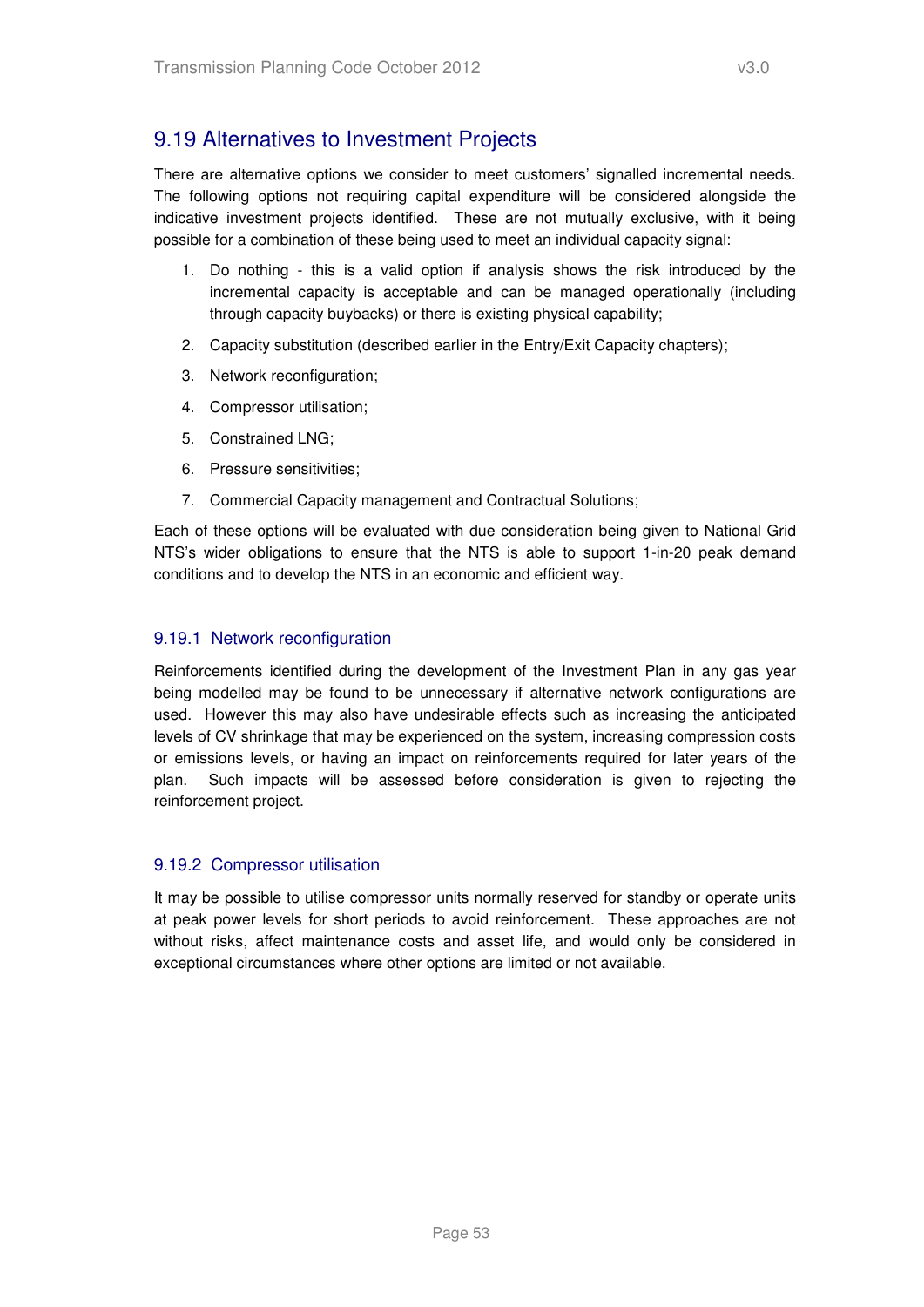Constrained facilities are situated on the parts of the NTS most remote from the beach terminals. In some cases, use of Constrained Services may be offset against additional investment on the system both for maintaining pressures and deferring projects on the upstream systems. Constrained services are used to support the system in the case of demand changes in the shorter term, where investment lead times prevent immediate system reinforcement.

The use of Constrained Services to save on pipeline investment is also known as transmission support. Shippers who book the Constrained Service from LNG storage facilities agree to provide transmission support gas to National Grid NTS on days of very high demand. They also agree to retain a minimum inventory level of gas in store so that transmission support gas is available all winter. In recognition of these transmission support obligations, customers of this Constrained Service receive a transportation credit from National Grid NTS, which reflects the saved investment in the pipeline system.

Identification of Constrained requirements, both rates and duration, is completed in the early years of the plan for booking purposes. To determine the duration of a Constrained Service for a particular site, analysis will be undertaken for various days between peak and the derived day of first likely use. The analysis will consider demand conditions derived from the severe load duration curve.

#### 9.19.4 Pressure sensitivities

It may be possible to defer or avoid investment if Anticipated Normal Operating Pressures at exit are reduced in line with the 36 month notice period that must be given to customers. National Grid NTS is obliged to maintain all prevailing Assured Offtake Pressures agreed through the OCS process and all contractual pressures determined by Ancillary Agreements. National Grid NTS can formally request permanent reductions in offtake pressures from DNOs by  $30<sup>th</sup>$  April in each gas year. DNOs have until  $30<sup>th</sup>$  June to accept or decline these requests.

#### 9.19.5 Commercial Capacity management and Contractual Solutions

Investment projects may be deferred or avoided if National Grid NTS enters into capacity management agreements to manage the financial risks arising from capacity buyback at Entry or Exit Points (in accordance with UNC and Licence mechanisms to manage capacity buyback). Further risk analysis will be required to determine if this is a viable option.

The following diagram outlines the high level process for considering investment verses contractual solutions in relation to entry capacity.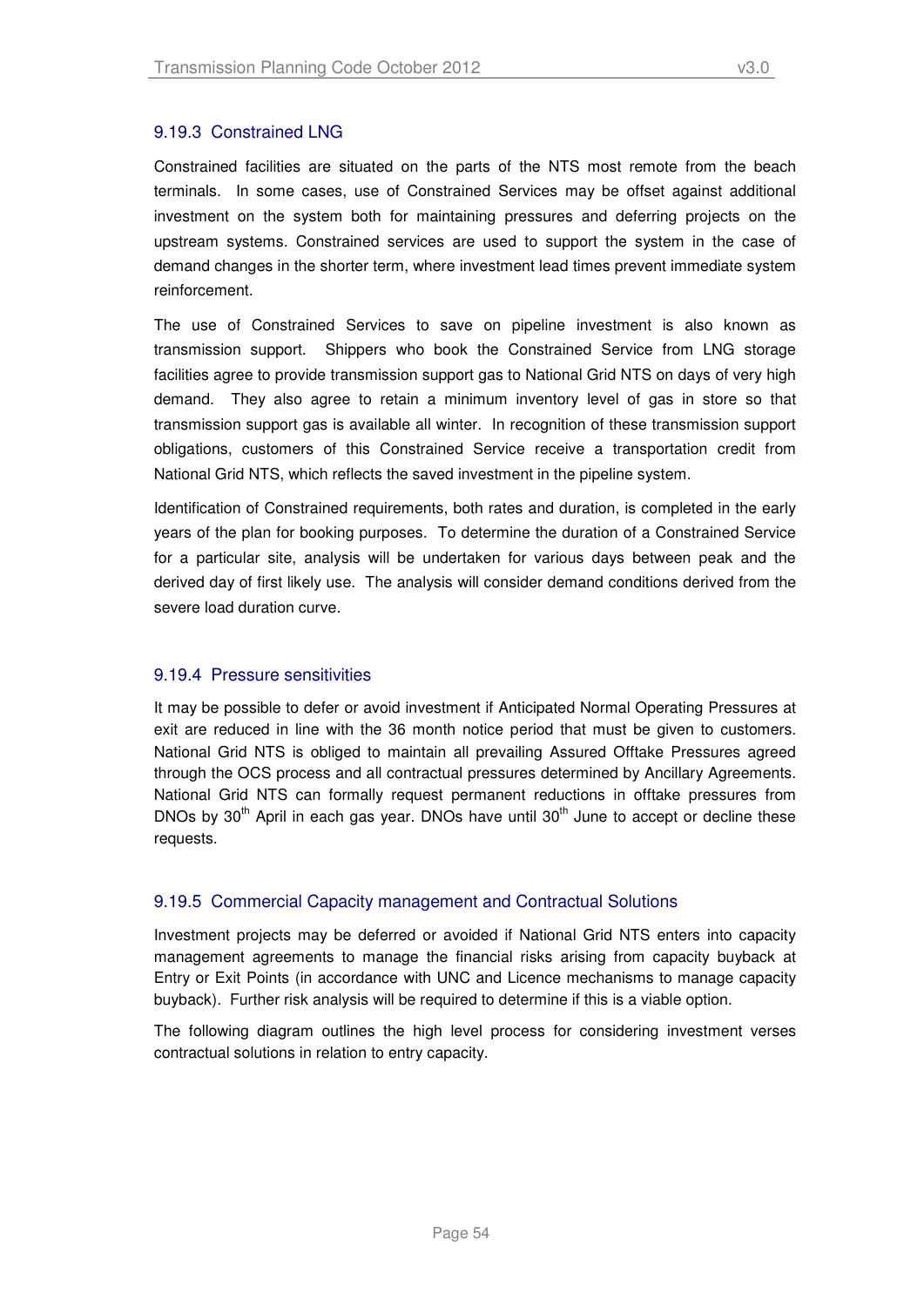

The following diagram outlines the high level process for considering investment versus contractual solutions in relation to exit capacity.



When we have sufficient confidence that an auction or capacity signal will be received from our customers, or that our analysis shows a need to enhance capability for new flow patterns to maintain the existing levels of service, we assess the most efficient means of meeting the requirements.

Where we consider these are unlikely to be met through operational or short-term commercial options, we will assess the likelihood of a successful enduring contractual solution against the potential investment requirement. This could be many years ahead of receiving a formal auction or capacity signal.

Potential contract forms fall into three categories: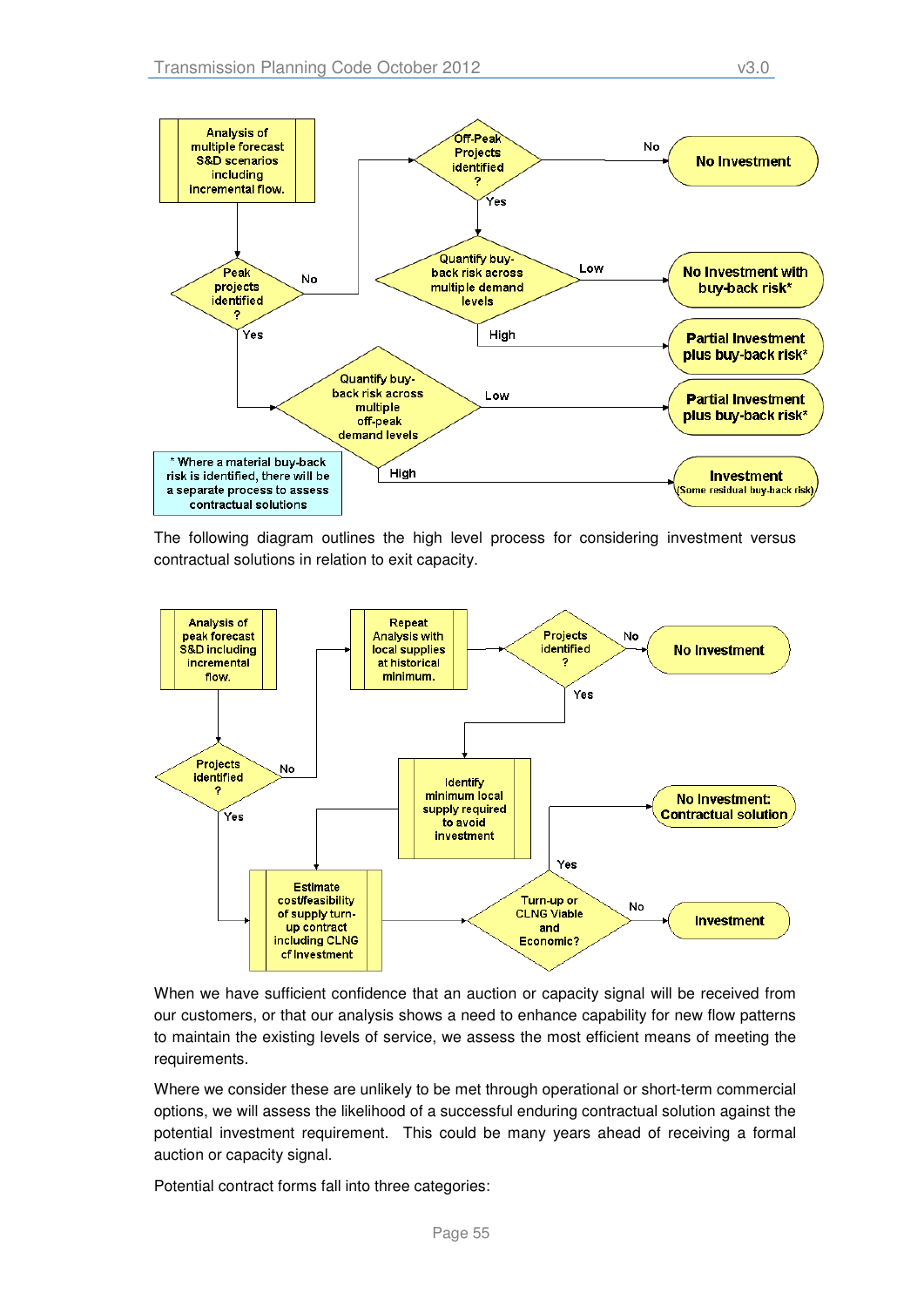- 1. Turn up: a customer agrees to increase supply (or demand) at a specified location;
- 2. Turn down: a customer agrees to reduce supply (or demand) or to reduce their capacity holding at a specified location;
- 3. Flow swap: a customer agrees to increase supply (or demand) at one location and reduce it by an equivalent amount at a different (non-interacting) location.

Evaluation of their economic value will be dependent on the forecast distribution of frequency of use.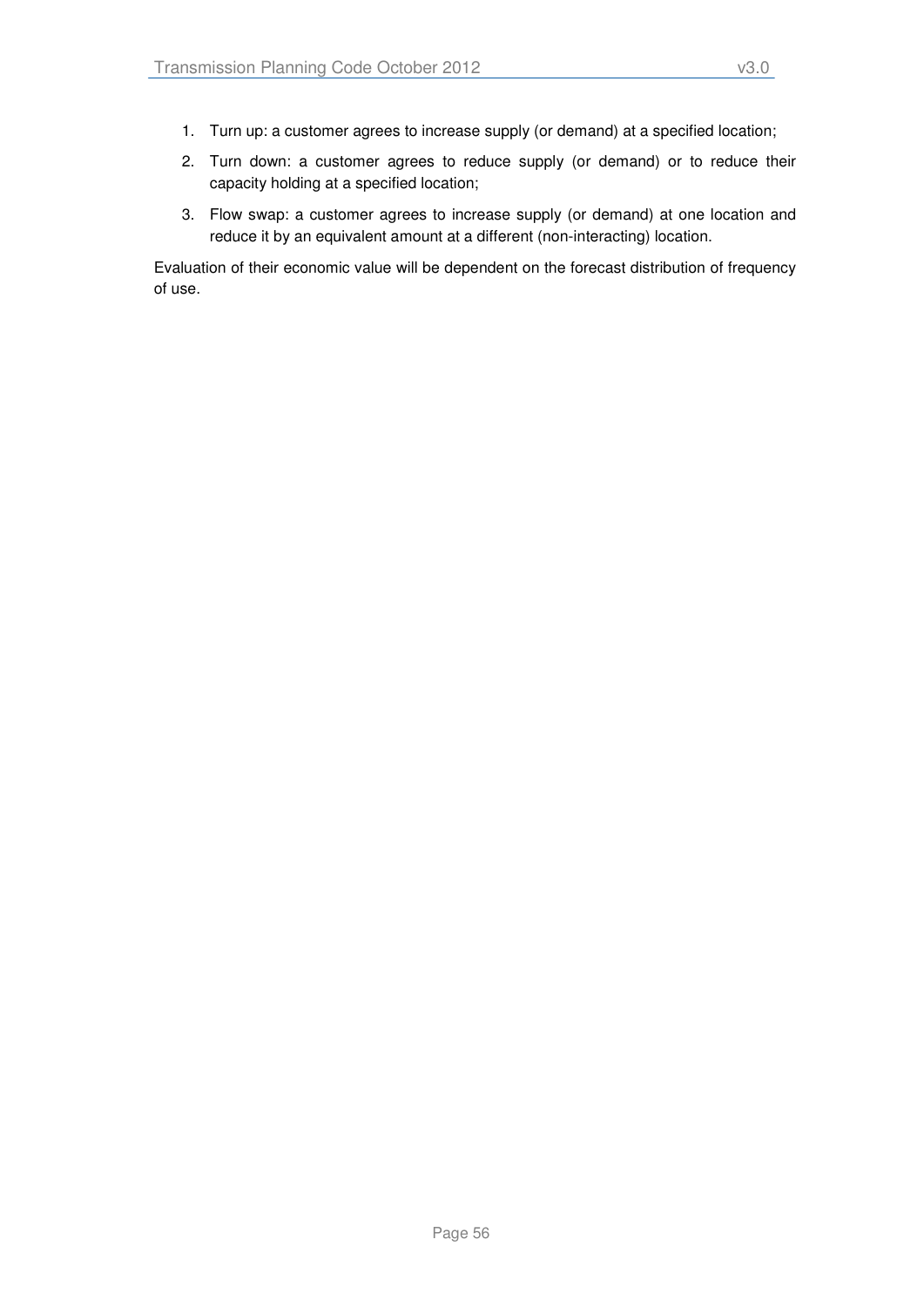# **Appendix A**

**Glossary** 

#### Advanced Reservation of Capacity Agreement (ARCA)

An agreement between National Grid NTS and Shippers relating to future NTS pipeline capacity for large sites in order that Shippers or Developers can reserve NTS Exit Capacity in the longer term.

#### **Aftercooler**

A device fitted on a compressor station that cools the gas after the compression process, in order that the gas temperature may be maintained within safe limits for the downstream pipeline.

#### Assured Offtake Pressure (AOP)

A minimum pressure at an offtake from the NTS to a DN that is required to support the downstream network. AOPs are agreed and revised through the annual OCS process.

#### Anticipated Normal Operating Pressure (ANOP)

A pressure that National Grid NTS may make available at an offtake to a large consumer connected to the NTS under normal operating conditions. ANOPs are specified within the NExA agreement for the site.

#### Bar

The unit of pressure that is approximately equal to atmospheric pressure (0.987 standard atmospheres). Where the unit of bar is suffixed with the letter g, such as in bar(g), the pressure being referred to is gauge pressure, i.e. pressure relative to atmospheric pressure.

#### BERR

Department for Business, Enterprise and Regulatory Reform

#### Calorific Value (CV)

The ratio of energy to volume measured in mega joules per cubic metre (MJ/m<sup>3</sup>), which for a gas is measured and expressed under standard conditions of temperature and pressure.

#### Central Scenario

The long term supply and demand scenario produced as part of the FES process which is used as the starting point for network analysis.

#### Compression Energy

Gas and electricity used by National Grid NTS to operate the transportation system that includes energy used for compressor fuel, heating and venting.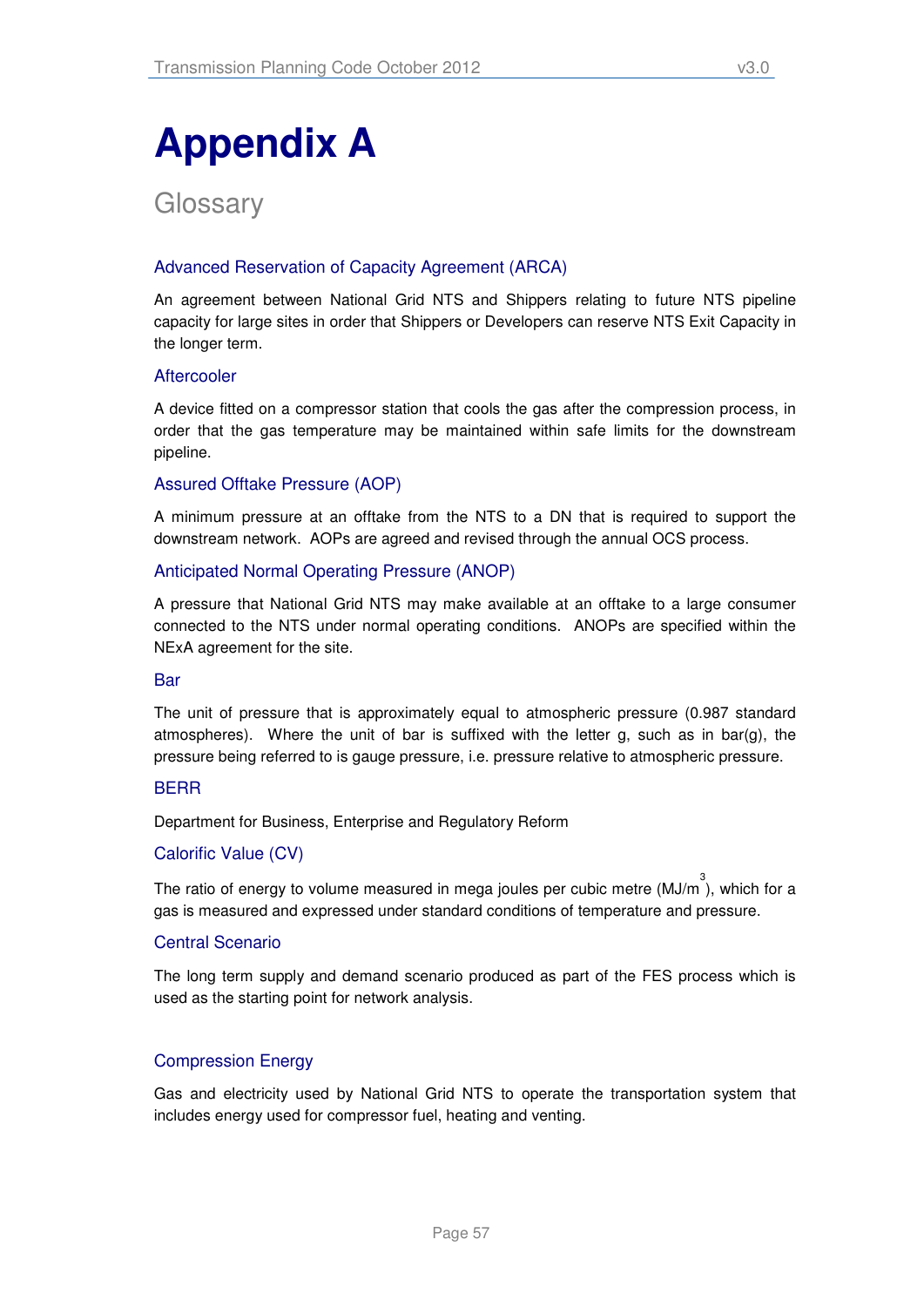An installation that uses gas turbine or electrically driven compressors to boost pressures in the pipeline system. Compressors are used to increase transmission capacity and move gas through the network.

#### Constrained LNG

A service available at some LNG storage facilities whereby Shippers agree to hold a minimum inventory in the facility and flow under certain demand conditions at National Grid NTS's request. In exchange Shippers receive a transportation credit from National Grid NTS.

#### CV Shrinkage

A quantity of energy that may not be billed to end consumers under the Gas (Calculation of Thermal Energy) Regulations 1996. CV Shrinkage arises from variations in CV across an LDZ above a certain threshold. End consumers within the LDZ may only be billed on a maximum CV assumption of 1 MJ/m<sup>3</sup> above the Flow Weighted Average CV entering the LDZ.

#### Delivery Facility Operator (DFO)

The operator of a reception terminal or storage facility, who processes and meters gas deliveries from offshore pipelines or storage facilities before transferring the gas to the NTS.

#### Distribution Network (DN)

A gas transportation system that delivers gas to industrial, commercial and domestic consumers within a defined geographical boundary. There are currently eight DNs, each consisting of one or more Local Distribution Zones (LDZs). DNs typically operate at lower pressures than the NTS.

#### Distribution Network Operator (DNO)

Distribution Network Operators own and operate the Distribution Networks that are supplied by the NTS.

#### Entry Capacity

The right to deliver a quantity of gas into the NTS at an Entry Point, as defined in the Licence and UNC TPD Section B.

#### Entry Capacity Substitution Methodology

The Entry Capacity Substitution Methodology is produced in accordance with Special Condition C8D of the Licence This document describes the methodology that National Grid NTS will utilise when considering the substitution of NTS Entry Capacity from one ASEP to another ASEP where demand for entry capacity exceeds existing obligated quantities. In particular, it defines:

- under what circumstances National Grid will consider such substitutions; and
- the process to be undertaken by National Grid to determine its proposals to substitute capacity and revise baseline quantities.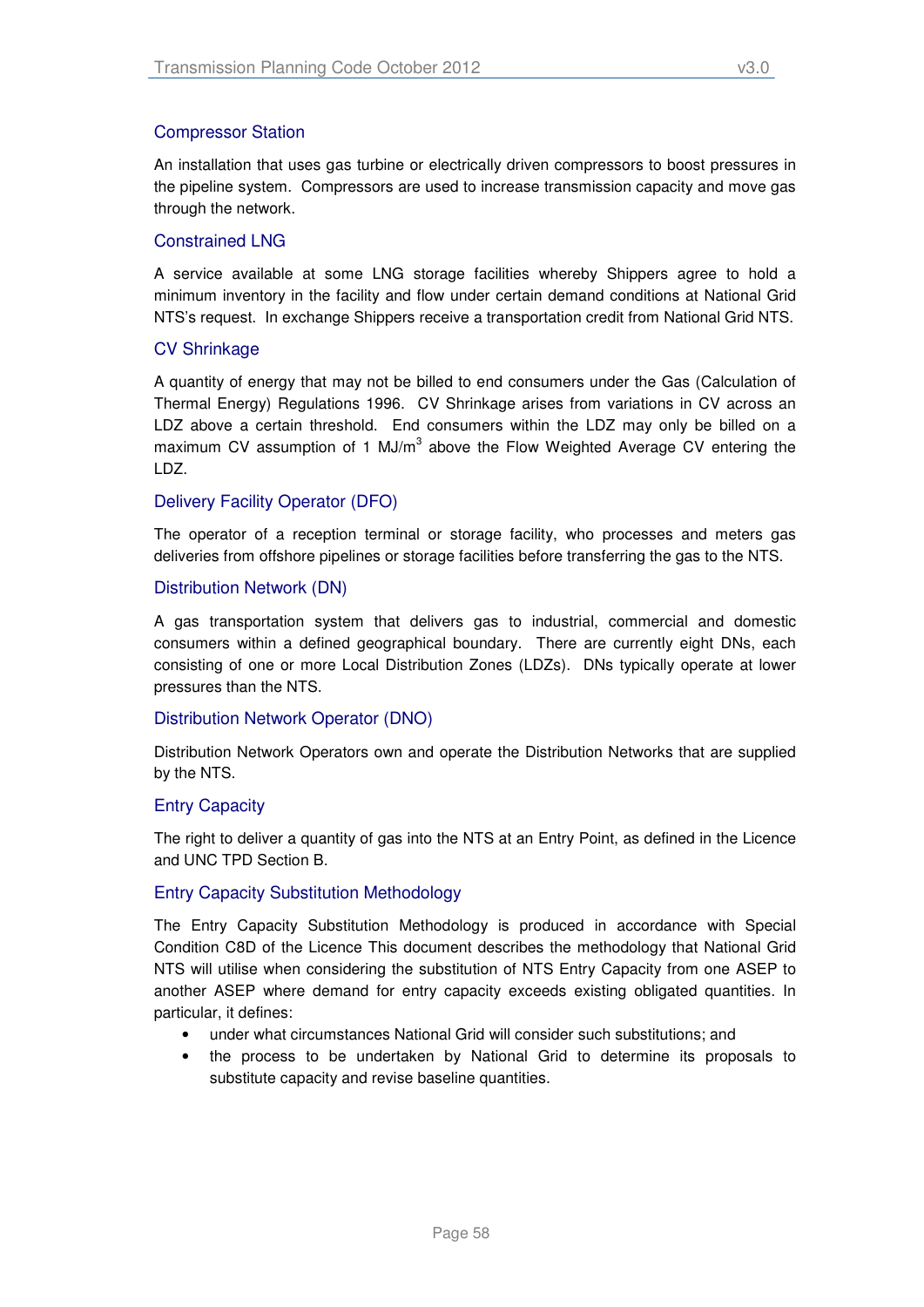#### Entry Point

A point at which gas is delivered into the NTS. The Entry Point may comprise several facilities where gas is delivered. Also referred to as an Aggregate System Entry Point in the UNC.

#### European Union Emissions Trading Scheme (EU ETS)

European Union market based policy commencing on 1 January 2005 to tackle emissions of carbon dioxide and other greenhouse gases, in order to help combat climate change.

#### Exit Capacity

The right to offtake a quantity of gas into the NTS at an Exit Point, as defined in the Licence and UNC TPD Section B.

#### Exit Capacity Release (ExCR) Methodology

The Exit Capacity Release Methodology is produced in accordance with Special Condition C18 of the Licence. This document describes the methodology that National Grid NTS employs for the release of all exit capacity, i.e. incremental and existing system exit capacity..

#### Exit Capacity Substitution and Revision Methodology

The Exit Capacity Substitution and Revision Methodology is produced in accordance with Special Condition C8E of the Licence. This document describes the methodology that National Grid NTS will utilise to determine proposals for:

- the substitution of NTS baseline Exit (Flat) Capacity from one NTS Exit Point to another in response to the release of NTS incremental Exit (Flat) Capacity; and/or
- the revision to NTS baseline Exit (Flat) Capacity at NTS Exit Points in response to the release of Incremental Obligated Entry Capacity.

#### Exit Point

A point at which gas is taken from the NTS. The Exit Point may comprise several facilities where gas may be taken.

#### Future Energy Scenarios (FES)

The Future Energy Scenario Consultation includes the Transporting Britain's Energy (TBE) questionnaires, as well as one to one discussions with stakeholders, industry workshops and presentations to stakeholders. The Future Energy Scenarios document describes in detail the assumptions behind our main scenarios used in planning analysis and future energy scenarios.

#### Gas and Electricity Markets Authority (GEMA)

The Gas and Electricity Markets Authority ("the Authority") governs the natural gas industry in the UK, and is the body that grants and administers licences to Gas Transporters, Shippers and Suppliers.

#### Gas Transporter (GT)

Gas Transporters, such as National Grid, are licensed by the Gas and Electricity Markets Authority to transport gas to consumers.

#### GSMR

Gas Safety (Management) Regulations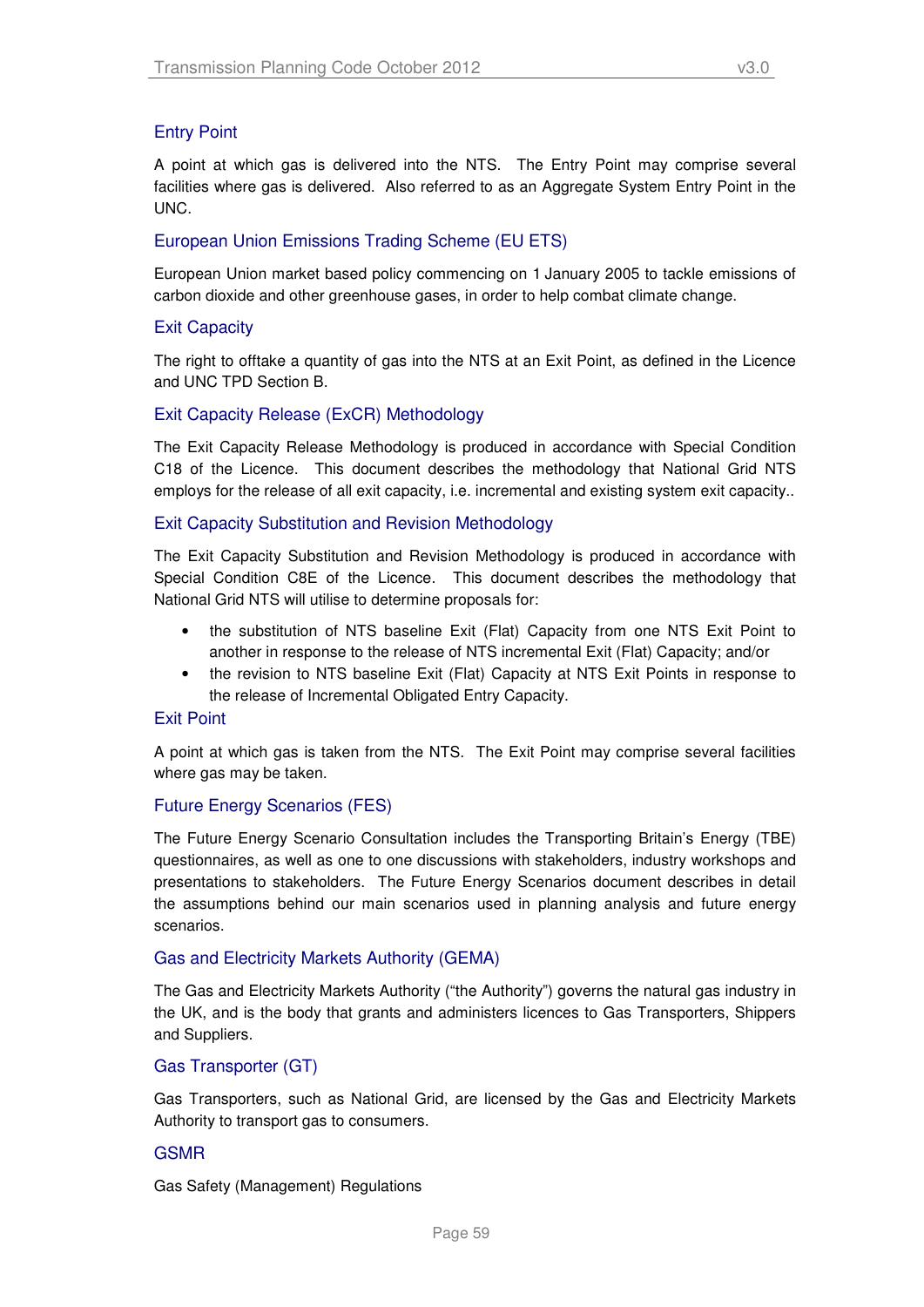#### Health and Safety Executive (HSE)

The HSE is the UK regulatory body responsible for regulating health and safety at work.

#### Industrial Emissions Directive (IED)

The Industrial Emissions Directive came into force on 6th January 2011. IED recasts seven existing Directives related to industrial emissions into a single clear, coherent legislative instrument. The recast includes IPPC, LCPD, the Waste Incineration Directive, the Solvents Emissions Directive and three Directives on Titanium Dioxide.

#### IGEM

Institute of Gas Engineers and Managers

#### Incremental Entry Capacity Release (IECR) Methodology

The Incremental Entry Capacity Release Methodology is produced in accordance with Special Condition C15 of the Licence. The methodology is used to determine the amount of incremental obligated entry capacity that should be released as a result of bids received in a QSEC auction.

#### Incremental Obligated Entry Capacity

Special Condition C8D of the Licence categorises entry capacity into different classes of capacity for revenue purposes. Incremental obligated entry capacity is capacity that National Grid NTS must offer for sale to Shippers above a pre-determined baseline level (also defined in the Licence) and is triggered through long term auction signals placed by Shippers.

#### Interconnector

A pipeline transporting gas to another country. The Irish Interconnector transports gas across the Irish Sea to both the Republic of Ireland and Northern Ireland. The Belgian Interconnector transports gas between Bacton and Zeebrugge and is capable of flowing gas in either direction. The Dutch Interconnector (BBL) transports gas between Balgzand in the Netherlands and Bacton.

#### IPPC

Integrated Pollution Prevention and Control

#### Kilowatt hour (kWh)

A unit of energy used by the gas industry. Approximately equal to 0.0341 therms. One megawatt hour (MWh) equals 10<sup>3</sup> kWh, one gigawatt hour (GWh) equals 10<sup>6</sup> kWh, and one terawatt hour (TWh) equals 10<sup>9</sup> kWh.

#### Licence

Used in this document to refer to National Grid's Gas Transporter Licence in respect of the NTS.

#### **Linepack**

The volume of gas within the National Transmission System at any time.

#### Liquefied Natural Gas (LNG)

Gas stored and/or transported in liquid form.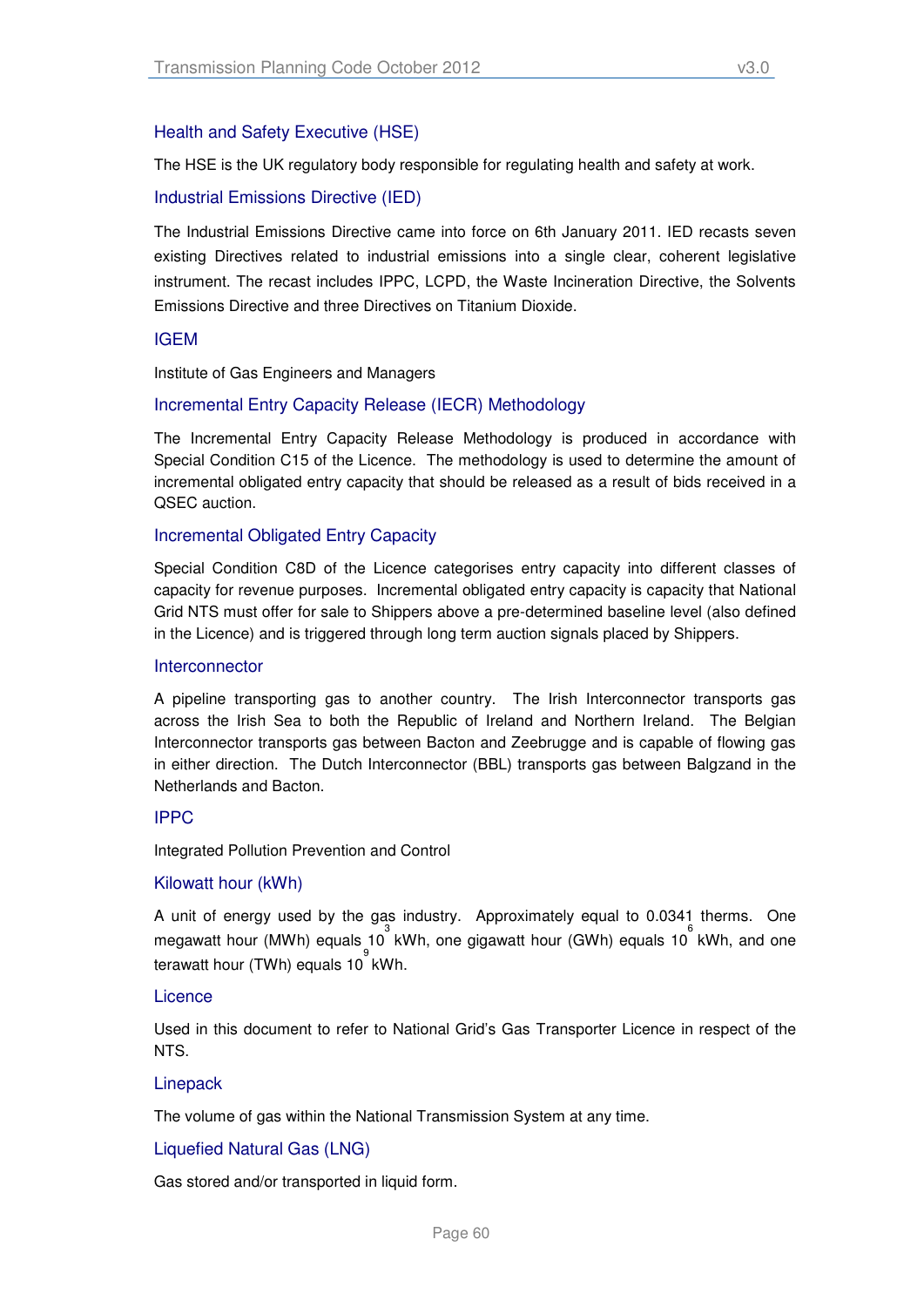The 1-in-50 severe load duration curve is that curve which, in a long series of years, with connected load held at the levels appropriate to the year in question, would be such that the volume of demand above any given demand threshold (represented by the area under the curve and above the threshold) would be exceeded in one out of fifty years.

#### Load Duration Curve (Average)

The average load duration curve is that curve which, in a long series of winters, with connected load held at the levels appropriate to the year in question, the average volume of demand above any given threshold, is represented by the area under the curve and above the threshold.

#### Local Distribution Zone (LDZ)

A geographic area supplied by one or more NTS offtakes that comprises a part of a Distribution Network.

#### Millions of Standard Cubic Metres per Day (mscmd)

A standard cubic metre is the unit of volume, expressed under metric standard conditions ( $15^{\circ}$ C, 1.01325 bar, dry gas), approximately equal to 35.37 standard cubic feet. 1 million standard cubic metres is equal to 10<sup>6</sup> standard cubic metres. The units "mscmd" refer to a standard volumetric flow rate.

#### National Transmission System (NTS)

A high-pressure gas transportation system consisting of compressor stations, pipelines, multijunction sites and offtakes. NTS pipelines transport gas from terminals to NTS offtakes and are designed to operate up to pressures of 94 bar(g).

#### Network Analysis

The modelling of the physical behaviour of a network of pipes, compressors and other equipment using mathematical software.

#### Network Entry Agreement (NEA)

An agreement that sets out the technical and operational conditions for the connection and is required by the Uniform Network Code (UNC). The NEA is agreed between the Delivery Facility Operator (DFO) and National Grid NTS and is normally discussed with the future operator of the entry facility in parallel with the connection process.

#### Network Exit Agreement (NExA)

An agreement that sets out the technical and operational conditions for the connection point. The NExA is agreed between National Grid NTS and the Facility Operator and/or the Shipper and is normally discussed in parallel with the connection process.

#### NTS Exit (Flat) Capacity

The right to offtake a quantity of gas from the NTS at a steady rate over a gas day as defined in the UNC TPD Section B.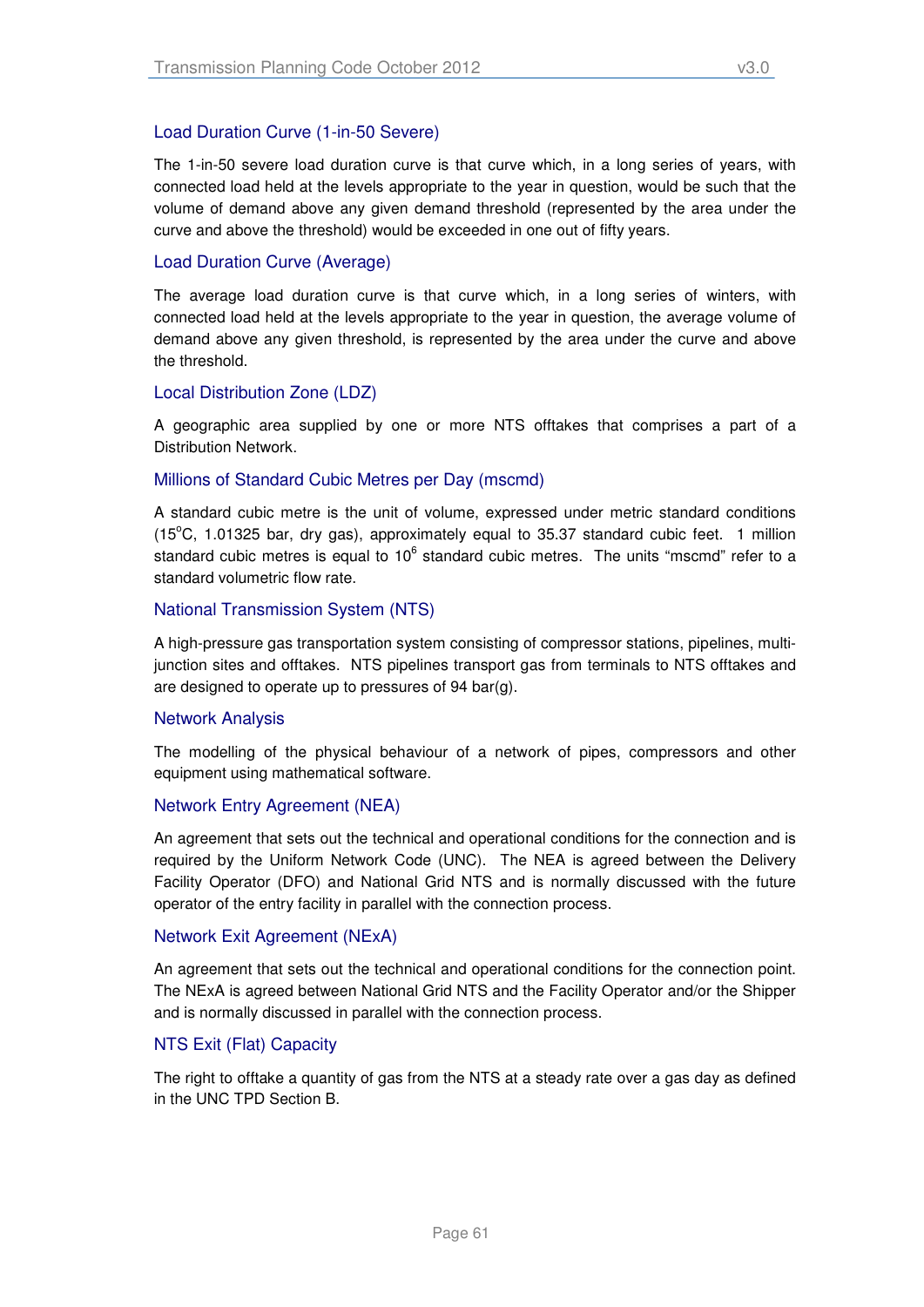The right to vary the offtake a quantity of gas from the NTS at from a steady rate over a gas day as defined in the UNC TPD Section B. Only DNOs may hold NTS Exit (Flexibility) Capacity.

#### **Offtake**

An installation defining the boundary between the NTS and a DN or a very large consumer. The offtake installation includes equipment for metering, pressure regulation, etc.

#### Offtake Capacity Statement (OCS)

The agreement made between National Grid NTS and DNOs in respect of the DNOs' bookings for NTS Exit (Flat) Capacity, NTS Exit (Flexibility) Capacity and Assured Offtake Pressures as described in the UNC TPD Section B.

#### Office of Gas and Electricity Markets (Ofgem)

The regulatory body responsible for regulating Great Britain's gas and electricity markets.

#### Peak Day Demand (1-in-20 Peak Demand)

The 1-in-20 peak day demand is the level of demand that, in a long series of winters, with connected load held at the levels appropriate to the winter in question, would be exceeded in one out of 20 winters, with each winter counted only once. Producer

#### Quarterly System Entry Capacity (QSEC)

NTS entry capacity available on a long term basis (up to 17 years into the future) via an auction process. Also known as Long Term System Entry Capacity (LTSEC).

#### **Regulator**

A device that may be used to control gas pressure or flowrate.

#### **Shipper**

A company with a Shipper Licence that is able to buy gas from a producer sell it to a supplier and employ Gas Transporter(s) to transport gas to consumers.

#### **Shrinkage**

Gas that is input to the system but is not delivered to consumers or injected into storage. It comprises Compression Energy, CV Shrinkage and Unaccounted for Gas.

#### Storage Connection Agreement (SCA)

A Storage Connection Agreement contains elements of the Network Entry Agreement (NEA) and the Network Exit Agreement (NExA).

#### Storage Operator

The operator of a storage facility connected to the NTS.

#### **Supplier**

A company with a Supplier Licence that contracts with a Shipper to buy gas, which is then sold to consumers. A Supplier may also be licensed as a Shipper.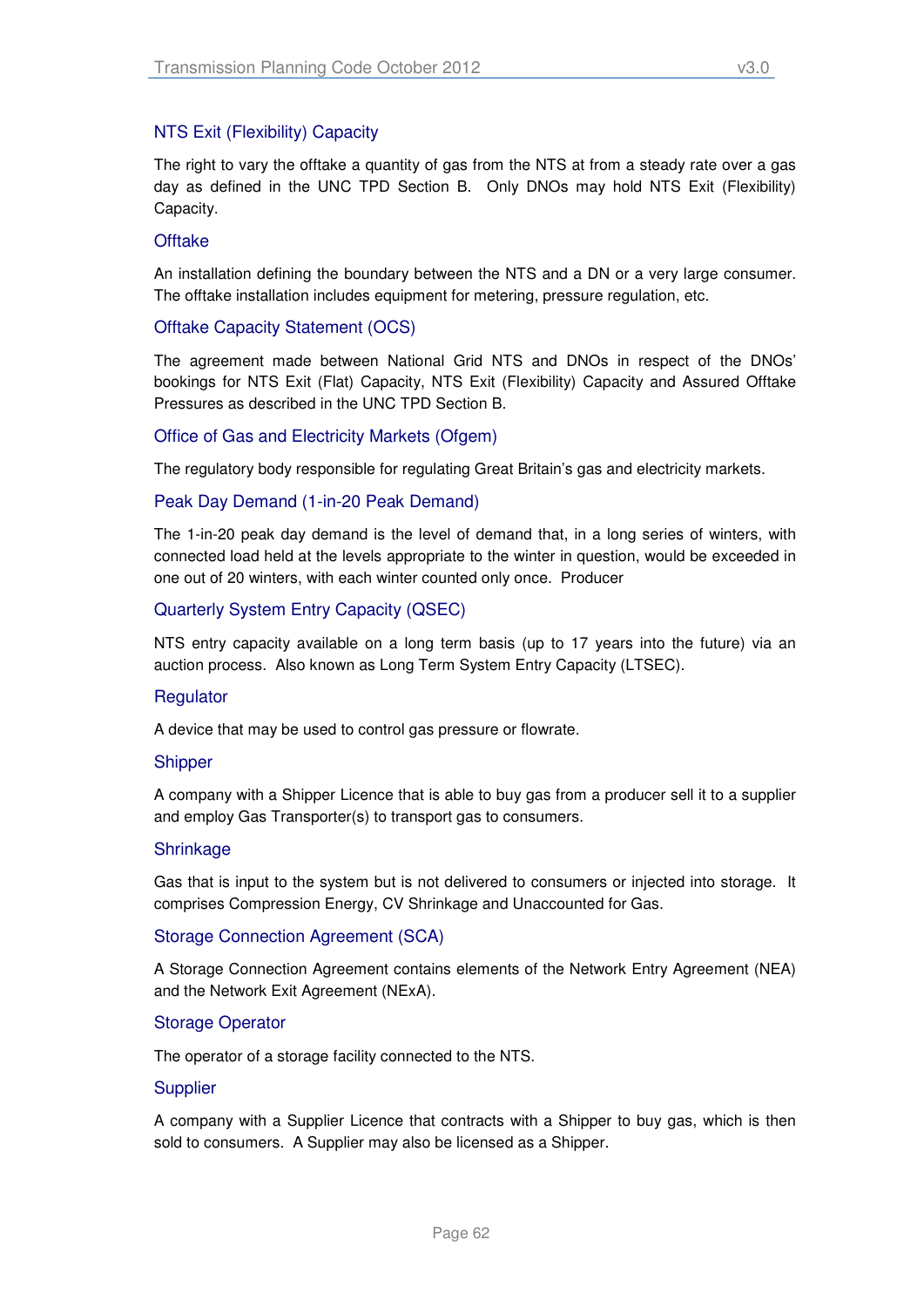Transporting Britain's Energy is the annual process undertaken by National Grid NTS each year to gather information to inform its long term supply and demand scenarios for investment planning. The TBE process forms part of the wider Future Energy Scenarios (FES) consultation process.

#### **Transporter**

See Gas Transporter.

#### Ten Year Statement (TYS)

The Ten Year Statement is published annually and contains information on National Grid NTS's long term gas supply and demand scenarios, and investment proposals over the tenyear planning horizon.

#### Unaccounted for Gas

Energy transported through the NTS that cannot be accounted for, for example, as a result of metering uncertainty in the measurement of gas delivered to and taken from the system.

#### Uniform Network Code (UNC)

The Uniform Network Code is the legal and commercial framework that governs the arrangements between the Gas Transporters and Shippers operating in the UK gas market. The UNC comprises different documents including the Transportation Principal Document (TPD) and Offtake Arrangements Document (OAD).

#### **UKCS**

United Kingdom Continental Shelf.

#### Wobbe Index

The Wobbe Index is a parameter used to measure the interchangeability of fuel gases. Combustion appliances are designed to work safely over a particular range of Wobbe Index.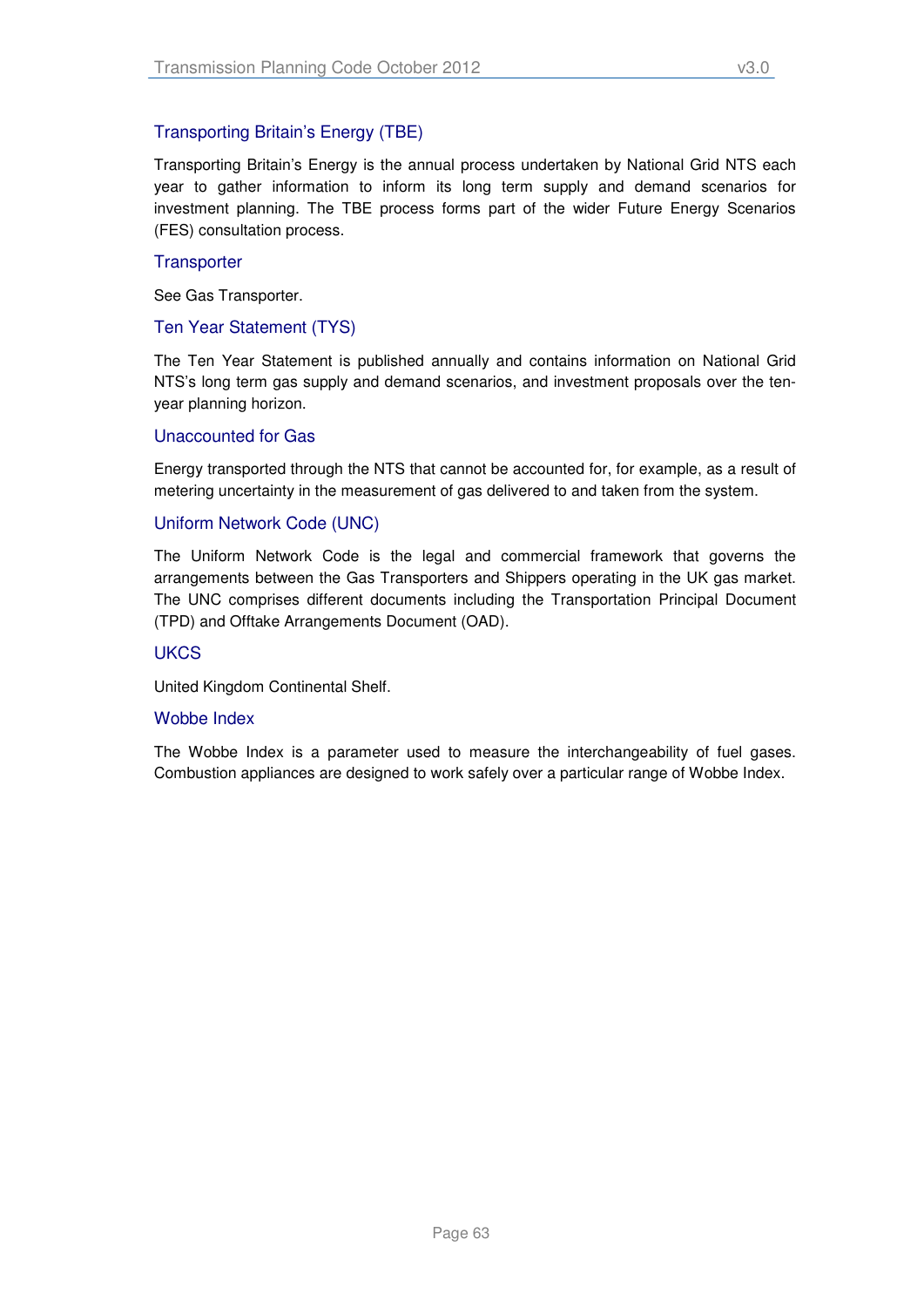# **Appendix B**

## **References**

The following documents are available at our website, http://www.nationalgrid.com/uk/Gas/:

- Ten Year Statement
- UK Future Energy Scenarios
- Demand Forecasting Methodology
- Incremental Entry Capacity Release Methodology Statement
- Entry Capacity Substitution Methodology Statement
- Entry Capacity Transfer and Trade Methodology Statement
- Exit Capacity Release Methodology Statement
- Exit Capacity Substitution Methodology Statement

Further information on the UK and European legislative framework may be obtained from following websites:

- Office of Public Sector Information (http://www.opsi.gov.uk/)
- European Union (http://europa.eu/index\_en.htm)
- DECC site (http://www.decc.gov.uk/)
- Health and Safety Executive (http://www.hse.gov.uk/)
- DEFRA (http://www.defra.gov.uk/)
- Environment Agency (http://www.environment-agency.gov.uk/)
- Scottish Environment Protection Agency (http://www.sepa.org.uk/)

A copy of National Grid's Gas Transporter Licence in respect of the NTS is available from the Ofgem website on the Electronic Public Register at:

http://epr.ofgem.gov.uk/Pages/EPRSearch.aspx

The Uniform Network Code is available from the Joint Office of Gas Transporters website at:

http://www.gasgovernance.co.uk/.

A copy of the IGEM guidelines mentioned in this document may be purchased at:

http://www.igem.org.uk/.